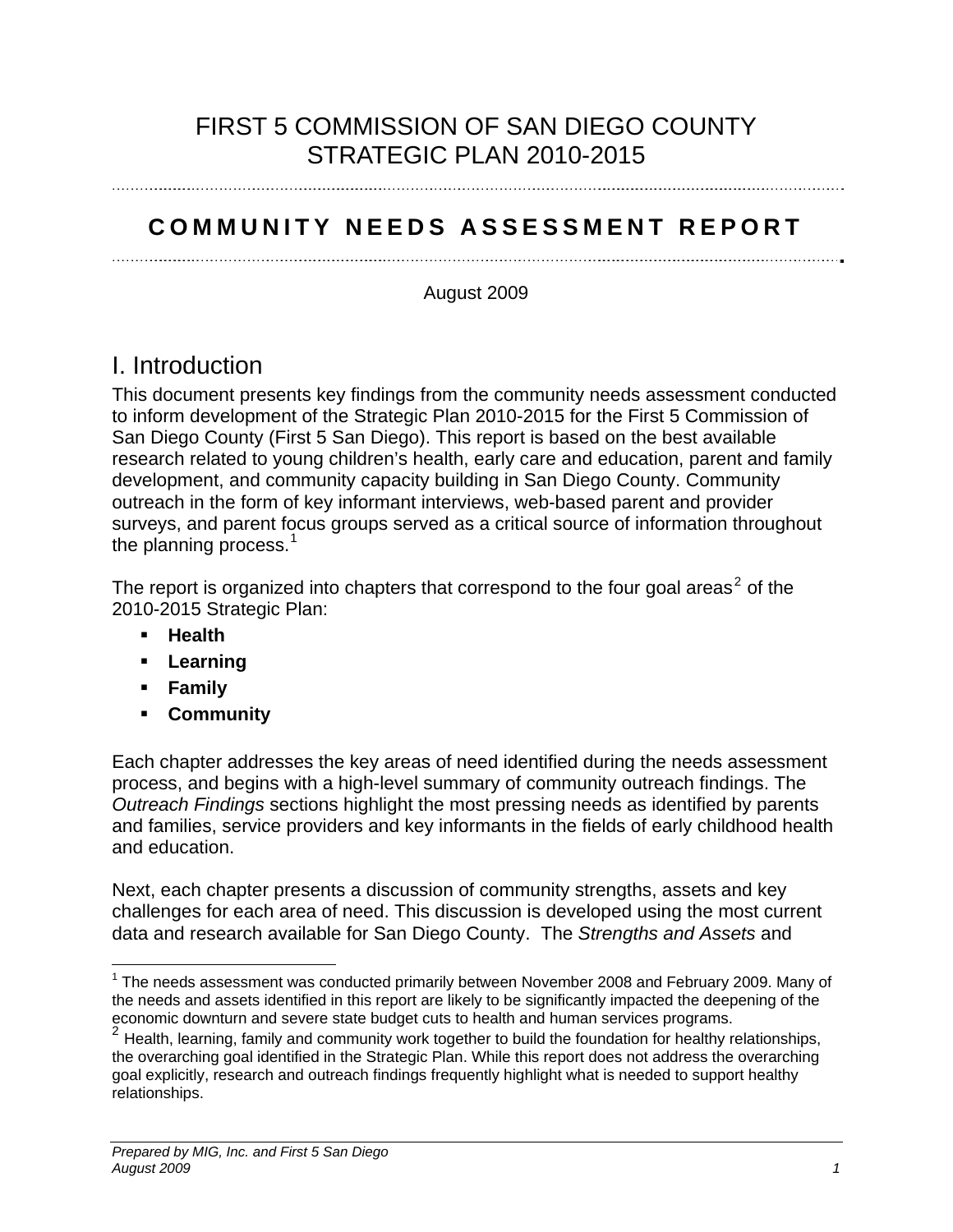*Gaps* sections discuss strengths and weaknesses of the existing network of care and servicedelivery, as well as the specific needs of families and their youngest children.<sup>3</sup>

Each chapter in this report concludes with a table summarizing the following information for each identified area of need:

- **First 5 San Diego-funded programs addressing this need;**
- the level of current First 5 San Diego investment in these programs; and
- other programs, partners or contributors addressing this need.

# II. Health

This chapter provides an overview of community needs related to early childhood and maternal health, focused on both physical and social emotional well-being.

# **A. Health: Outreach Findings**

The Outreach Findings section includes summary discussion of the following topics, frequently identified among families and service providers as critical areas of need in San Diego County:

- 1. Health Insurance and Access to Care
- 2. Prevention and Early Intervention
- 3. Social Emotional Health

## *Health Insurance and Access to Care*

Parents and providers alike express the need for accessible, comprehensive health care for all families. A number of communities are in great need of health services for children ages 0 to 5 and their families, particularly those who might be considered "isolated" due to cultural, language, geographic, institutional, or other barriers. Potentially isolated groups include:

- **Fig. 3** refugee and immigrant families;
- single parent families;
- voung and teen parents;
- **foster parents; and**
- **families in rural areas.**

Service and care providers in San Diego County report that health insurance for children, along with immunizations and prenatal care, are some the most successfully met needs for children ages 0 to 5. At the same time, with the current economic downturn expected to be lengthy, more families who may have accessed health services through private insurance will likely turn to public sources. This will place

<span id="page-1-0"></span> 3 Note that the strengths, assets, and gaps, while current at the time of this assessment, are very likely to change as a result of state and local budget cuts and changing economic conditions.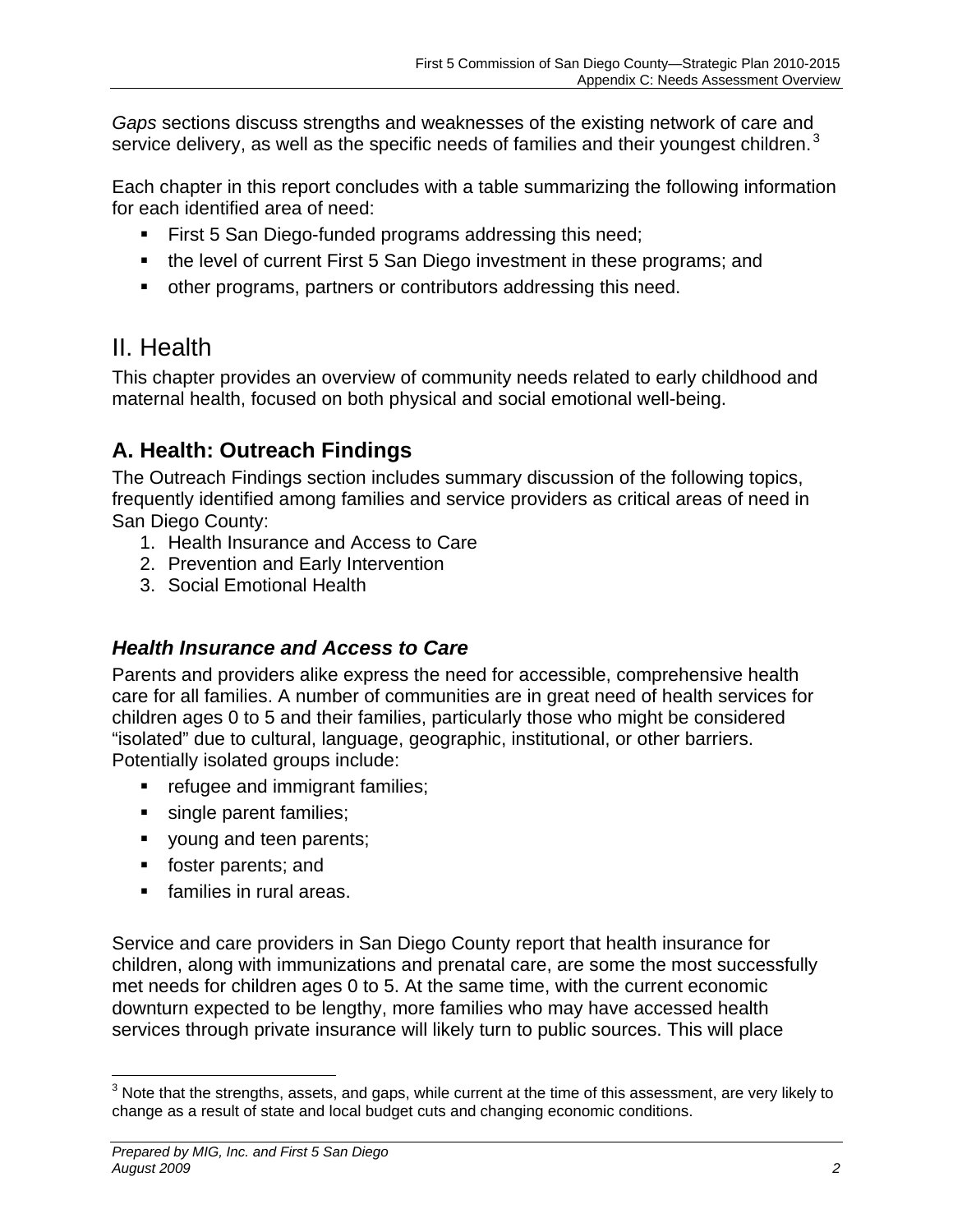greater demand on a system that is expected to be severely reduced due to the economic conditions and California's budget crisis.

Furthermore, many families report that they fall into "accessibility gaps"—that is, their income may be too high to qualify for Healthy Families and other public assistance, but too low to afford private insurance. According to parents and providers alike, lack of information about where to go or who to call to receive services and the cost of services are the two most notable barriers to health care access and other support.

Healthy Families and other public insurance programs are valued by the parents who are served by them. Parents and providers note that there are many ways to provide services to those who have accessibility challenges, but specific solutions should be tailored to each community (demographic and geographic), when possible. Parents and providers feel that one-stop community clinics, home visits to all newborns, and mobile clinics were especially promising and effective strategies.

### *Prevention and Early Intervention*

More health-related prevention and early intervention efforts are needed in San Diego County. Early care efforts such as the Kit for New Parents and programs such as the Nurse Family Partnership in East County are noted as providing valuable resources. Parents and providers support the continuation and expansion of healthy development screenings and assessments for early identification and treatment of speech and developmental delays, vision, hearing, oral, and other health concerns. Some providers noted that a supportive reimbursement structure and an overall community philosophy that prioritizes such care for young children are critical to prevention and early intervention efforts. Other parents and providers noted that promoting the importance of active lifestyles, healthy foods, and early development are important steps in minimizing the need for treatment in later years. Parents expressed the need for structured play for children ages zero to three, and for more opportunities for unstructured play and exploration outside of the home for all young children.

## *Social Emotional Health*

Healthy development encompasses not only physical health, but also the social, emotional, and behavioral health of young children. The majority of San Diego providers who participated in the online survey believe that the region's service network for children's behavioral and social emotional health is either extremely or somewhat effective. There are also many providers who feel that San Diego's service network is not adequate to meet the needs of children 0 to 5 and their families.

Parents and providers expressed that "knowing if their children are growing and learning as they should" is the greatest need in supporting the healthy development of children ages 0 to 5. Similarly, parents and providers alike believe that supporting parents' understanding of developmental stages, including key issues and milestones, is of the most valuable support to provide parents and families. Parents and providers stated that supporting parents in addressing behavioral health issues such as temper, sadness, and discipline issues would have a positive effect and would help meet critical needs of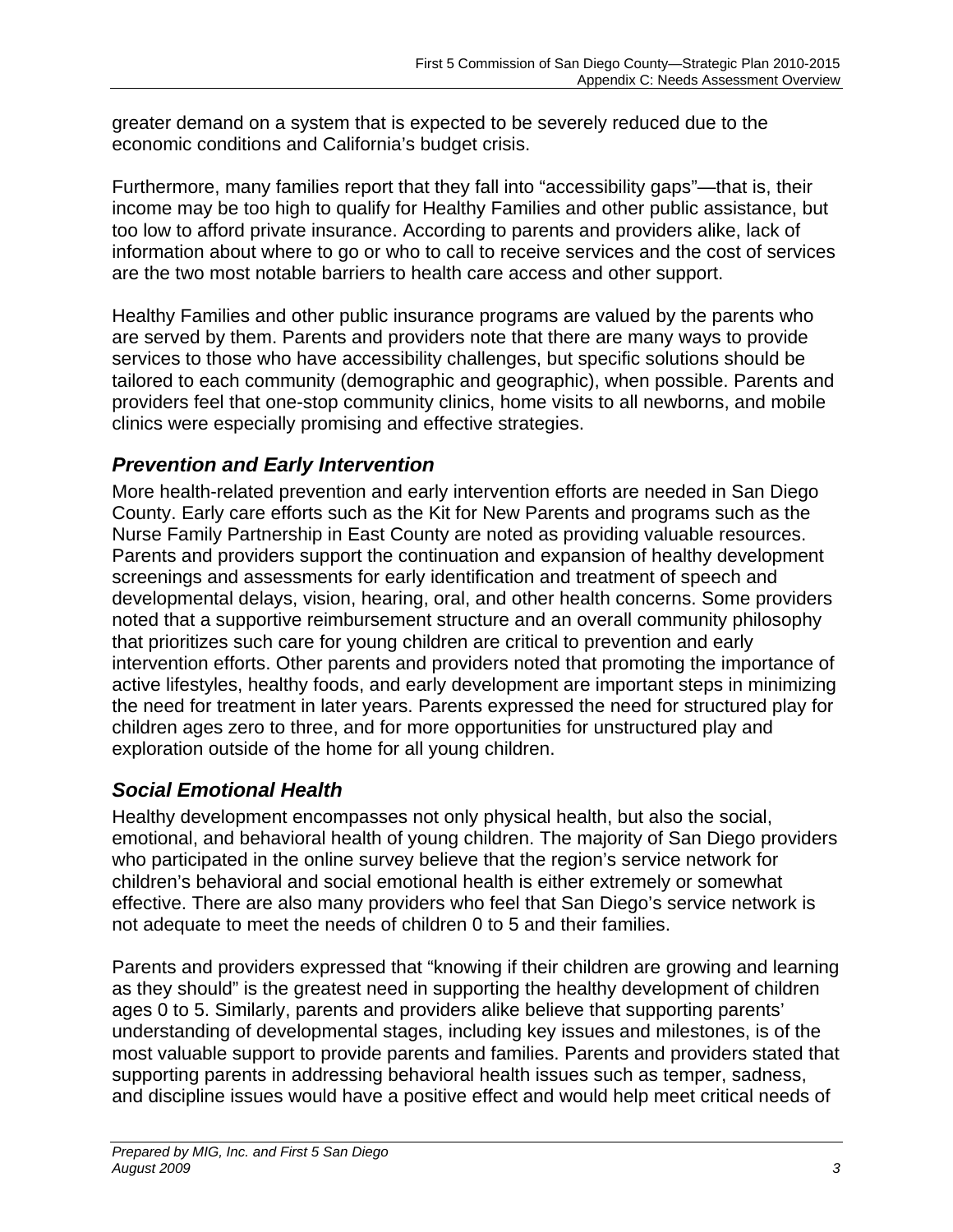San Diego's young children and families. Social skills and social support and treatment for developmental delays and special needs were also identified as important.

# **B. Health: Selected Research Findings**

This needs assessment is in part based on secondary research findings resulting from a review of state and county data, peer-reviewed articles, and publications commissioned by agencies and organizations dedicated to improving the lives of young children and families. Based on information provided by these sources, health-related strengths, assets and gaps have been identified in the following areas:

- 1. Maternal Health and Family Planning
	- Early prenatal care and health interventions for women
	- Unintended pregnancies and teen births
	- Preterm and low birth weight births
	- Breastfeeding
	- Postpartum Depression
- 2. Children's Physical Health
	- Overweight and obesity
	- Access to health care
	- Oral health
	- Injury and violence
- 3. Behavioral and Social Emotional Health
	- Parent and community education and awareness
	- Spectrum of effective and accessible behavioral health services

## *1. Maternal Health and Family Planning*

## **Early Prenatal Care and Health Interventions for Women**

Improved health interventions for women prior to and during pregnancy are known to reduce complications and adverse pregnancy outcomes such as low birth weight, premature birth, and infant mortality. According to the Center for Disease Control and Prevention, early and adequate prenatal care, including beginning care in the first three months of pregnancy, is associated with healthier births and allows time to monitor and intervene if a problem is detected.

## *Strengths and Assets*

California's Access for Infants and Mothers (AIM) Program provides low-cost health care insurance for pregnant women who don't have health insurance and whose income is too high for no-cost Medi-Cal. AIM is also available to those who have health insurance if their deductible or co-payment for maternity services is more than \$500.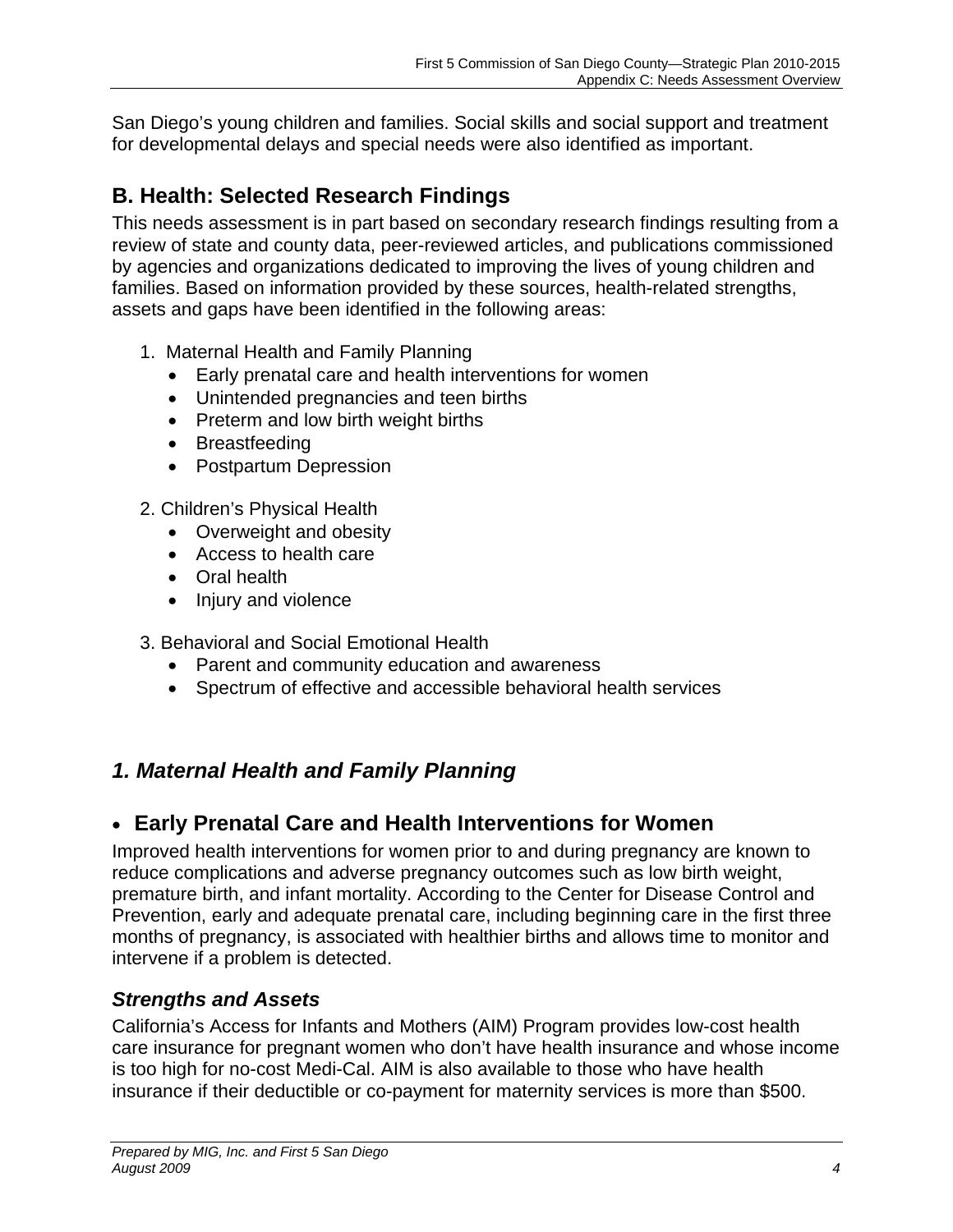Other local resources contributing toward this need include California Comprehensive Prenatal Care Services, Regional Perinatal System, and the Black Infant Health Program.<sup>[4](#page-4-0)</sup>

Currently, First 5 San Diego invests \$3.1 million annually in its Healthcare Access Initiative (HCA). This initiative helps eligible families and pregnant women sign up for, use, and stay enrolled in health insurance. First 5 San Diego's Oral Health Initiative (OHI) provides dental exams, care coordination, and limited treatment services for pregnant women. The primary funding source for treatment is partial payment by Denti-Cal. These services help to reduce the risk of preterm births and other negative outcomes that are associated with dental disease.

## *Gaps*

According to the Status of San Diego County's Children 0-5 Report (2008), the percentage of live births to mothers receiving late or no prenatal care increased from 2.7 percent in 2005 to 3.6 percent in 2008<sup>5</sup>. The need for improved access to prenatal [care is particularly acute among women who earn too much to qualify for AIM and other](#page-4-1)  [low-cost insurance but who cannot afford private insurance.](#page-4-1) 

Prenatal care is one of five top investment opportunities identified in the 2004 Needs and Assets Assessment of Children's Health, conducted on behalf of First 5 San Diego. In 1995, 82 percent of African American and Latina mothers in San Diego County began prenatal care within the first three months of pregnancy, compared to 89 percent of Asian women and 90 percent of expectant white women (Children NOW, 2007). Mothers in the North Coastal and Central Health and Human Services Agency (HHSA) Regions received early prenatal care slightly less frequently than mothers in other county regions.

## **Unintended Pregnancies and Teen Births**

Overall, children of unintended conception are at greater risk of suffering from low birth weight, physical abuse, and developmental disabilities. While Community Health Improvement Partners (CHIP) reports a decline in the birth rate between 2000 and 2006 for teens age 15 to 17, progress related to this indicator has leveled off over the past three years. The teen birth rate in San Diego County in 2006 was roughly 19 out of every 1,000 births. This compares to 20.3 out of every 1,000 births statewide and 21.4 per 1,000 births nationally (The Children's Initiative, 2007).

<span id="page-4-0"></span> $\overline{a}$ <sup>4</sup> Funding for AIM was recently reduced and funding for the Black Infant Health Program was eliminated from the state budget.

<span id="page-4-1"></span> $5$  The 2008 figure provided is based on an analysis using the most recent data available. For a full list of sources, see The Status of San Diego County's Children 0-5, Appendix E (full citation found in document list of sources).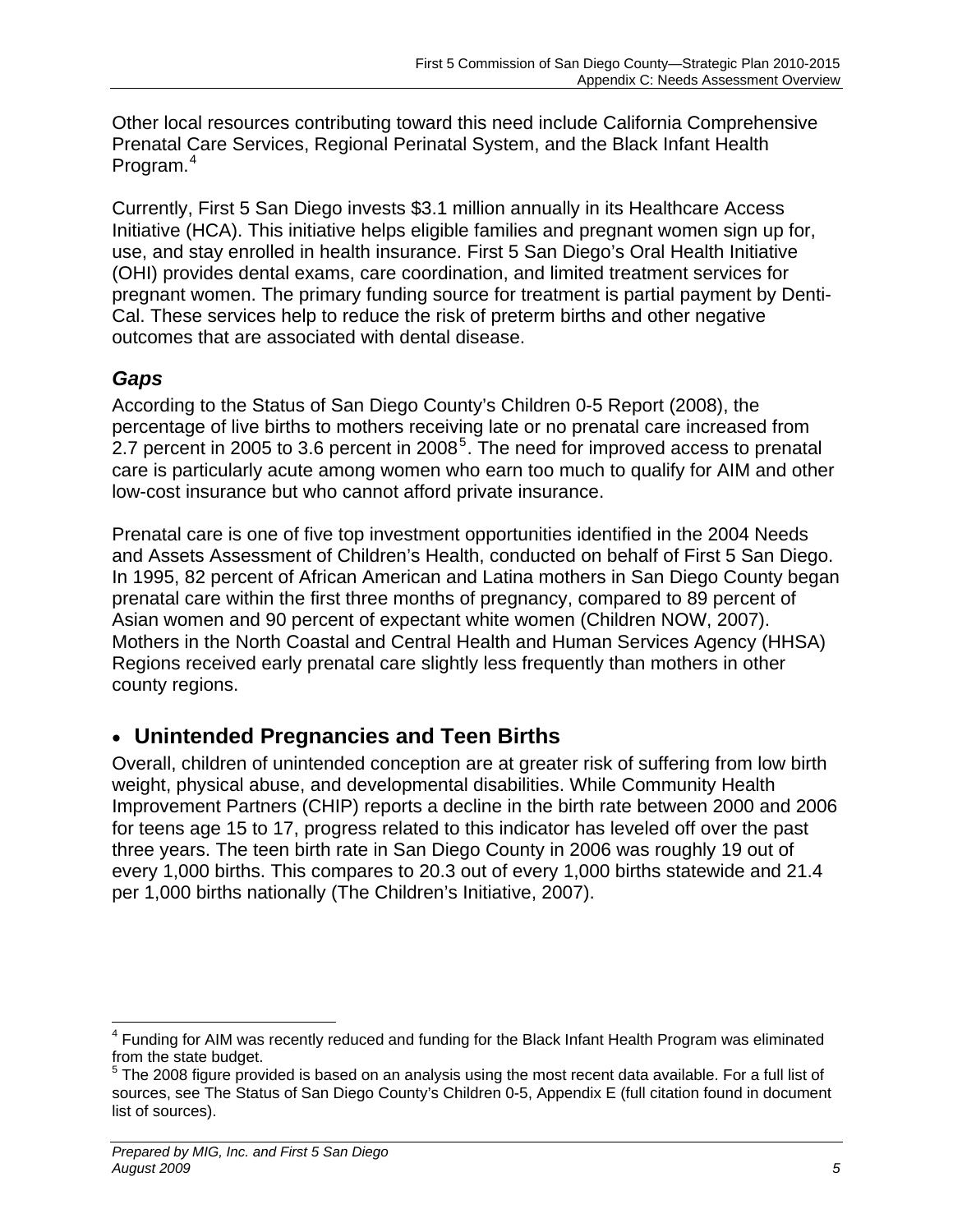#### *Strengths and Assets*

Existing resources to help reduce incidence of and risks associated with unwanted pregnancies and to improve health outcomes for pregnant and parenting adolescents and their children include:

- San Diego Adolescent Pregnancy and Parenting Program (SANDAPP);<sup>[6](#page-5-0)</sup>
- **County of San Diego Public Health Nursing; and**
- **San Diego Youth Services (SDYS) Teen Options Program.**

SANDAPP provides case management services to pregnant and parenting youth to improve health outcomes for the adolescents and their children. The program focuses on increasing high school graduation rates, enhancing parenting skills, preventing child abuse, neglect and family violence, promoting youth development and assisting to postpone subsequent pregnancies. The County of San Diego's Public Health Nursing program provides services to teen moms through home visits, providing education and support to help moms and babies stay healthy.

Teen Options provides comprehensive services to pregnant and parenting teens and young adults ages 12 to 25 to help them gain sobriety and deliver healthy, drug-free babies and increase their knowledge of child development, parenting, and life skills. The program is partially supported through First 5 San Diego's First 5 for Parents Initiative.

#### *Gaps*

The 2004 Needs and Assets Assessment of Children's Health identifies prevention of teen pregnancy as a priority for First 5 investment in San Diego County. In 2005, teen birth rates in San Diego County were highest among Latinas, and the proportion of low birth weights was highest among girls under the age of 15 (CHIP, 2007). The 2007 San Diego Report Card on Children and Families identifies the need for more prevention services, especially expanded health education for teens regarding abstinence and contraceptives.

#### **Preterm and Low Birth Weight Births**

Low birth weight and premature birth are often associated with long-term disabilities that can negatively impact a child's ability to learn and succeed in school. Associated conditions include, but are not limited to, cerebral palsy, autism, mental retardation, and vision and hearing impairments. Smoking during pregnancy<sup>7</sup> and poor nutrition are two [of the most widely known, preventable risk factors associated with low birth weight.](#page-5-1) 

<span id="page-5-0"></span> $\overline{a}$  $^6$  Recent state budget cuts include a significant reduction for the Adolescent Family Life Program which funds SANDAPP.

<span id="page-5-1"></span> $<sup>7</sup>$  Approximately 20 percent of pregnant women smoke nationwide. It is estimated that 25 percent of all</sup> female smokers quit shortly after learning they are pregnant. Among those who quit on their own, 21 percent to 35 percent will go back to smoking during pregnancy (Rady Children's Hospital San Diego).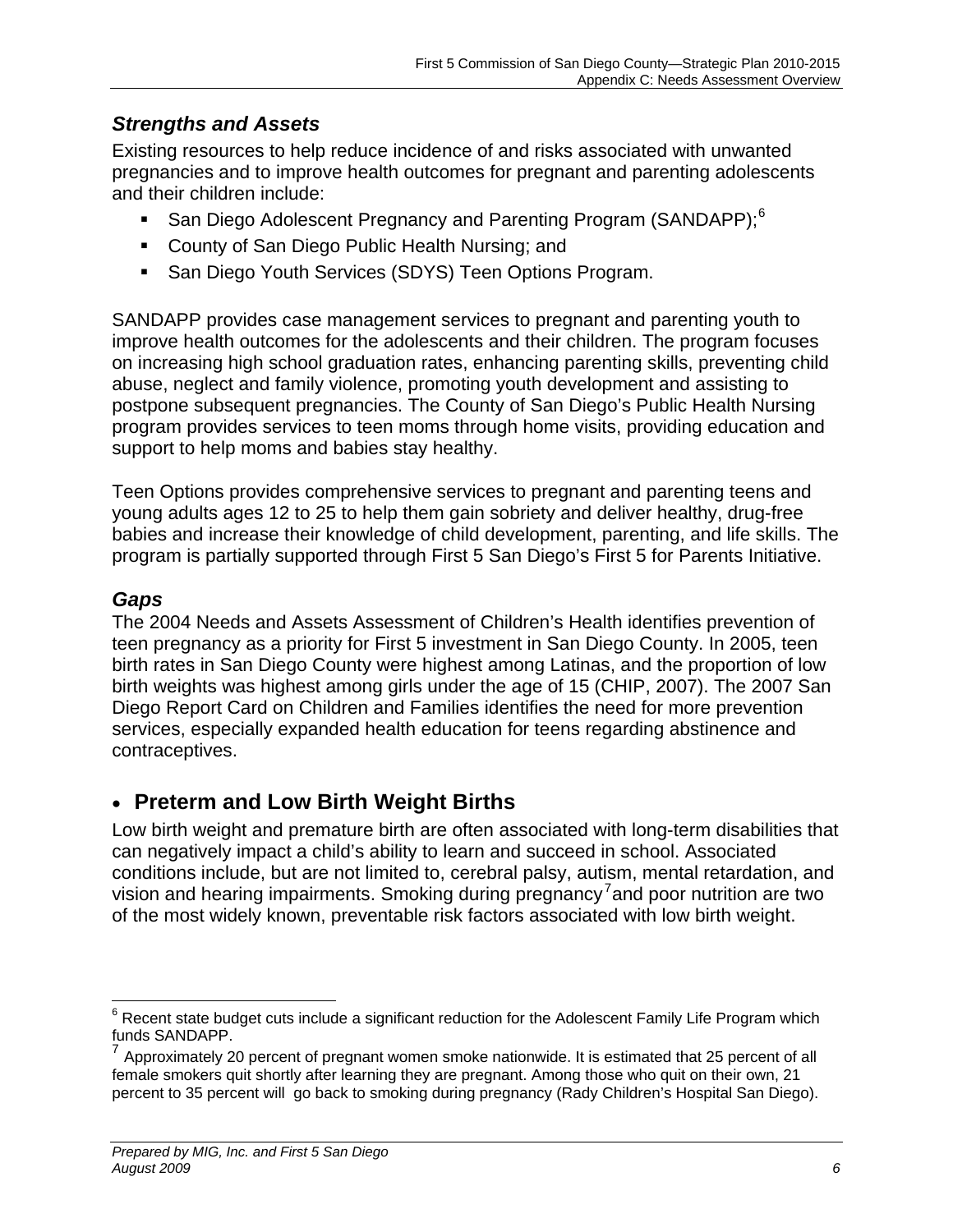In San Diego, the percentage of preterm births was 10.8 in 2007. The percentage of infants born at low birth weight has increased from 6.1% in 2002 to 6.9% in 2007 (County of San Diego HHSA).

#### *Strengths and Assets*

Existing key resources in San Diego County include California's AIM program and the Women, Infants and Children (WIC) program funded by the U.S. Department of Agriculture. WIC provides vouchers for nutritious foods, along with nutrition education and breastfeeding support. The Black Infant Health program provides support services for pregnant African American women, and the March of Dimes conducts education and advocacy activities to promote improved infant health and the prevention of birth defects, premature birth, and infant mortality.

First 5 San Diego currently provides \$140,000 annually to fund the Partnership for Smoke-free Families. The Partnership for Smoke-free Families provides tobacco use screening and cessation referral services for pregnant women and to new parents to reduce children's exposure to tobacco in the home. HCA supports access to prenatal care by enrolling pregnant women in health insurance.

#### *Gaps*

African American mothers in San Diego County experience the highest proportion of preterm and low weight births. The Black Infant Health program addresses this gap but funding for the program was eliminated from the state budget in July 2009. Mothers in the HHSA Central Region experience the highest proportion of preterm and very low birth weight births, while the Central and North Central regions experience the highest proportion of low birth weight births (CHIP, 2007).

The percentage of mothers in San Diego County who smoke during pregnancy increased from 8.0 percent in 2002 to 10.8 percent in 2006 (California Department of Public Health Maternal and Infant Health Assessment Survey, 2006). Not only does smoking during pregnancy increase the risk of low birth weight births, but it also increases the chance of placental damage and respiratory problems for infants (Centers for Disease Control and Prevention).

#### **Breastfeeding**

The Surgeon General lauds breastfeeding as one of the most important contributors to infant health. Not only does it provide a range of benefits for the infant's growth, immunity and development, it also improves maternal health and contributes economic benefits to the family, health care system and workplace (Department of Health and Human Services, 2000). The American Academy of Pediatrics (AAP) recommends exclusive breastfeeding for the first six months, and supports breastfeeding for up to one year or longer if desired. According to the United Nations Children's Fund (UNICEF), the many health benefits of breastfeeding could translate into millions of dollars of savings through decreased hospitalizations of infants and pediatric clinic visits.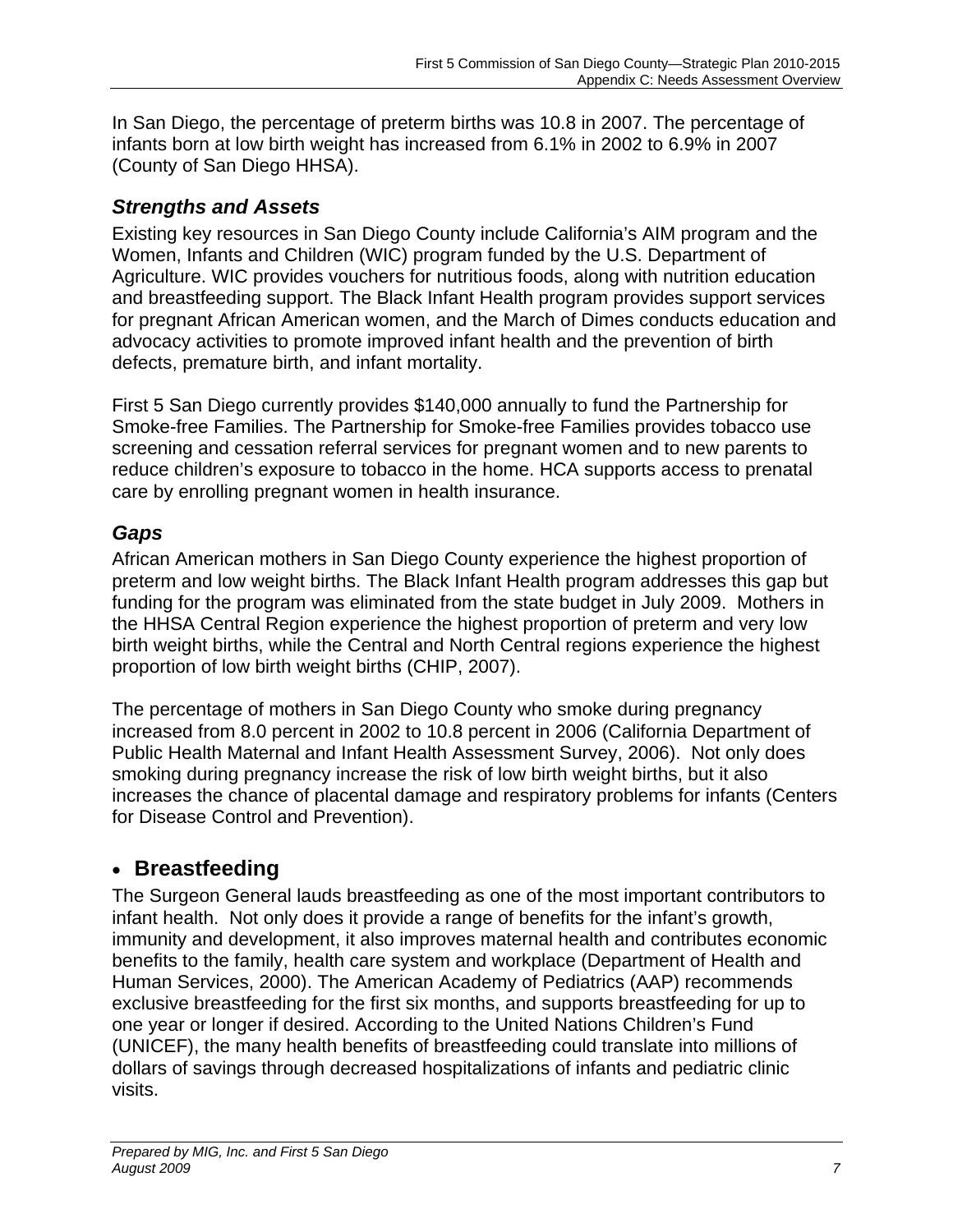#### *Strengths and Assets*

Breastfeeding rates for newborns in San Diego County meet or exceed the national Healthy People 2010 targets. Ninety percent of San Diego women *initiate* breastfeeding in the hospital, compared to the goal of 75 percent (The Children's Initiative, 2007).

Key services in the county that provide breastfeeding resources and support include:

- WIC;
- **The San Diego County Breastfeeding Coalition (SDCBC);**
- La Leche League; and
- First 5 San Diego Healthy Development Services (HDS) Newborn Home Visiting program.

### *Gaps*

Of the approximately 45,000 infants born each year in San Diego County, 89 percent initiate breastfeeding in the hospital. However, fewer than 20 percent of these infants receive any breast milk by six months of age (San Diego County Breastfeeding Coalition).

The Baby-Friendly Hospital Initiative (BFHI) is a global program sponsored by the World Health Organization (WHO) and UNICEF to encourage and recognize hospitals and birthing centers that offer an optimal level of breastfeeding support for mothers and their babies.<sup>8</sup> There are 77 Baby-Friendly accredited hospitals and birth centers in the United [States, and over one quarter of these are located in California. Two of the state's 21](#page-7-0)  [Baby-Friendly accredited hospitals and birth centers are in San Diego County](#page-7-0)<sup>9</sup> (BFHI).

## **Postpartum Depression**

Available research suggests that depression is one of the most common health complications for women during prenatal and post-partum periods. One analysis reported that between 6.5 percent and 12.9 percent of mothers suffer from depression during their first 12 months after giving birth, and up to nearly 6 percent experience major depression during that same time period (California Department of Health Services, 2007). Maternal depression is known to negatively affect the connection between an infant and a mother, often referred to as the primary attachment relationship.

#### *Strengths and Assets*

 $\overline{a}$ 

The Postpartum Health Alliance is a San Diego-based, nonprofit membership organization comprised of health professionals committed to providing information and support services to women at risk of, or experiencing, postpartum depression. UCSD Medical Center provides clinical services for depression, pre- and post-natally, to

 $^8$  Baby-Friendly USA, the non-profit organization created by the Healthy Children Project, Inc., now implements the Baby-Friendly Hospital Initiative in the United States.

<span id="page-7-0"></span><sup>&</sup>lt;sup>9</sup> Scripps Memorial Hospital Encinitas and UCSD Medical Center.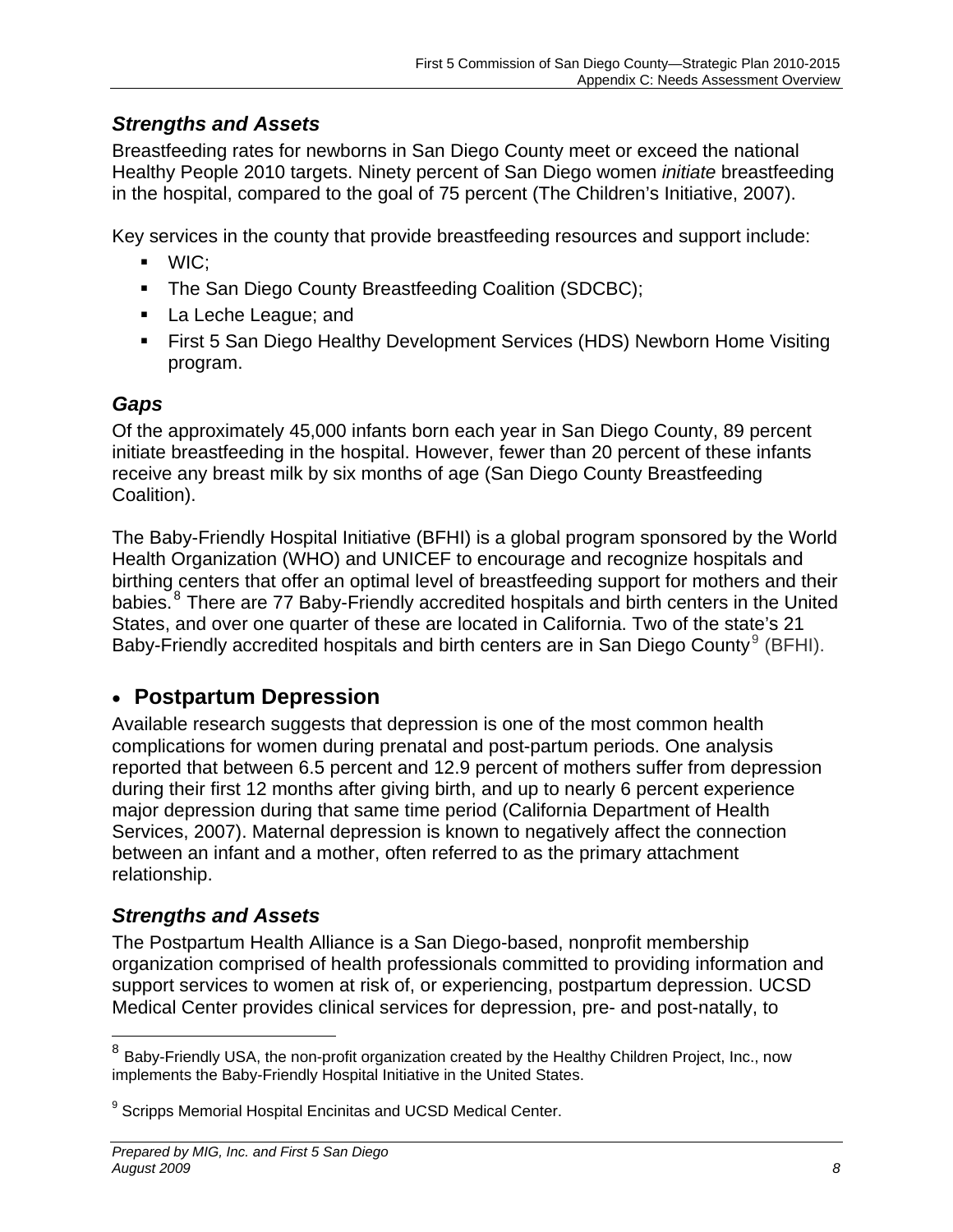patients referred by providers or social workers. Public health nurses also provide support and referrals during home visits to families identified as "at-risk." The Nurse Family Partnership in the East Region provides multiple home visits to high risk mothers.

First 5 San Diego invests over \$2.5 million annually for newborn and at-risk home visiting. If a risk is observed during a home visit, the mother is assessed for postpartum depression and families are provided with referrals to ancillary services, as well as support and case management for at-risk families.

## *Gaps*

Postpartum depression may not be identified, especially in a mother who does not have a history of depressive symptoms. It also may be difficult for women and families to admit or accept, which may deter them from seeking help. Through First 5 San Diego's HDS initiative home visitation services are available for all at-risk families. However, most referrals are received through newborn home visitation services that are available only to first-time parents. Therefore, mothers at risk for depression who have more than one child, without other risk factors, are far less likely to be seen and assessed. Some health care providers are reluctant to screen and assess for postpartum depression due to perceived lack of expertise and the limited availability of treatment services to refer patients to once they are identified (Baker-Ericzen et. al., 2008).

# *B. Children's Physical Health*

## **Overweight and Obesity**

Overweight and obesity is a serious health concern for children throughout the United States. The percentage of children and adolescents who are overweight has tripled since the early 1970s. Data collected as part of the National Health and Nutrition Examination Surveys for the years 1999 through 2004 shows that the prevalence of overweight among children ages 2 to 5 increased from 10 percent to 14 percent over that period (CHIP, 2007).

## *Strengths and Assets*

The San Diego County Childhood Obesity Initiative is currently advocating for implementation of various strategies identified in the Childhood Obesity Action Plan to improve the health of children and families in San Diego. The plan includes strategies to educate families about nutrition and exercise, as well as creating a community that supports healthier choices. The Initiative is a collaborative effort of many partners, including the San Diego Coalition on Children and Weight.

The California Endowment's (TCE) Healthy Eating, Active Communities Initiative seeks to help communities improve their physical, social, and cultural environments to promote healthier, more active lifestyles and choices. Through this demonstration project, TCE provided grant funding to help Chula Vista and its South Bay Partnership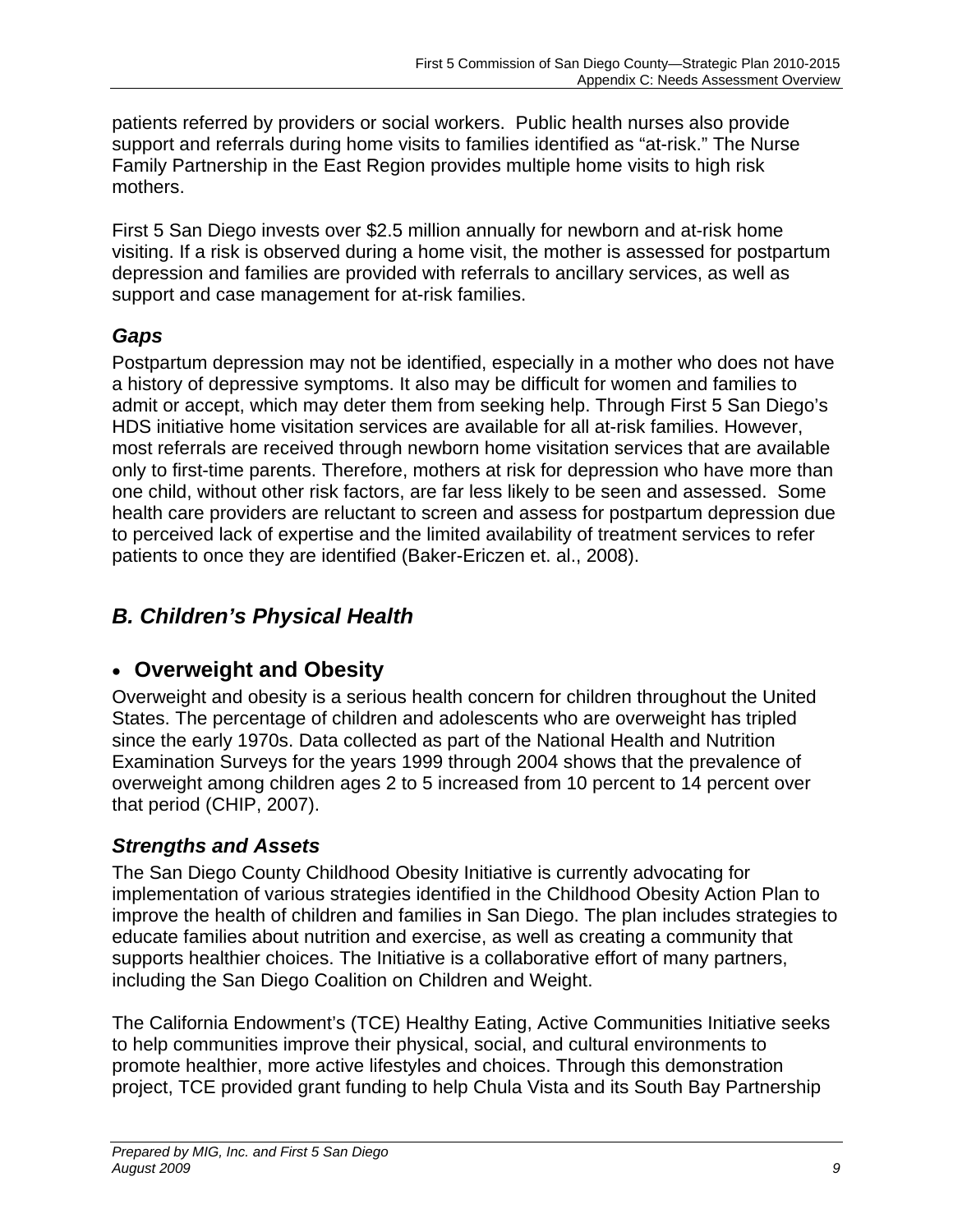affect changes in local policy needed to help combat diabetes and obesity among school-aged children.

Current First 5 San Diego investments in preventing childhood obesity include:

- \$130,000 annually to support the San Diego County Childhood Obesity Initiative and the Childhood Obesity Action Plan; and
- **First 5 for Parents programs including NEAT at 2 and Options for Health** (\$632,755 in FY 2008-09).

## *Gaps*

In 2002, 13.5 percent of children younger than 5 years of age were overweight, compared to the statewide rate of 16.2 percent. (Social Entrepreneurs, Inc. and Center for Health Improvement, 2004). Thirty-one percent of San Diego's 5th,  $7<sup>th</sup>$ , and 9th grade students are overweight, compared to 32.2 percent statewide (CHIP, 2007).

In the U.S., the prevalence of obesity in low-income 2 to 4 year-olds increased from 12.4 percent in 1998 to 14.5 percent in 2003, but rose to only 14.6 percent in 2008 (CDC) Nationally, obesity prevalence is more than twice as high among low income teens compared with teens from more affluent households. Latino and African American youth face higher rates of overweight than white and Asian youth. Childhood obesity prevention and treatment has been identified as a pressing health need in the North Central Region in particular (Social Entrepreneurs, Inc. and Center for Health Improvement, 2004).

## **Access to Health Care**

Health insurance coverage is often used as an indicator of access to regular health care. In general, children from households with incomes below the federal poverty level are disproportionately affected by a lack of regular access to care and a lack of health insurance coverage.

#### *Strengths and Assets*

The First 5 San Diego HCA and HDS initiatives are key programs providing services to children ages 0 to 5 in San Diego County. HCA is the only insurance enrollment program in the county that focuses exclusively on pregnant women and children ages 0 to 5. HCA's outreach and follow-up strategies help ensure that children retain insurance coverage and families can access and utilize appropriate medical services.

In FY 2007-08, 68 percent of children using HCA services were successfully enrolled in health insurance. Of those initially enrolled, 94.7 percent were still enrolled at 18 months, exceeding the state's average retention rate of 62 percent. Nearly 100 percent of children utilizing HCA services had an appropriate medical home and received an annual well child visit (Harder + Company, 2007).

Other programs serving this need are Medi-Cal, Healthy Families, AIM, and San Diego Kids Health Assurance Network (SD-KHAN).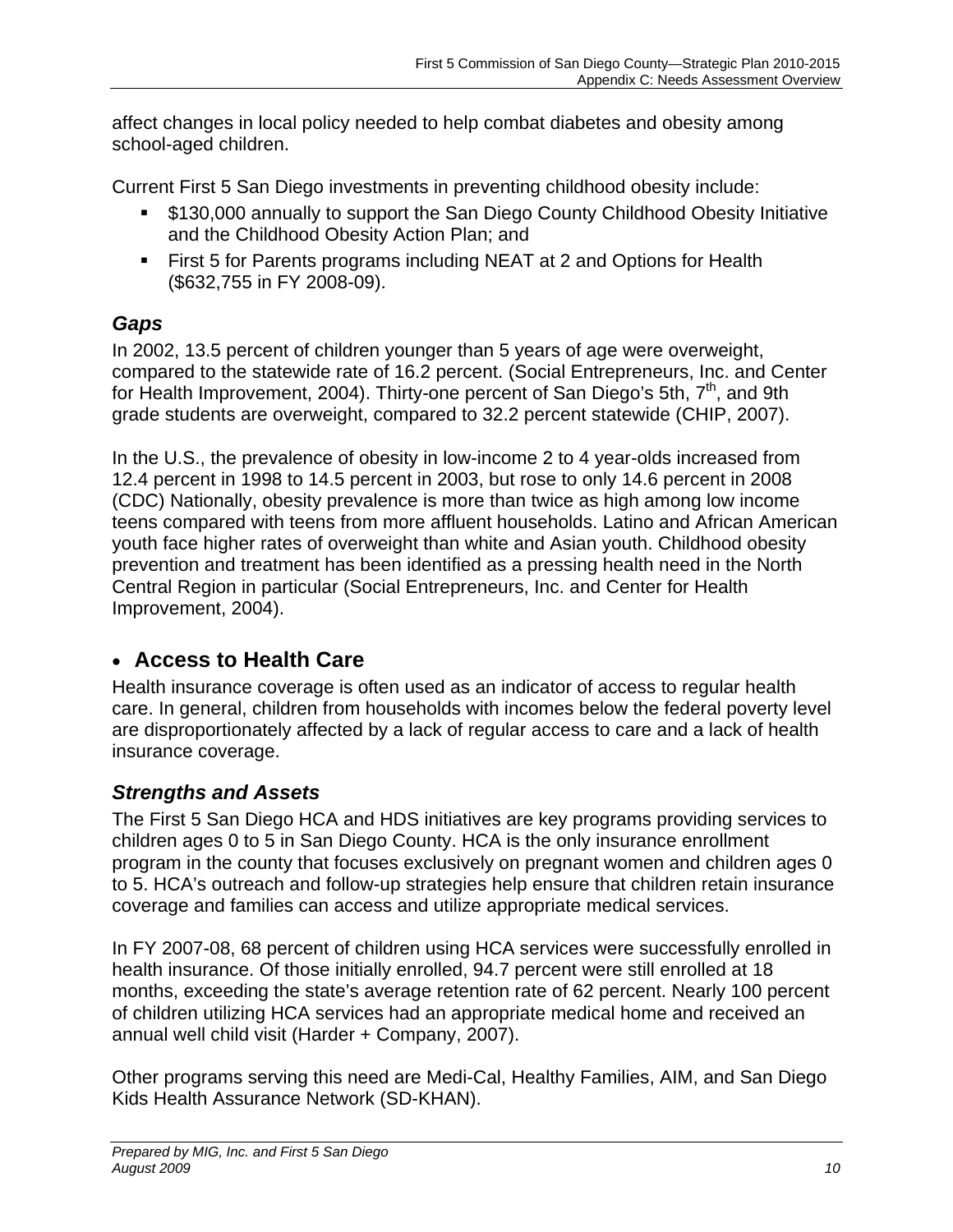### *Gaps*

Considerable gains have been made in this area over the past several years. In 2005, 91.3% of children ages 0 -5 had health insurance, and this increased to 95.3% in 2008 (Harder + Company, April 2009). However, due to the current economic recession, health insurance availability is expected to decrease as more people are becoming unemployed and uninsured. In addition, recent cuts to the Healthy Families program will likely have a significant impact, and it will be difficult to maintain current percentages of insured children. Although health care reform is being discussed at the national level, change at this level is not likely to occur in the near term, and health insurance availability and access to care at the local level will likely decrease over the next year.

## **Oral Health**

Tooth decay is the single most prevalent chronic childhood disease affecting children in the United States (Surgeon General, 2000). More than one-quarter of all kindergartners in California suffer from tooth decay, a finding that corresponds with trends at the national level. Because dental decay is such a highly preventable disease and treatment can be very expensive, a focus on prevention efforts represents significant cost savings to both families and society.

#### *Strengths and Assets*

Several resources in the San Diego community contribute to improving the oral health of pregnant women and children. Some of these include the Share the Care Dental Health Initiative of San Diego, AAP's Bright Futures, San Diego County Office of Education's SMILES Dental Disease Prevention Program, Anderson Dental Center at Rady Children's Hospital, community clinics, and the California Dental Association.<sup>[10](#page-10-0)</sup>

First 5 San Diego has invested \$1.3 million annually towards its Oral Health Initiative (OHI). OHI provides a network of care to meet the oral health needs of young children and pregnant women throughout the county. During FY 2007-08, 13,946 children ages 0 to 5 and 1,878 pregnant women received routine oral health treatment through OHI services, an increase of 11.9 percent and 34.1 percent, respectively, from FY 2006-07. (Harder + Company, 2008). First 5 San Diego has also invested in improved oral health by allocating \$5.7 million to fluoridate water districts in the county, starting with the City of San Diego.

#### *Gaps*

In FY 2007-08, over 30 percent of children and nearly 42 percent of pregnant women receiving dental screenings through OHI had obvious decay or urgent dental needs, representing an increase for both populations from FY 2006-07 (Harder + Company, 2008).

<span id="page-10-0"></span> $\overline{a}$  $10$  Funding for Share the Care been reduced in the County of San Diego's 2009/10 budget and funding for SMILES has been cut from the state budget .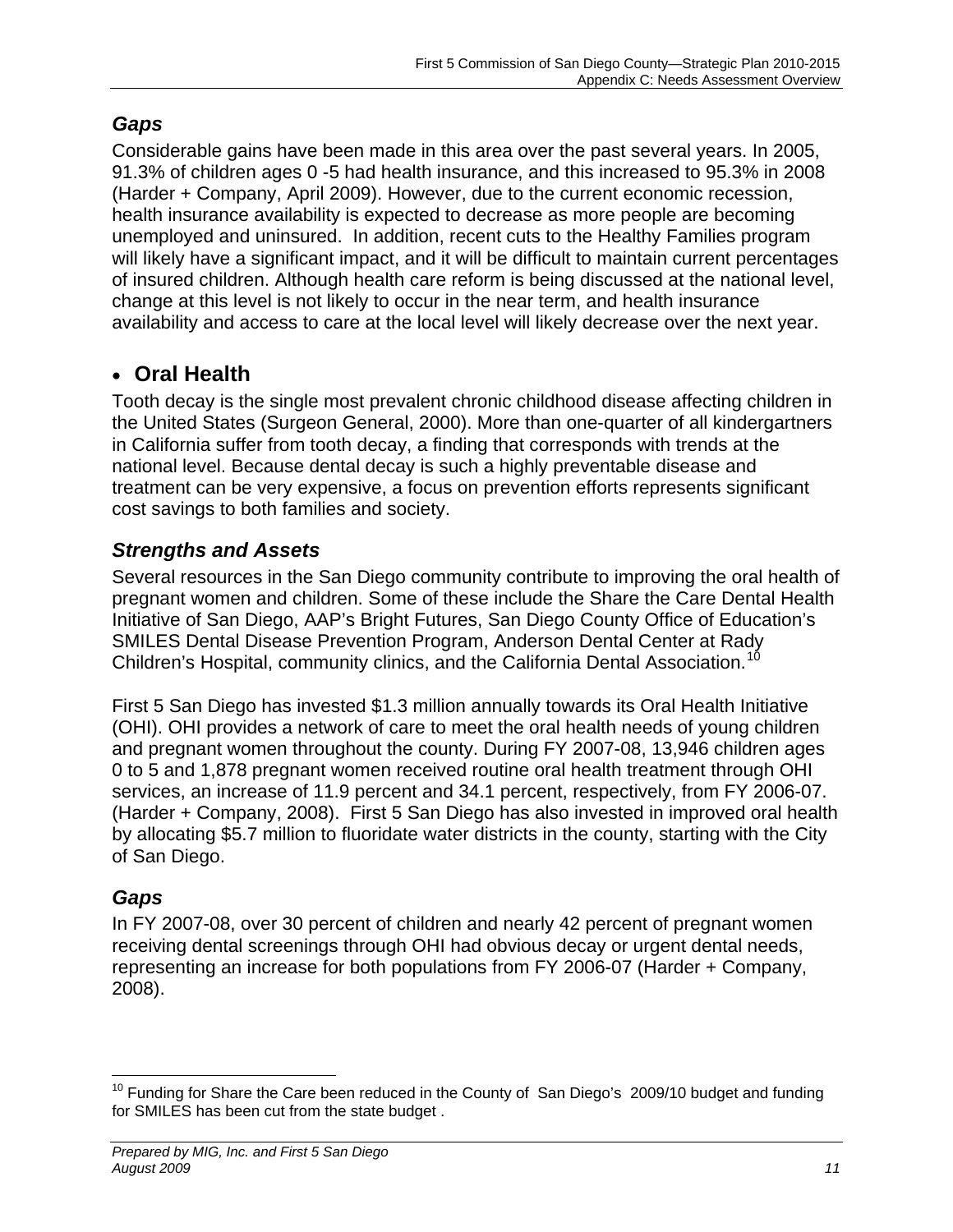Existing service gaps in San Diego County related to oral health for children and pregnant women include:

- **lack of available care in rural areas;**
- **EXTER** lack of treatment funds for pregnant women; and
- **EXT** lack of public information and knowledge about oral health practices that will prevent dental disease, especially among low income and immigrant communities.

## **Injury and Violence**

Injury and violence in the lives of children can have far-reaching impacts on their physical, cognitive, and social emotional growth and development. A child who witnesses violence or is a victim of violence at home or in his or her community experiences enormous stress, and thus is less likely to have the cognitive or emotional capacity to devote to early learning.

### *Strengths and Assets*

Existing resources in San Diego County that address children's health and development issues related to violence include:

- **EXECOMMUNITY Services for Families.**
- **United Way Project Safecare.**
- **Promises2Kids (formerly the Child Abuse Prevention Foundation).**
- **HHSA Child Welfare Services.**
- Chadwick Center for Children and Families at Rady Children's Hospital.
- First 5 for Parents Initiative parent education programs.

Investments from First 5 San Diego include:

- Approximately \$3.5 million annually from FY 2006/07 through FY 2009/10 for the First 5 for Parents Initiative, which provides parenting skills education and support.
- Funding of Foster Parent Respite Support Services provided through the County of San Diego HHSA Child Welfare Services at \$610,000 over a two-year period beginning in FY 2008-09.
- Therapeutic services for abused and neglected children ages 0 to 5 who enter the Child Welfare System (\$9 million for three years beginning in FY 2008-09).
- \$878,400 over a three-year period to South Bay Community Services for the "Mi Escuelita" therapeutic preschool program for children who have been affected by family violence.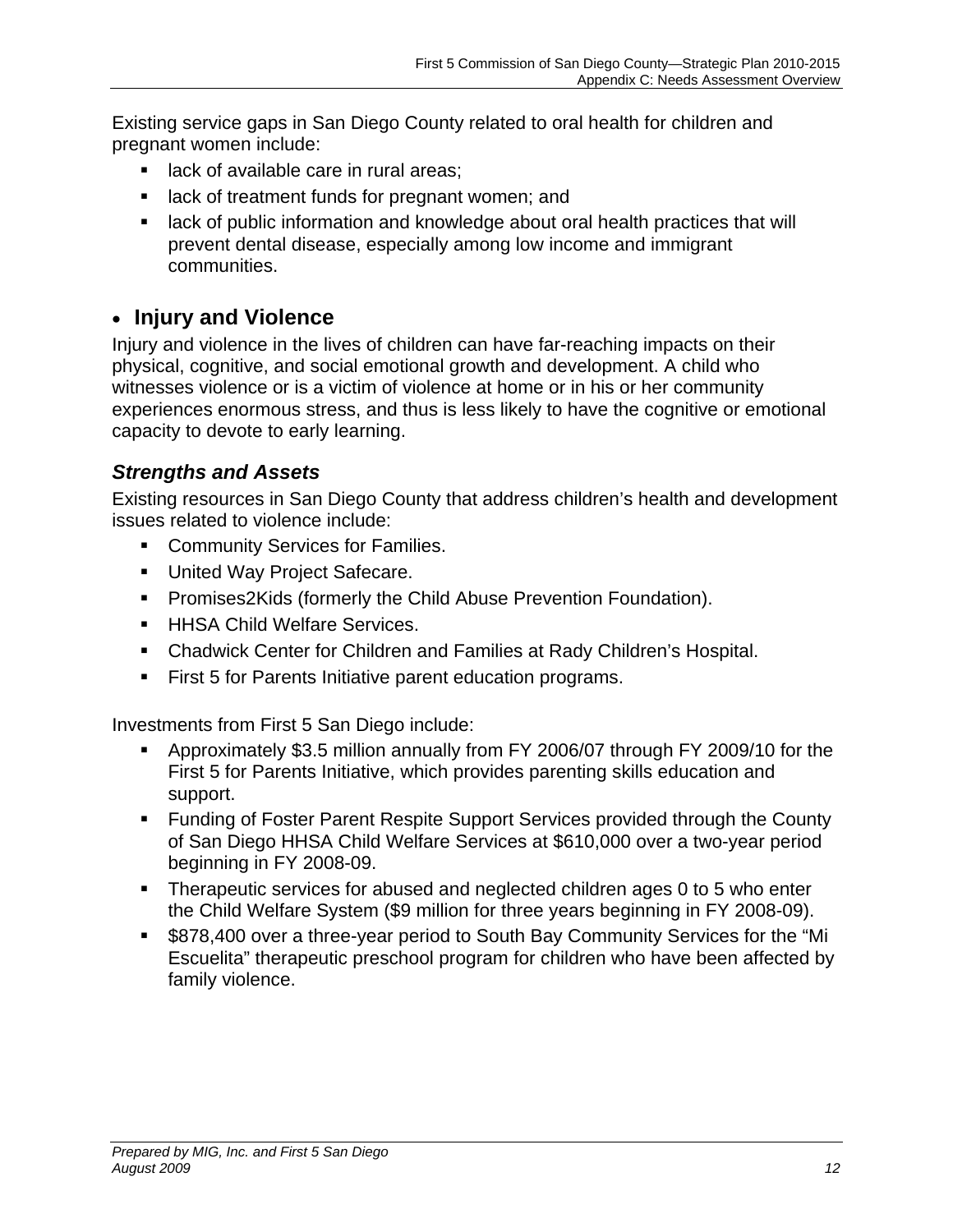Funding of the Developmental Screening and Enhancement Program (DSEP), which addresses the developmental and behavioral needs of children entering the child welfare system. $11$ 

### *Gaps*

The 2007 San Diego County Report Card on Children and Families reported rates of domestic violence and violent crime victimization of children higher than the state averages. Despite a gradual decrease witnessed over the last ten years, the rate of unintentional injuries affecting children ages 0 to 18 in San Diego County, at 27.7 per 100,000 children, is significantly higher than the national Healthy People 2010 goal of 17.5 for this indicator. San Diego County rates remain slightly below the state average of 29.3 per 100,000 children.

## *C. Children's Behavioral and Social Emotional Health*

## **Parent and Community Education and Awareness**

Increasing parents' awareness of the importance of behavioral and social emotional health to a child's overall learning and development is of critical importance. Many families and care providers are not aware of the role that they play in influencing their young child's social and behavioral health. Often, they lack the appropriate knowledge to identify the environmental stressors that negatively affect social and emotional competencies. Parents are often not aware of the risk factors that may be early indicators of developmental challenges. Similarly, many parents are not aware of the protective factors and "developmental assets" that can greatly enhance a child's social emotional health.

#### *Strengths and Assets*

The Statewide Early Childhood Social and Emotional System Development Project is helping to raise awareness of early childhood social and emotional health among existing networks of care and education. Through this process, First 5 representatives from throughout the state have partnered with departments of public health and social services, county offices of education, and community-based organizations that serve families with young children to discuss how to improve mental health services delivery and funding for children ages 0 to 5 and their families. In addition, this statewide planning group has identified the implementation of a social marketing campaign to promote behaviors that enhance young children's social emotional health as one of four key strategies.12 [\(First 5 Association of California, 2009\).](#page-12-1) 

<span id="page-12-0"></span> $\overline{a}$ <sup>11</sup> Additional support is provided by San Diego County HHSA, Child Abuse Prevention Foundation, Rady Children's Hospital, and the Child and Adolescent Services Research Center.

<span id="page-12-1"></span><sup>&</sup>lt;sup>12</sup> Other strategies address screening and assessment, insurance reimbursement for screening and treatment, and workforce development using the "California Training Guidelines and Personnel Competences for Infant-Family and Early Childhood Mental Health." Training guidelines were developed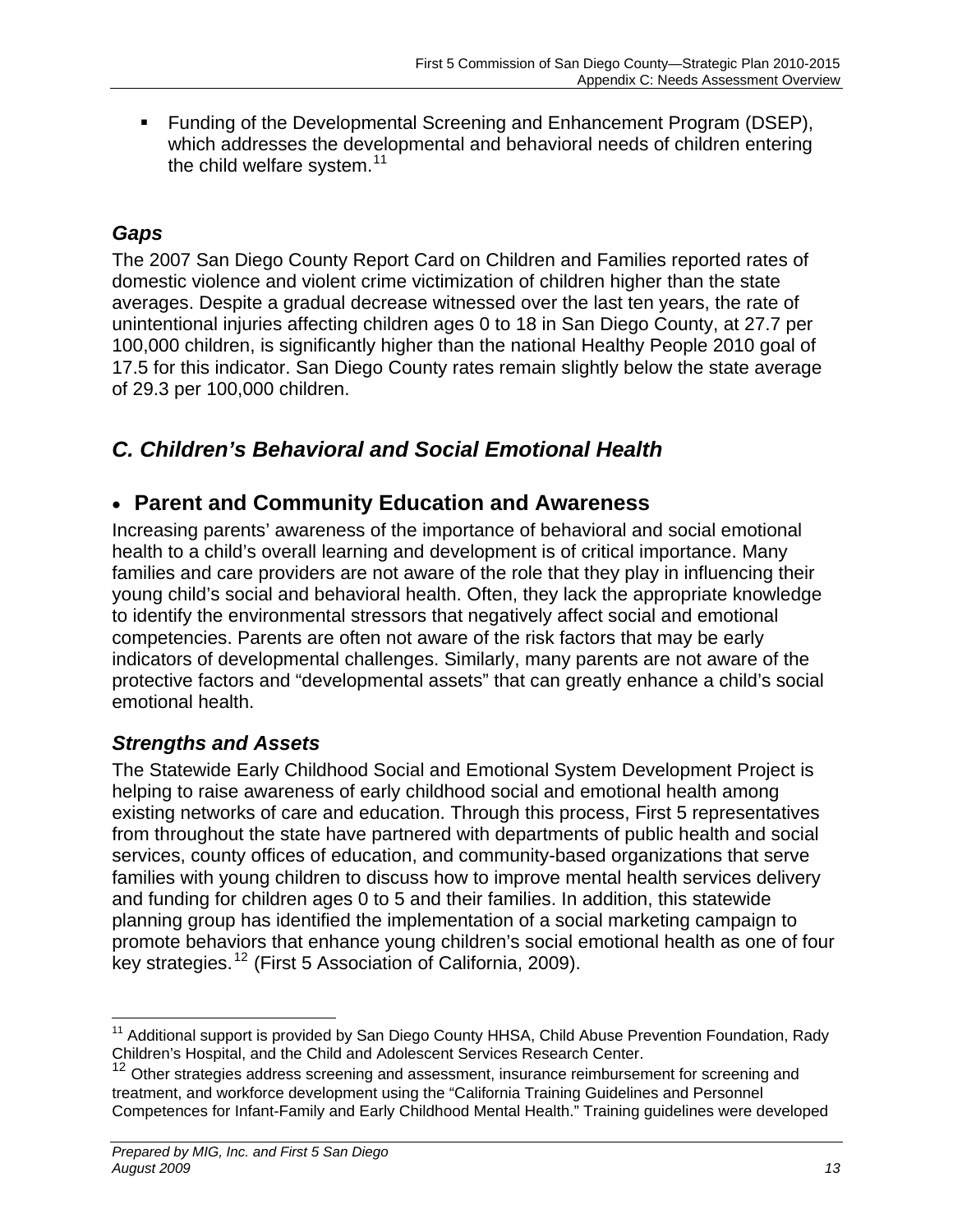Local resources involved in family and community education include Head Start and state preschools, military family services such as Fleet & Family Support Centers and Healthy Start Military Family Cluster, Exceptional Family Resource Center, San Diego Regional Center, YMCA Childcare Resource Service, and HHSA Behavioral Health Prevention and Early Intervention (PEI).

First 5 San Diego promotes education and awareness for parents and the community through a variety of programs and initiatives, including:

- the First 5 for Parents Initiative;
- **HDS Parent Support and Empowerment;**
- the Kit for New Parents;
- **Preschool for All and School Readiness programs; and**
- **the Special Needs Demonstration Project.**

In FY 2008-09, First 5 San Diego also invested in a public education campaign focused on the HDS program that included an emphasis on positive parent-child interaction.

#### *Gaps*

Although resources are available in the community and through First 5, parents are often reluctant to take advantage of them because of the perceived stigma they associate with needing help. Also, many parents may feel that they don't need help with parenting and are not aware that there may be effective, alternative parenting techniques they are not familiar with.

## **Spectrum of Effective and Accessible Behavioral Health Services**

Developments in neuroscience and the behavioral and social sciences have drawn increasing attention to the important role that social and emotional health plays in a child's well-being and in their preparation to succeed in school. The first five years of life are critical to establishing social and emotional competencies. While the focus of this section is on behavioral health services for young children, the social emotional health of parents and caregivers has dramatic impacts on children's development and should not be overlooked.

The experience of building relationships is, perhaps, the most significant environmental factor in developing a child's social emotional competencies (Sweet, 2006, unpublished). The bond between an infant and its primary caregiver – most often the mother – stimulates brain development and lays the foundation for subsequent relationships. By definition, services that support early nurturing and secure attachments must be family-focused and community-based. Further, these family-

 $\overline{a}$ by the Infant Development Association, WestEd, and USC's University Center for Excellence in Development Disabilities.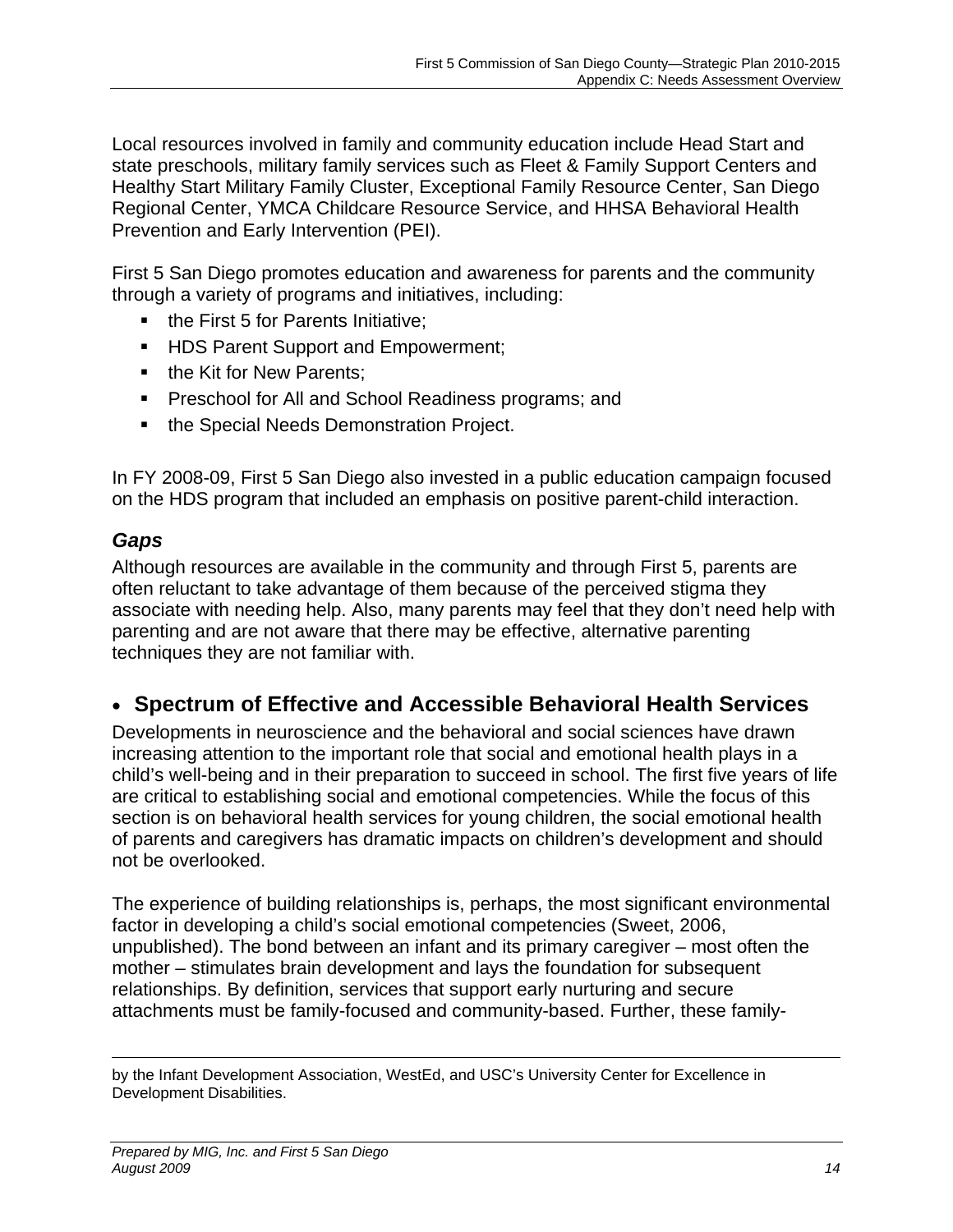focused and community-based services must provide support that is linguistically and culturally appropriate.

Given the direct role that social and emotional well-being plays in school readiness, academic success over the years, and later success in life, San Diego clinicians and care providers recognize the need for a coordinated system of care in which the importance of early childhood behavioral health services is better understood and behavioral health care services are more fully integrated.

## *Strengths and Assets*

Many Mental Health Services Act (MHSA) programs and services, administered by the San Diego County HHSA and partners, work to reduce disparities in services among San Diego's diverse populations by providing support for foster youth, homeless youth, and geographically isolated communities in rural areas, among others. Existing familybased prevention and early intervention (PEI) services that focus exclusively on the social emotional health of young children include the MHSA-funded Triple P Parent Education Program, administered by HHSA's Children's Mental Health Services.

MHSA funds a number of services addressing serious emotional disorders among youth through Community Services and Supports (CSS) work plans, and further investments will be made in PEI services for the County's residents, including 51 percent of funds for children and youth 0 to19 years old. A sustained and increased funding stream for behavioral health prevention and early intervention in a child's earliest years will help ensure that San Diego's young children grow to become healthy, active learners.

According to findings from a 2004 study, First 5 San Diego appropriately complements other funding streams to address service gaps, serving as "an important contributor to behavioral health care services locally" (Walsh 2004). First 5 San Diego's HDS Initiative is one critical component of the County's network of behavioral and developmental health services. Through HDS, First 5 San Diego partners conduct developmental assessments, behavioral screenings and assessments and provide behavioral treatment services. First 5 San Diego is currently playing a central role in the formation of KidsSTART, which aims to connect and integrate the existing social emotional and developmental treatment systems in San Diego into a single, coherent system in order to create a comprehensive system of support.

#### **Zero to Three**

Early intervention during the first three years of life can play a critical role in a child's social emotional health. Community resources specific to children ages 0 to 3 include the San Diego Regional Center Early Head Start, and the federal Child Health and Disability Program (CHDP), administered locally through the County. HDS identifies and refers children with severe social emotional issues to the Regional Center, Early Start and CHDP.<sup>[13](#page-14-0)</sup> As a result more children receive critical services before they enter school. Additional First 5 investments specific to this age group include HDS funding for

<span id="page-14-0"></span> $\overline{a}$  $^{13}$  State funding of Regional Centers was significantly reduced in July 2009; funding for CHDP is also likely to be reduced.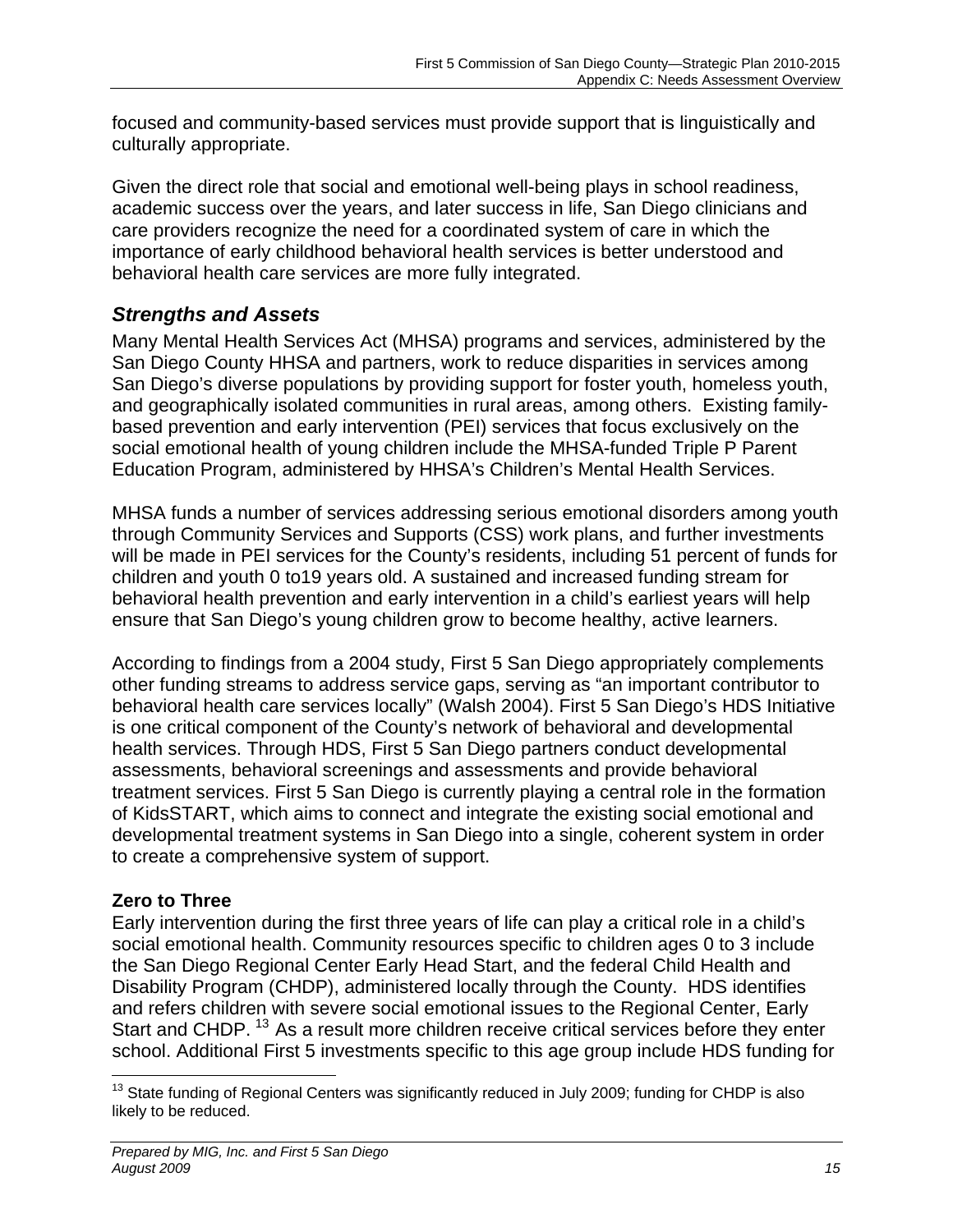professional development opportunities to build capacity among Infant and Toddler Mental Health Professionals.

#### **Preschool Age**

As children begin to attend preschool, behavioral health issues may become more apparent. Head Start, Regional Center and CHDP provide support for the behavioral and social emotional health of eligible preschool age children.

#### *Gaps*

Only approximately 65 percent of San Diego parents who participated in the 2005 Family Survey reported that their child received some type of developmental screening or assessment. However, treatment and services to address social and emotional health needs are critical as well. Clinicians point out a general lack of services for children and families once developmental screenings and assessments are performed and referrals for behavioral services are needed. Within HDS, behavioral treatment wait times create a gap in access to timely services. In some cases, the limited availability of services needed to address the problems identified has led to reluctance on the part of providers to provide screening and assessment.

San Diego County lacks an adequate number of qualified clinicians with the appropriate, specialized training to provide early childhood mental health services (Walsh 2004). The need for training in this area and recruitment of bilingual, bicultural clinicians and providers is essential and represents a critical gap known to affect communities throughout the county. Participants in First 5 San Diego's 2004 Behavioral Health and Coordination Study express the need for culturally competent services that effectively reach and serve at-risk populations (Walsh, 2004).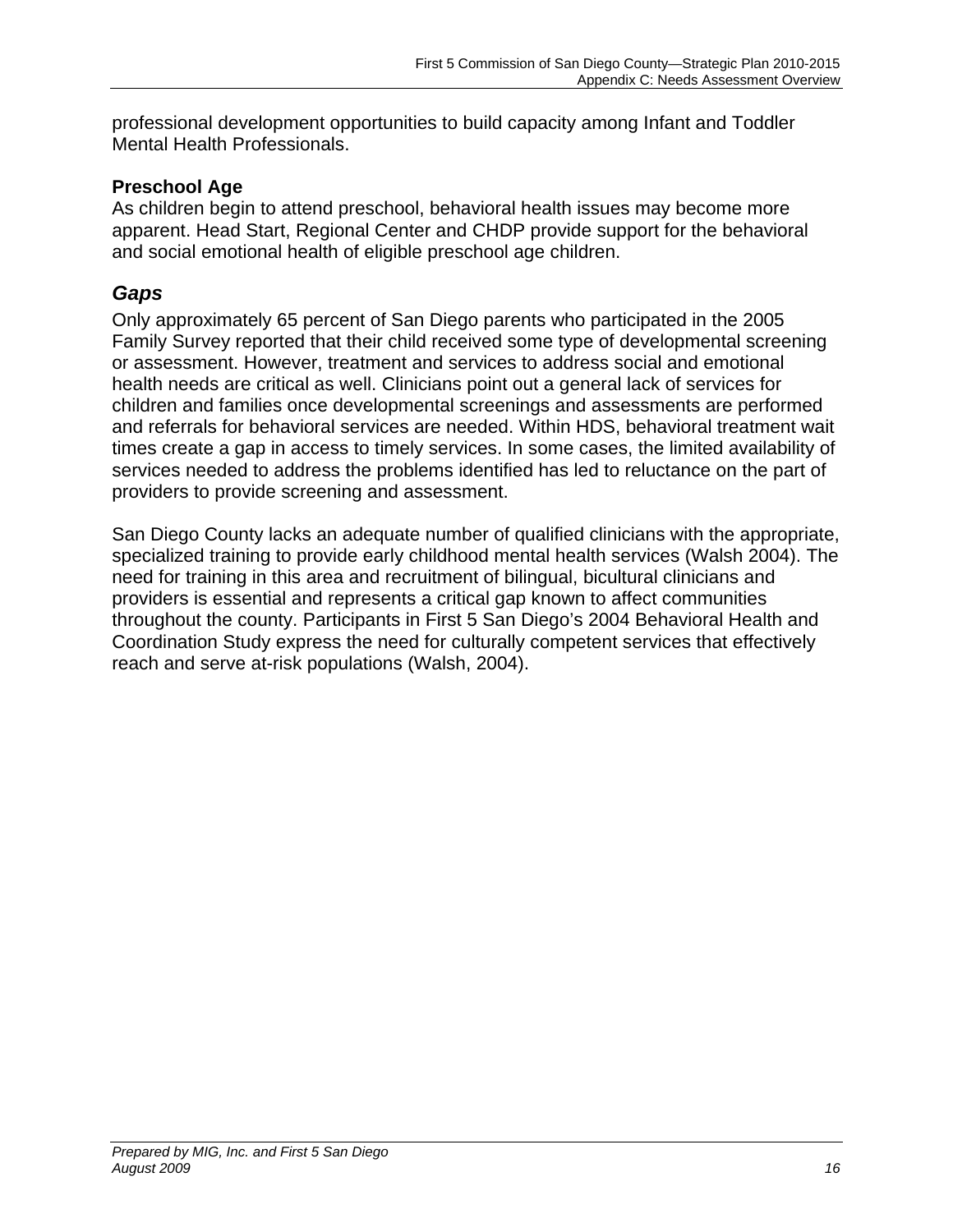| <b>Health: Overview of Needs and Resources</b>                  |                                                                                   |                                                                        |                                                                                                                                                                                                                                                   |
|-----------------------------------------------------------------|-----------------------------------------------------------------------------------|------------------------------------------------------------------------|---------------------------------------------------------------------------------------------------------------------------------------------------------------------------------------------------------------------------------------------------|
| <b>Maternal Health and Family Planning</b>                      |                                                                                   |                                                                        |                                                                                                                                                                                                                                                   |
| <b>Need or Gap</b>                                              | <b>First 5 San Diego</b><br><b>Funded Programs</b><br><b>Addressing this Need</b> | <b>First 5 San Diego</b><br>Current Investment <sup>14</sup>           | <b>Other Programs, Partners</b><br>or Contributors<br><b>Addressing this Need</b>                                                                                                                                                                 |
| Early prenatal<br>care and health<br>interventions for<br>women | $-HCA$<br>• OHI                                                                   | ■ \$710,134 for FY<br>07/08<br>\$322,460 for FY<br>07/08               | <b>Funders:</b><br>• MediCal, Healthy<br>Families, AIM<br><b>Direct Services:</b><br>• California<br>Comprehensive<br><b>Prenatal Care Services</b><br>• Regional Perinatal<br>System<br><b>Black Infant Health</b>                               |
| Unintended<br>pregnancies and<br>teen births                    | SDYCS - Teen<br>Options (F5FP)                                                    | $$116,823$ for<br>FY08/09                                              | <b>Direct Services:</b><br>• SANDAPP<br>• Public Health Nursing                                                                                                                                                                                   |
| Preterm and low<br>birthweight births                           | • Partnership for<br><b>Smoke Free</b><br><b>Families</b><br>$-HCA$               | ■ \$140,000/year<br>■ \$710,134 for FY<br>07/08                        | <b>Funders:</b><br>• AIM, MediCal<br><b>Direct Services:</b><br>• Hospitals, Medical<br>Centers<br>$\blacksquare$ WIC<br>• Black Infant Health<br><b>Advocates:</b><br>• March of Dimes                                                           |
| <b>Breastfeeding</b>                                            | - HDS - Newborn<br>home visiting                                                  | ■ \$1,674,693/year                                                     | <b>Direct Services:</b><br>WIC<br><b>Advocates:</b><br>San Diego County<br><b>Breastfeeding Coalition</b><br>La Leche League                                                                                                                      |
| Postpartum<br>depression                                        | ■ HDS - At-risk home<br>visiting                                                  | \$1,183,295/year<br>٠<br>(not specific to<br>postpartum<br>depression) | <b>Direct Services:</b><br>• Public Health Nursing<br>• Therapy and counseling<br>services<br>UCSD Medical Center<br><b>Maternal Mental Health</b><br><b>Collaborative Care</b><br>Clinic<br><b>Advocates:</b><br>• Postpartum Health<br>Alliance |

 $\overline{a}$  $14$  Figures are annual averages unless otherwise noted.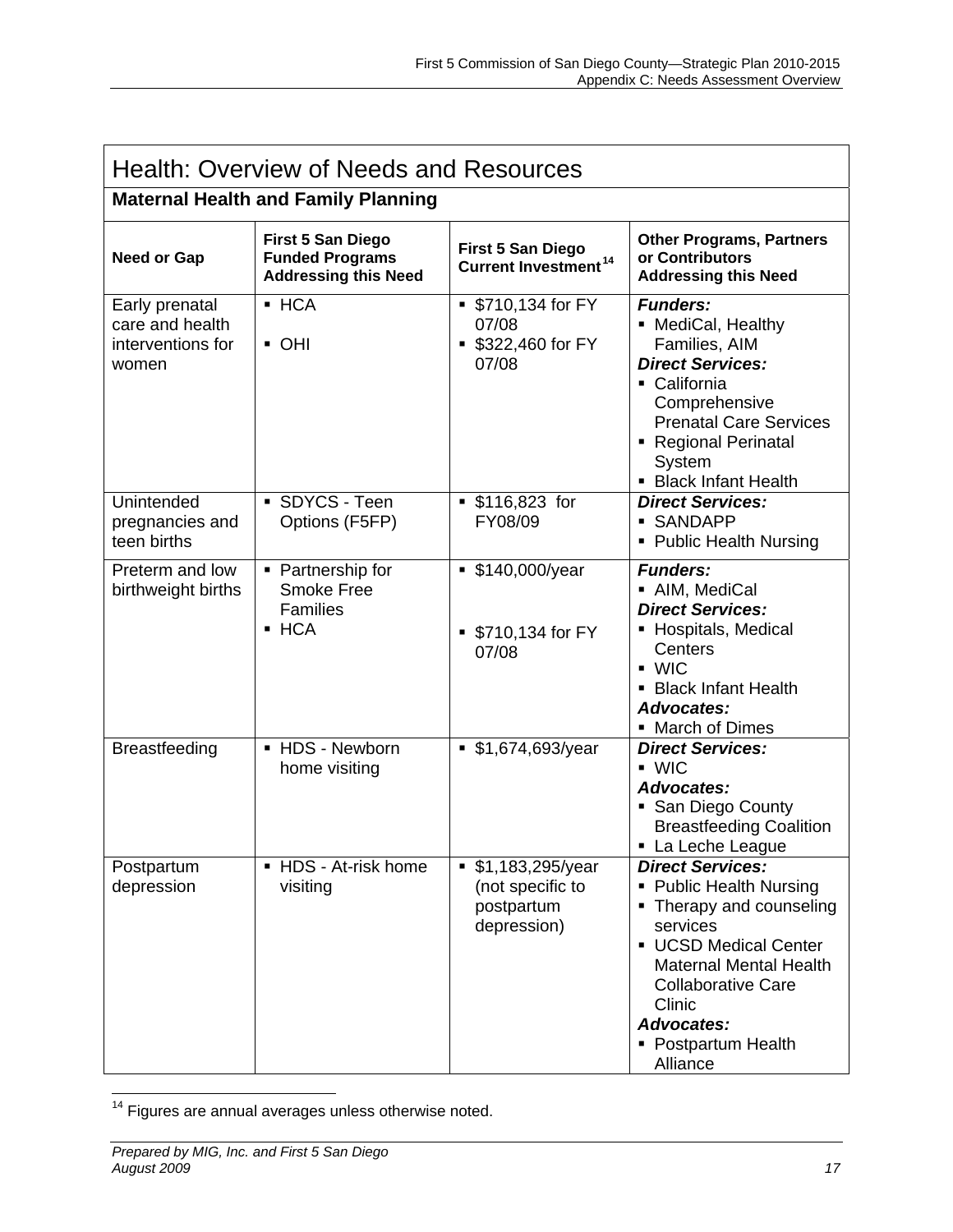| <b>Children's Physical Health</b> |                                                                                                                                                                                    |                                                                                                                                   |                                                                                                                                                                                                                                                                              |
|-----------------------------------|------------------------------------------------------------------------------------------------------------------------------------------------------------------------------------|-----------------------------------------------------------------------------------------------------------------------------------|------------------------------------------------------------------------------------------------------------------------------------------------------------------------------------------------------------------------------------------------------------------------------|
| <b>Need or Gap</b>                | <b>First 5 San Diego</b><br><b>Funded Programs</b><br><b>Addressing this Need</b>                                                                                                  | <b>First 5 San Diego</b><br>Current Investment <sup>15</sup>                                                                      | <b>Other Programs, Partners</b><br>or Contributors<br><b>Addressing this Need</b>                                                                                                                                                                                            |
| Overweight and<br>obesity         | • SD County<br><b>Childhood Obesity</b><br>Initiative<br>• F5FP: NEAT AT 2<br>and Options for<br><b>Health</b>                                                                     | ■ \$130,000/year<br>$$515,932$ and<br>\$116,823 this FY                                                                           | <b>Funders:</b><br>• California Endowment-<br><b>Healthy Eating Active</b><br>Communities<br><b>Advocates:</b><br>• Coalition on Children<br>and Weight San Diego<br>• SD County Childhood<br><b>Obesity Initiative</b><br><b>Partners</b>                                   |
| Access to health<br>care          | • HCA<br>• HDS                                                                                                                                                                     | \$3.1M/year<br>\$11.2M/year                                                                                                       | <b>Funders:</b><br>• MediCal, Healthy<br>Families, AIM<br><b>Direct Services:</b><br><b>SD KHAN</b>                                                                                                                                                                          |
| Oral health                       | • OHI<br>• Fluoridation                                                                                                                                                            | \$1.3M/year<br>\$5.7M                                                                                                             | <b>Funders:</b><br>• MediCal, Healthy<br><b>Families</b><br><b>Direct Services:</b><br>• Share the Care<br><b>SDCOE SMILES</b><br>Anderson Dental Clinic<br>• Community Clinics<br>Advocates:<br>• AAP Bright Futures<br>• Cal Dental Association                            |
| Injury and<br>Violence            | • CWS Therapeutic<br><b>Services</b><br>• CWS Foster Parent<br><b>Respite Support</b><br><b>Services</b><br>• SBCS Therapeutic<br>Preschool<br>■ First 5 for Parents<br>Initiative | ■ \$3M/year for 3<br>vears<br>■ \$610,000 over 2<br>years<br>\$878,400 over a<br>three-year period<br>$$3.5M/year$ for 4<br>years | <b>Direct Services:</b><br>• Community Services for<br><b>Families</b><br>■ United Way Project<br>Safecare<br>• HHSA Child Welfare<br><b>Services</b><br>• Chadwick Center<br><b>Advocates:</b><br>• Promises2Kids<br>(formerly Child Abuse<br><b>Prevention Foundation)</b> |

 $\overline{a}$  $15$  Figures are annual averages unless otherwise noted.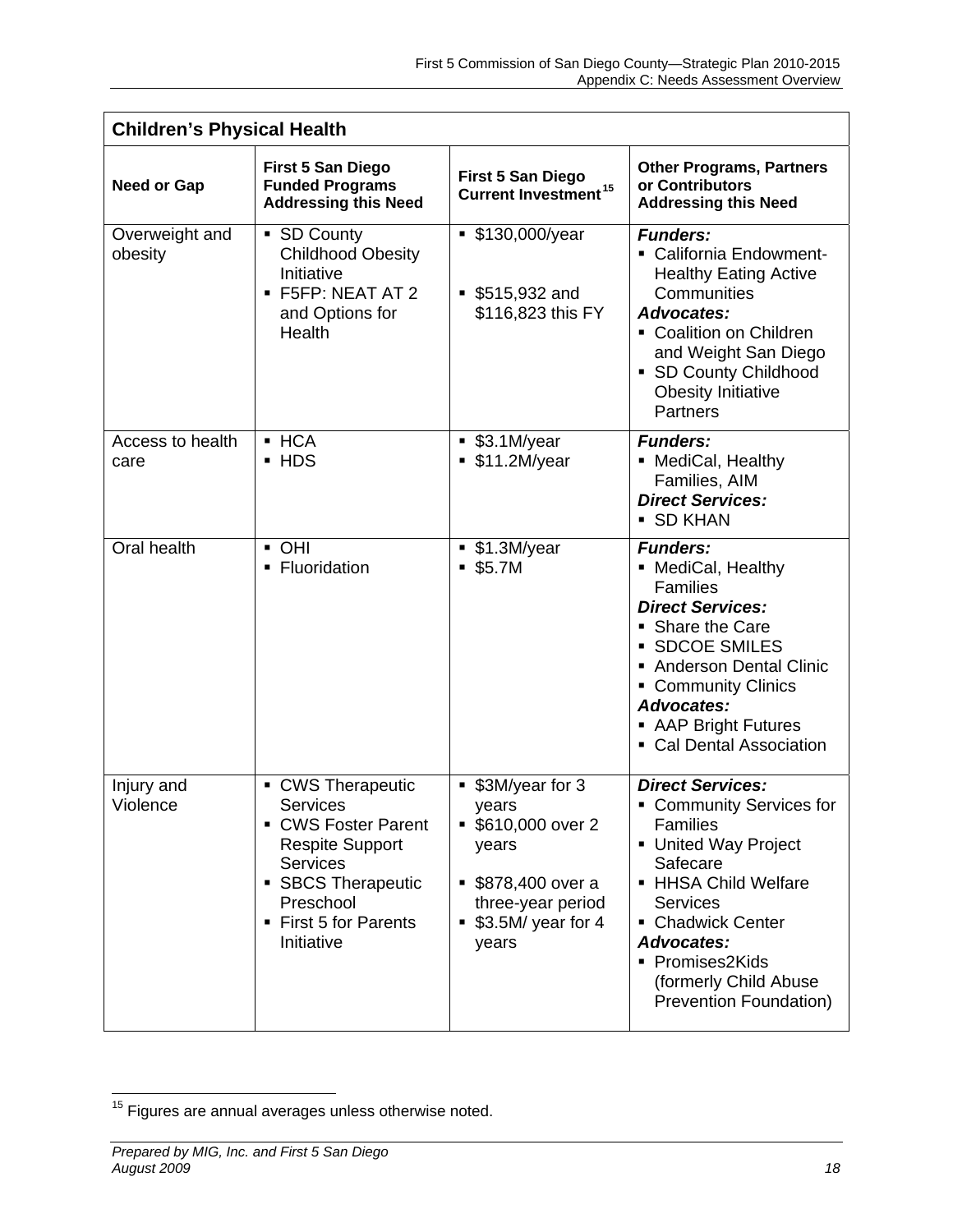| <b>Children's Behavioral and Social Emotional Health</b>                                                                 |                                                                                                                                                                                                     |                                                                                                               |                                                                                                                                                                                                                                                                                                              |
|--------------------------------------------------------------------------------------------------------------------------|-----------------------------------------------------------------------------------------------------------------------------------------------------------------------------------------------------|---------------------------------------------------------------------------------------------------------------|--------------------------------------------------------------------------------------------------------------------------------------------------------------------------------------------------------------------------------------------------------------------------------------------------------------|
| <b>Need or Gap</b>                                                                                                       | <b>First 5 San Diego</b><br><b>Funded Programs</b><br><b>Addressing this Need</b>                                                                                                                   | <b>First 5 San Diego</b><br>Current Investment <sup>16</sup>                                                  | <b>Other Programs, Partners</b><br>or Contributors<br><b>Addressing this Need</b>                                                                                                                                                                                                                            |
| Parent and<br>Community<br><b>Education and</b><br>Awareness                                                             | ■ First 5 for Parents<br>- HDS Parent Support<br>and Empowerment<br>KIT for New Parents<br>• PFA and SR<br>• Special Needs<br>Demonstration<br>Project<br>- HDS Public<br><b>Education Campaign</b> | \$3.15M/year<br>■ \$442,075/year<br>\$647,000<br>■ \$6M and\$5.8M/yr<br>■ \$500,000/year<br>• \$400,000/ year | <b>Direct Services:</b><br>• Head Start and state<br>preschools<br>• Military Family Services<br>EFC<br>Regional Center<br>■ YMCA CRS<br><b>Advocates:</b><br>• Statewide Early<br>Childhood Social and<br><b>Emotional System</b><br><b>Development Project</b><br><b>Behavioral Health-PEI</b><br>(future) |
| Spectrum of<br><b>Effective and</b><br>Accessible<br><b>Behavioral</b><br><b>Health Services</b><br>for $0-3$            | <b>KidsSTART</b><br>• HDS<br>$\blacksquare$ Capacity Building $\blacksquare$<br><b>Infant Toddler</b><br><b>Mental Health</b>                                                                       | ■ \$125,000/FY09/10<br>(planning)<br>$$2.96M/$ FY09-10 <sup>17</sup><br>\$59,020 over 2<br>years              | <b>Funders:</b><br>• Mental Health Service<br>Act (MHSA)<br><b>Direct Services:</b><br>• MHSA programs<br>• Chadwick Center<br>• Children's Hospital<br>• Children's Mental<br>Health<br>• Regional Center<br><b>Early Headstart</b><br>$\blacksquare$ CHDP                                                  |
| Spectrum of<br><b>Effective and</b><br>Accessible<br><b>Behavioral</b><br><b>Health Services</b><br>for Preschool<br>Age | <b>KidsSTART</b><br>• HDS                                                                                                                                                                           | ■ \$125,000/ FY09/10<br>(planning)<br>\$2.96M/ FY09-10<br>٠                                                   | <b>Direct Services:</b><br>• Chadwick Center<br>• Children's Hospital<br>• Children's Mental<br>Health<br>• Headstart<br>• CHDP                                                                                                                                                                              |

 $\overline{a}$ 

<span id="page-18-0"></span>

<sup>&</sup>lt;sup>16</sup> Figures are annual averages unless otherwise noted.<br><sup>17</sup> This amount is approximate for HDS behavioral services for children from birth through 5 years of age.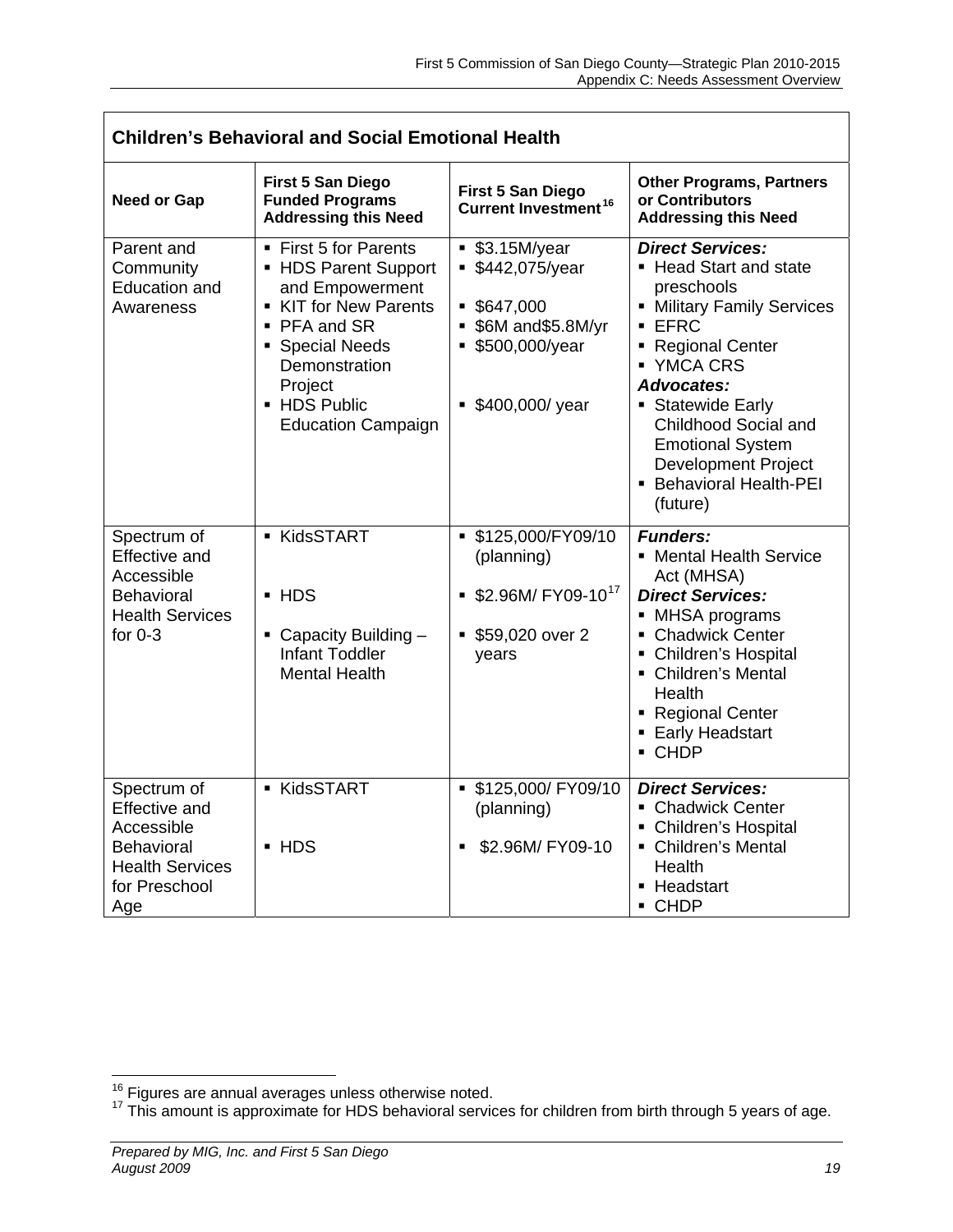# III. Learning

This chapter provides an overview of community needs related to early childhood learning.

# **A. Learning: Outreach Findings**

The Outreach Findings section includes summary discussions of the following topics, frequently identified among families, service providers and policy experts as critical areas of need in San Diego County:

- 1. Ages 0 to 3
- 2. Preschool

### *1. Ages 0 to 3*

Parents and providers identified learning and early care and education as an area in critical need of investment. While there is progress in improving access to quality preschools and applying comprehensive care models such as Preschool For All (PFA), care for children ages 0 to 3 is inadequate in the region. Overall, services and resources targeted to this age group are lacking, requiring a new focus on understanding the needs of care for children ages 0 to 3. This is the most intensive and critical period of cognitive and social emotional development. Parents and providers alike explain that consistent, affordable, and quality care for the youngest children has a domino effect on improving families' access to employment opportunities, thereby expanding their resources and stability.

#### *2. Preschool*

According to parents and providers, childcare environments supportive of development and learning are needed for all young children. Findings from the web-based survey of community needs help illustrate the relative weight that parents and providers place on the availability of affordable, quality preschool in the context of early childhood health and development. Providers assert that making affordable quality preschool more widely available is one of the most important activities for affecting positive change in the lives of young children and their families. Parents note affordable quality preschool as one of the most valuable existing programs or services, as well as one of their community's greatest needs.

Early education provides the early literacy skills needed to help children later learn to read and write. Parents assert that children need care and learning environments that help engender confidence and recognize linguistic and cultural differences as assets rather than weaknesses. Providers indicate that young children from immigrant and refugee families and children in the welfare system often have low self-esteem, are frequently behind their peers in achievement, and often in need of greater attention. Parents want to be more involved in their child's early learning and education and want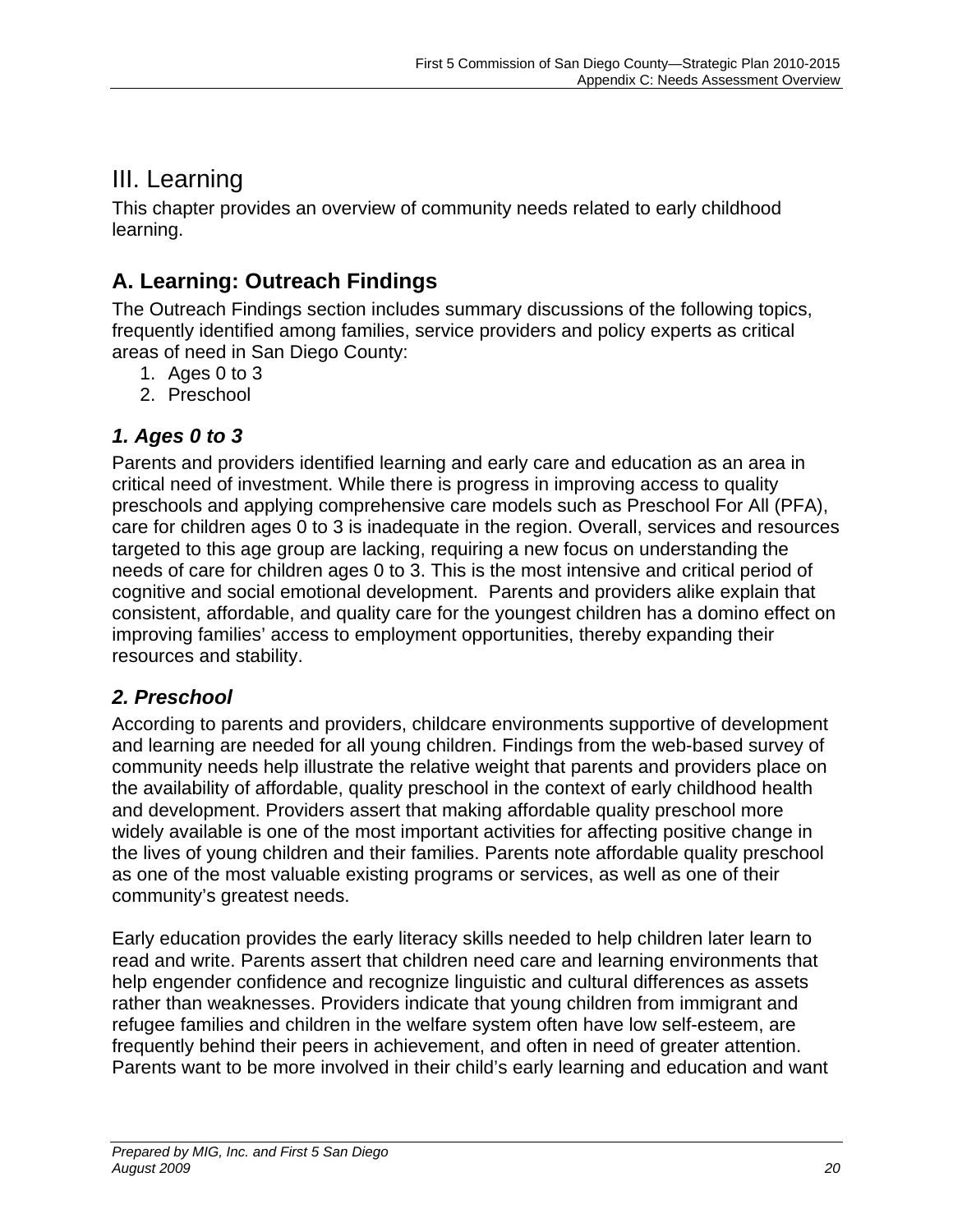to better understand developmental stages and how they can be the best possible educators in the home.

## **B. Learning: Selected Research Findings**

This needs assessment is in part based on secondary research findings resulting from a review of state and county data, peer-reviewed articles, and publications commissioned by agencies and organizations dedicated to improving the lives of young children and families. Based on information provided by these sources, learning-related strengths, assets and gaps have been identified in the following areas:

- 1. Universal early care and education
- 2. Quality early care
- 3. Early child and family literacy
- 4. Workforce and professional development
- 5. Parent involvement in early education

## **Universal Early Care and Education**

Early care and education (ECE) plays an integral role in a child's cognitive development, and in preparing children to succeed in school and later in life. According to the Pre-Literacy Collaborative Study, improving health, literacy and student achievement among the most at-risk groups will likely realize the greatest cost savings to society (Cheverton & Associates, 2004). Identifying and reaching target populations in greatest need is an essential part of making early care and education accessible to families throughout the County.

#### *Strengths and Assets*

The Preschool for All (PFA) Demonstration Project provides a strong foundation for a universal system of early care and education in San Diego County. The goal of PFA is to provide universal quality preschool on a voluntary basis and increase the number of students currently enrolled in high quality preschool programs. According to the First 5 Annual Evaluation Report for FY07-08, children in PFA programs have exhibited gains in personal, social, and emotional competence.

San Diego County currently has licensed, center-based formal early care and education available to more than three quarters of the 4-year olds projected to participate in preschool.<sup>18</sup> Programs and organizations that are contributing to meeting this need [include:](#page-20-0) 

- **NOCA Childcare Resource Services;**
- **EXEC** California Child Care Initiative Project;
- **Early Head Start and Head Start;**
- **San Diego Child Care and Development Planning Council; and**

<span id="page-20-0"></span> $\overline{a}$ <sup>18</sup> Given that the demand for preschool is lower than the actual, unmet need, The Preschool for All Master Plan assumes a realistic preschool participation rate of approximately 70 percent of pre-school age children.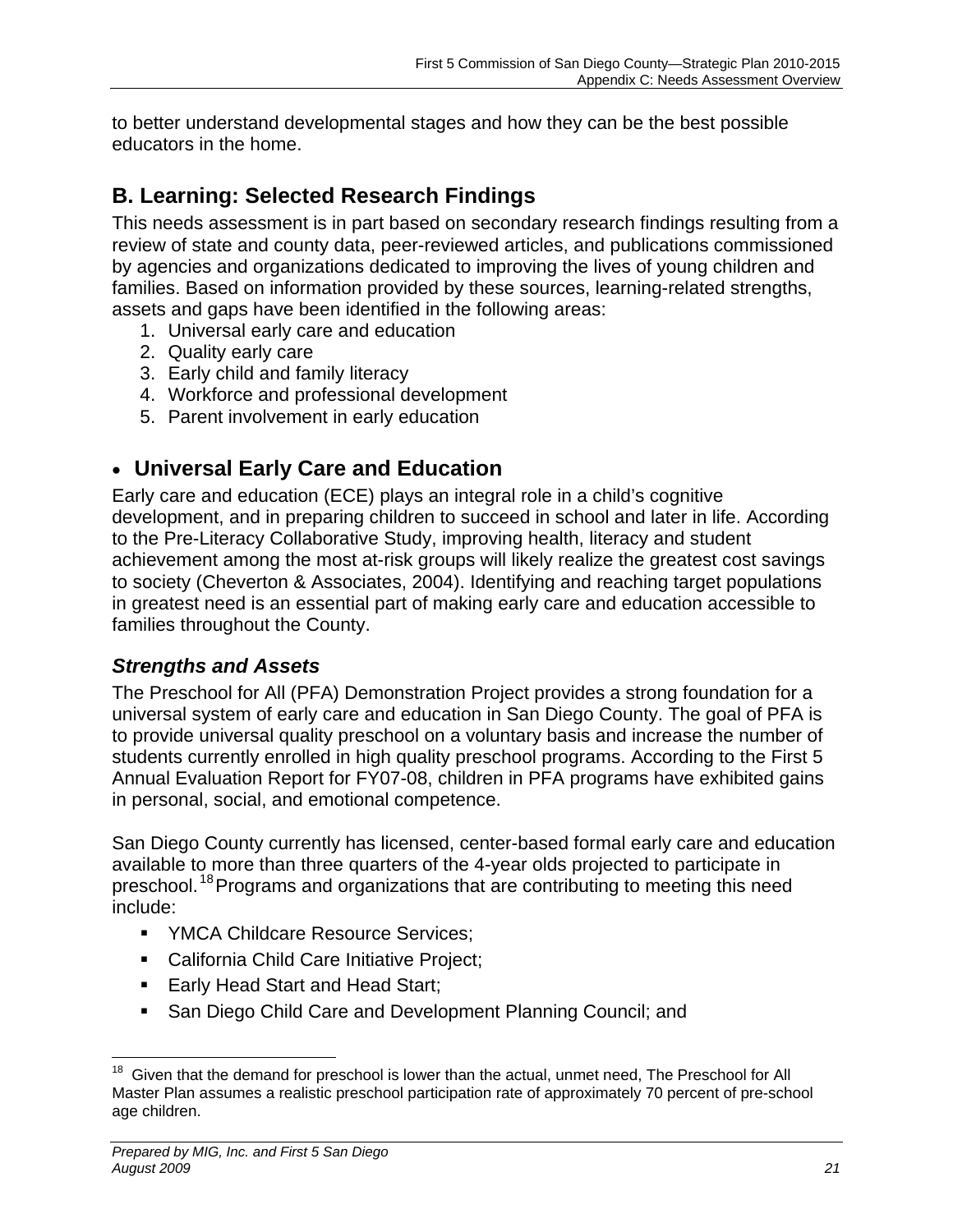■ Pre-K Now.

#### *Gaps*

While formal early care and education is available to more than three quarters of the 4-year olds projected to participate in preschool, available data indicates that enrollment ranges widely. Wide variation exists not only among the different geographic regions, but even within school district communities. Low staff-child ratios and lack of adequate facilities are significant obstacles to providing universal preschool in San Diego County.

## **Quality Early Care**

The quality of caregiving that a child receives in his or her first years of life has a profound influence on development. All childcare arrangements have the potential to provide the positive early learning experiences in the context of strong, nurturing relationships that children need for their intellectual, social, and emotional growth (Zero to Three).

Recent research on early childhood brain development emphasizes the critical importance of the earliest years in predicting children's cognitive and language development. According to Dr. J. Shonkoff, founder of the Center of the Developing Child at Harvard University, much of the basic circuitry of a child's brain has already been developed by age three. Several studies show that a focus on the most disadvantaged children as early as possible can lead to significant savings in special education, welfare, and prison costs (San Diego Child Care and Development Planning Council).

#### *Strengths and Assets*

The San Diego chapter of the National Association for the Education of Young Children (NAEYC) works to improve the quality of programs for all children from birth to 8 years of age. The San Diego County Family Child Care Association and the San Diego Child Care and Development Planning Council are also addressing this critical need. The CalWORKS Child Care Program provides financial assistance for families needing childcare services.

#### *Gaps*

Affordable, high-quality childcare for young children is a critical need experienced by families throughout San Diego County. Although 47 percent of parent calls to the YMCA Childcare Resource Service (YMCA CRS) are requesting infant and toddler care, only 6 percent of slots in licensed child care centers are available for this age range. Cost is frequently cited as a barrier to receiving reliable childcare in a setting that promotes learning and healthy activities. The average annual cost for infant care in licensed centers is \$10,745.

Extended childcare services, or childcare support that is available throughout the day, is another service gap identified during parent focus groups. Quality publicly funded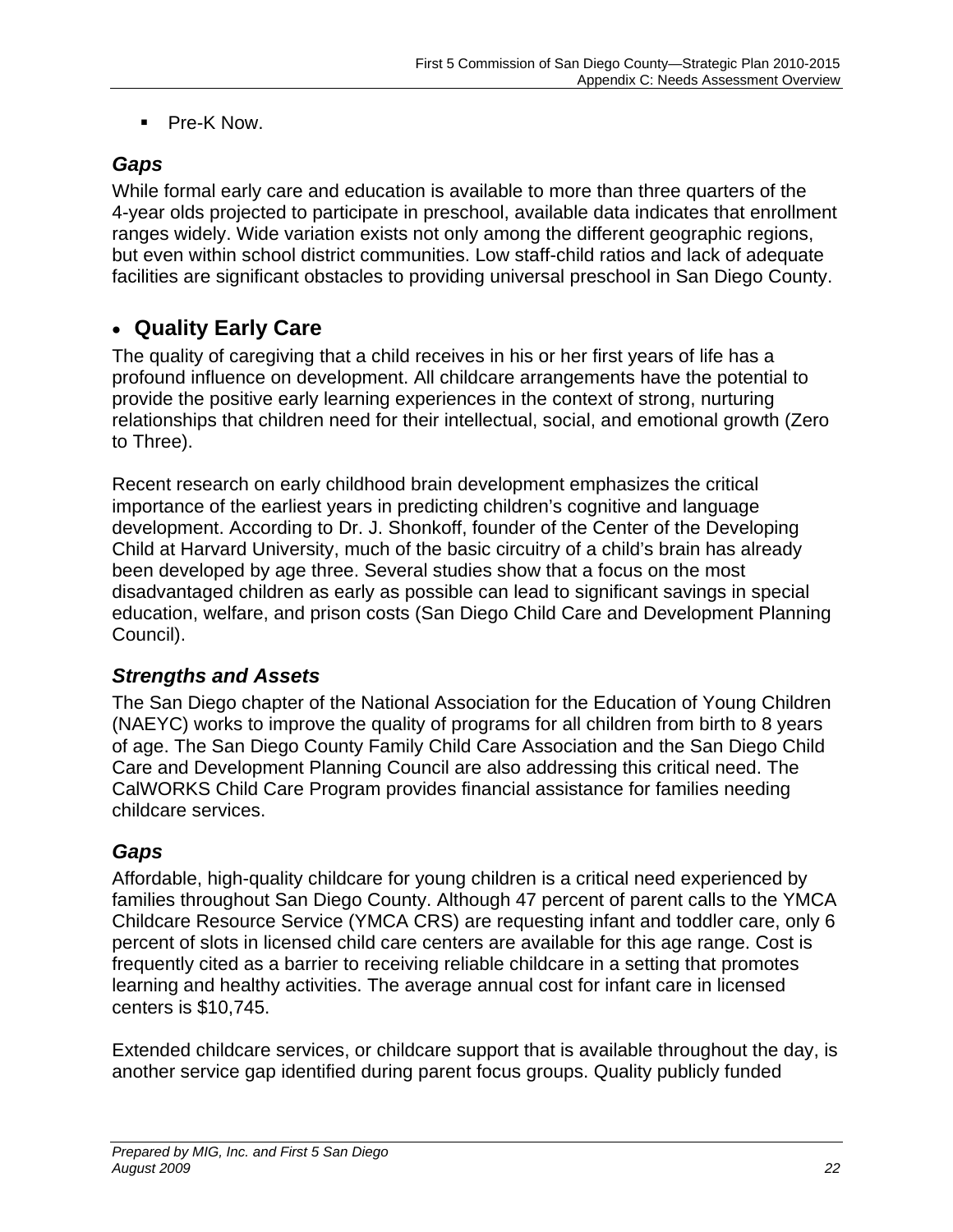preschools frequently offer only half-day programs, while working parents often require full time care.

In light of state budget cuts and their impact to CalWORKs and related programs, resources available to families of young children have diminished, and the need for services such as affordable and/or subsidized child care is increasing.

Although this time in a child's development is crucial to his or her future, no training related to child development and early learning is required of family child care providers who care for infants and toddlers, and only twelve units of early child development courses are required for center staff.

Workforce retention is another key issue in the field of early care. Childcare staff that increase their knowledge and skills through formal education frequently transition to teaching positions at the K-12 level or to other fields for increased salary and benefits. The low hourly wages and lack of benefits offered to childcare workers makes it difficult to recruit quality staff and providers.

## **Early Child and Family Literacy/Learning**

Early literacy is known to have a significant impact on a broad range of social and economic outcomes over the course of a child's life. Development of literacy skills begins at birth and occurs through everyday interactions such as reading books, telling stories and singing songs (Zero to Three). The development of fine motor skills through activities such as painting, drawing, and other forms of play is essential to learning to read and write.

#### *Strengths and Assets*

During the 2004 Pre-Literacy Planning Collaborative Study, focus group participants consistently identified existing literacy services and education programs as important assets in San Diego County. Key to child literacy is parent literacy. Community resources that provide adult and early literacy programs include San Diego READS/Even Start, the San Diego Literacy Council, and English as a Second Language (ESL) programs offered throughout the county.

First 5 San Diego provides early literacy support through existing contracts under its School Readiness and PFA Initiatives. The National City Library WOW Mobile and the AAP's Reach Out and Read Program are funded by First 5 San Diego as well.

#### *Gaps*

San Diego's growing population of English-learners requires quality ESL education. The lack of linguistically and culturally competent teachers and staff is a major challenge to teaching literacy skills and providing quality ESL education to the county's young children and their families.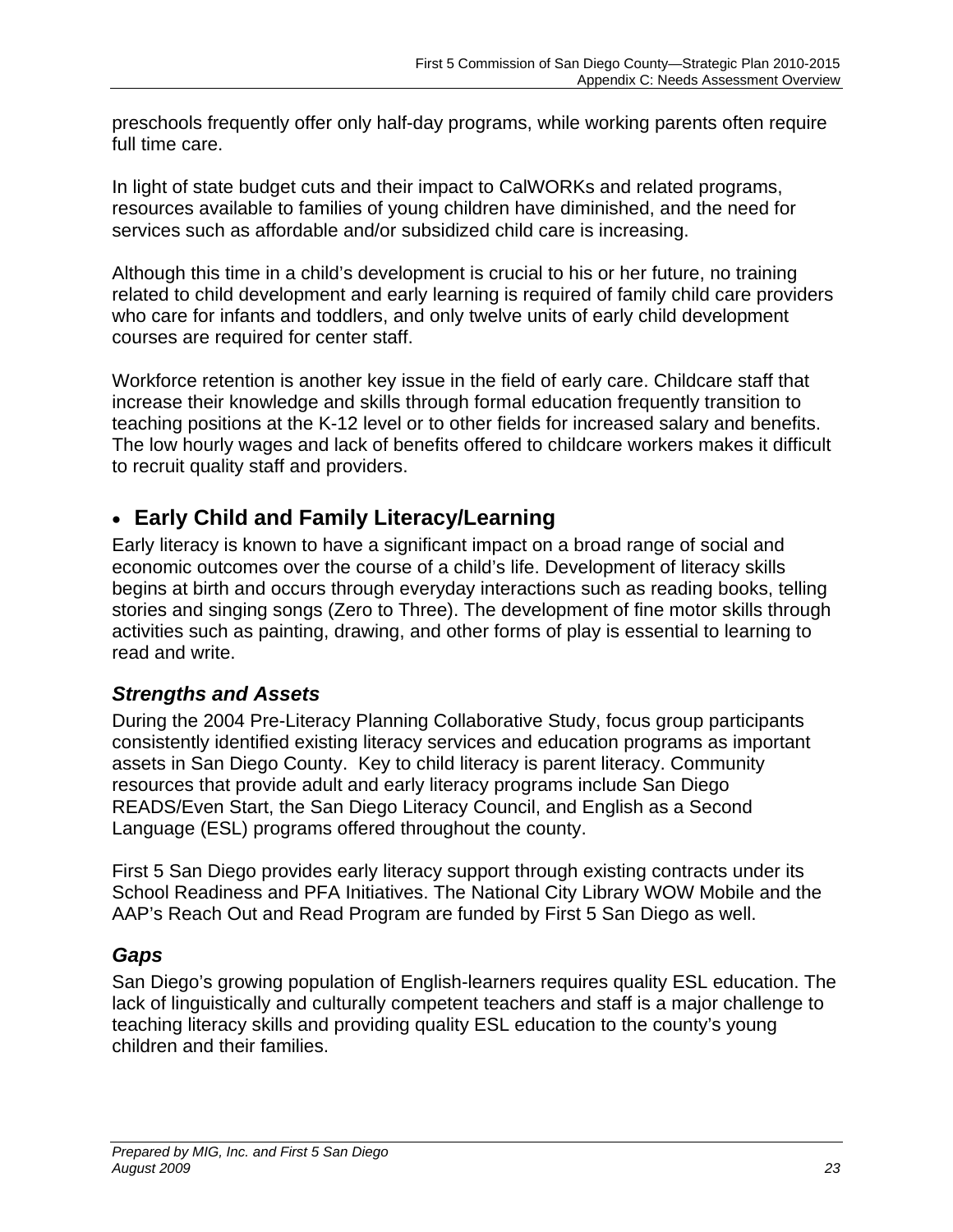#### **Workforce and Professional Development**

Little is known about the quality of existing, formal early care and education programs across San Diego County, and the standards that programs are required to meet vary. However, there is a direct, positive correlation between program quality and the education and training of the professionals who administer program services and provide care to enrolled students.

Past studies have identified the need for ongoing training and support for early care and education providers in the following areas:

- training to better identify and address behavioral health issues; and
- training to provide quality ESL education and teach early literacy skills in a variety of languages.

#### *Strengths and Assets*

During FY 2007-08, the San Diego County Office of Education (SDCOE) professional development coaching team provided coaching on a variety of topics to PFA providers throughout the County. While PFA sites were not required to utilize this service, professional development was available to all PFA providers. Through San Diego CARES, First 5 San Diego has supported training and education for early care and education providers so they may better support children's learning and development, including literacy. The State of California offers the AB 212 program to promote professional development and capacity building among early child educators. In addition, the California Preschool Instructional Network (CPIN), the California Childcare Initiative Project (CCIP), and some San Diego colleges and universities are contributing to workforce development.

First 5 San Diego recently funded a responsive grant request from SDCOE to provide the California Department of Education's Preschool Learning Foundations materials, training, and professional coaching to local center-based and family child care providers who offer preschool services to children ages 3 to 5 and who are non-state funded. Preschool Learning Foundation training will be provided to state-funded preschool providers through the CPIN via state funding.

#### *Gaps*

Turnover rates among early care and education providers in San Diego County and throughout the state are on the rise. The turnover rate in California is roughly 22% among ECE teachers, and is largely attributed to low salaries and a lack of benefits as compared with those for K -12 teachers (UC Berkeley and California Child Care Resource and Referral Network, 2006).

There is a significant gap with respect to teacher education, as well. Estimates for San Diego County indicate that only 11 percent to 20 percent of preschool teachers have bachelor's degrees. According to the 2005 San Diego County Preschool for All Master Plan, the County will need to more than double the number of teachers with bachelor's and associate degrees by 2014 in order to meet the proposed PFA standards.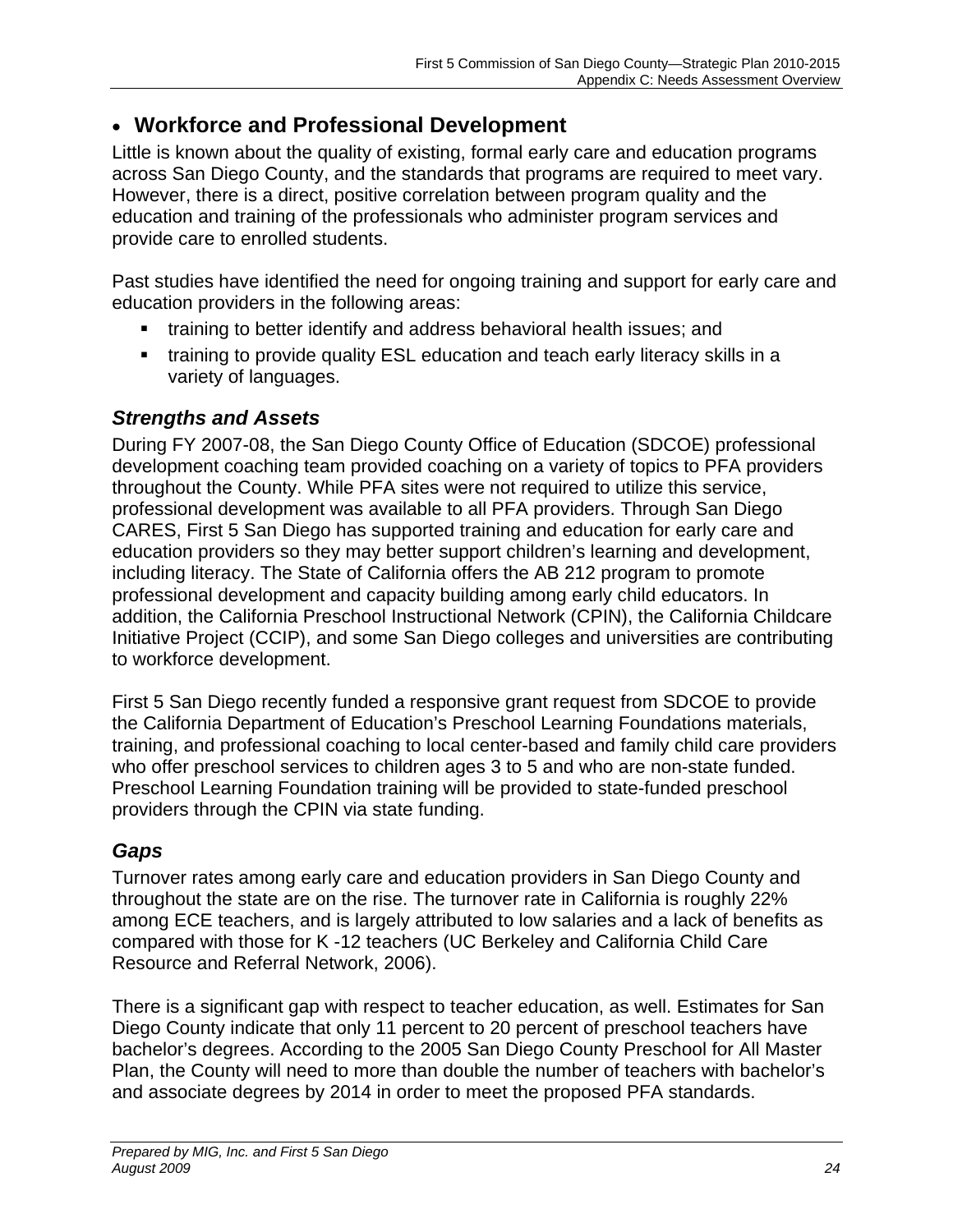## **Parent Involvement in Early Education**

There is a positive relationship between family involvement in children's learning and the healthy development and academic achievement of children. In addition, pre-school level family involvement is a gateway to parent involvement during elementary and middle school years (Epstein, 2006).

#### *Strengths and Assets*

Since 1964, the Head Start Program, and now also Early Head Start, has included a parent involvement program component as one of its funding requirements. The California Parent Center provides technical assistance to schools and school districts in the area of parent involvement and includes training on building family-school partnerships to increase student achievement. The Parent Institute for Quality Education (PIQE) is headquartered in San Diego and provides parent involvement training classes at schools throughout California and in other states as well. Some school districts invest in formal parent involvement centers and education.

Many programs funded by First 5 San Diego strongly encourage and facilitate parent and family involvement in a child's learning. These programs are woven throughout PFA, First 5 for Parents, Reach Out and Read and School Readiness.

### *Gaps*

Findings from previous studies in San Diego County affirm the need for well-designed family involvement plans and programs. In addition, effective preschool program design and planning requires input from the families the programs are intended to serve.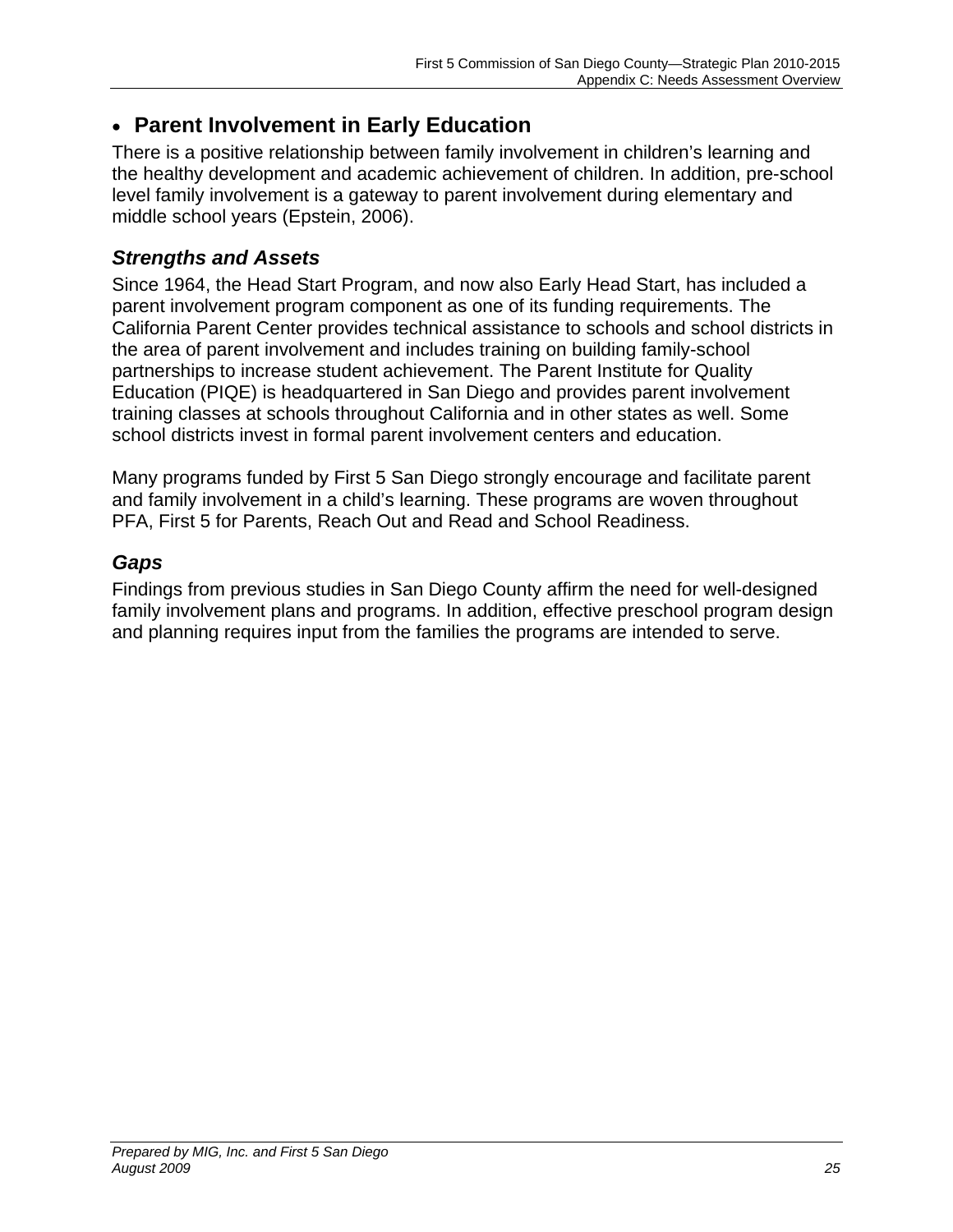| Learning: Overview of Needs and Resources    |                                                                                               |                                                                           |                                                                                                                                                                                                                                                                                                   |
|----------------------------------------------|-----------------------------------------------------------------------------------------------|---------------------------------------------------------------------------|---------------------------------------------------------------------------------------------------------------------------------------------------------------------------------------------------------------------------------------------------------------------------------------------------|
| <b>Need or Gap</b>                           | <b>First 5 San Diego</b><br><b>Funded Programs</b><br><b>Addressing this Need</b>             | <b>First 5 San Diego</b><br><b>Current Investment</b>                     | Other Programs,<br><b>Partners or Contributors</b><br><b>Addressing this Need</b>                                                                                                                                                                                                                 |
| Universal early<br>care and<br>education     | $-$ PFA                                                                                       | ■ \$6M/year*                                                              | <b>Direct Services:</b><br>• California Childcare<br>Initiative Project<br>• Early Head Start and<br><b>Head Start</b><br>■ YMCA CRS<br>Advocates:<br>• SD Child Care and<br>Development<br><b>Planning Council</b><br>• PreK Now                                                                 |
| <b>Quality infant</b><br>care                | • None                                                                                        | $-50$                                                                     | <b>Direct Services:</b><br>■ YMCA CRS<br>• CalWORKS Child<br>Care Program<br><b>Advocates:</b><br>• SD Child Care and<br>Development<br><b>Planning Council</b><br>• San Diego<br>Association for the<br><b>Education of Young</b><br>Children<br>• National Association<br>for Family Child Care |
| Early child and<br>family literacy           | • National City Library<br>WOW mobile<br>Reach Out and Read<br>PFA<br><b>School Readiness</b> | ■ \$122,157/ FY08-09<br>■ \$164,116 / FY08-09<br>■ \$6M/year*<br>$$5.8M*$ | <b>Direct Services:</b><br>• San Diego READS<br>■ ESL Programs<br><b>Advocates:</b><br>• SD Literacy Council                                                                                                                                                                                      |
| Workforce and<br>professional<br>development | • CARES<br>$\blacksquare$ PFA<br>Preschool<br><b>Foundations Project</b>                      | \$2M / FY09-10<br>■ \$6M/year*<br>■ &1M for 3 years                       | <b>Direct Services:</b><br>AB212 (State<br>program)<br>• CPIN<br>• Colleges and<br><b>Universities</b>                                                                                                                                                                                            |
| Parent<br>involvement in<br>early education  | $\blacksquare$ PFA<br>■ First 5 for Parents<br>$\overline{\phantom{a}}$ SR                    | ■ \$6M/year*<br>\$3.15M/year<br>$$5.8M/year*$                             | <b>Direct Services:</b><br>• Head Start<br>$\blacksquare$ PIQE<br>• CA Parent Center                                                                                                                                                                                                              |

\* Includes state matching dollars from First 5 California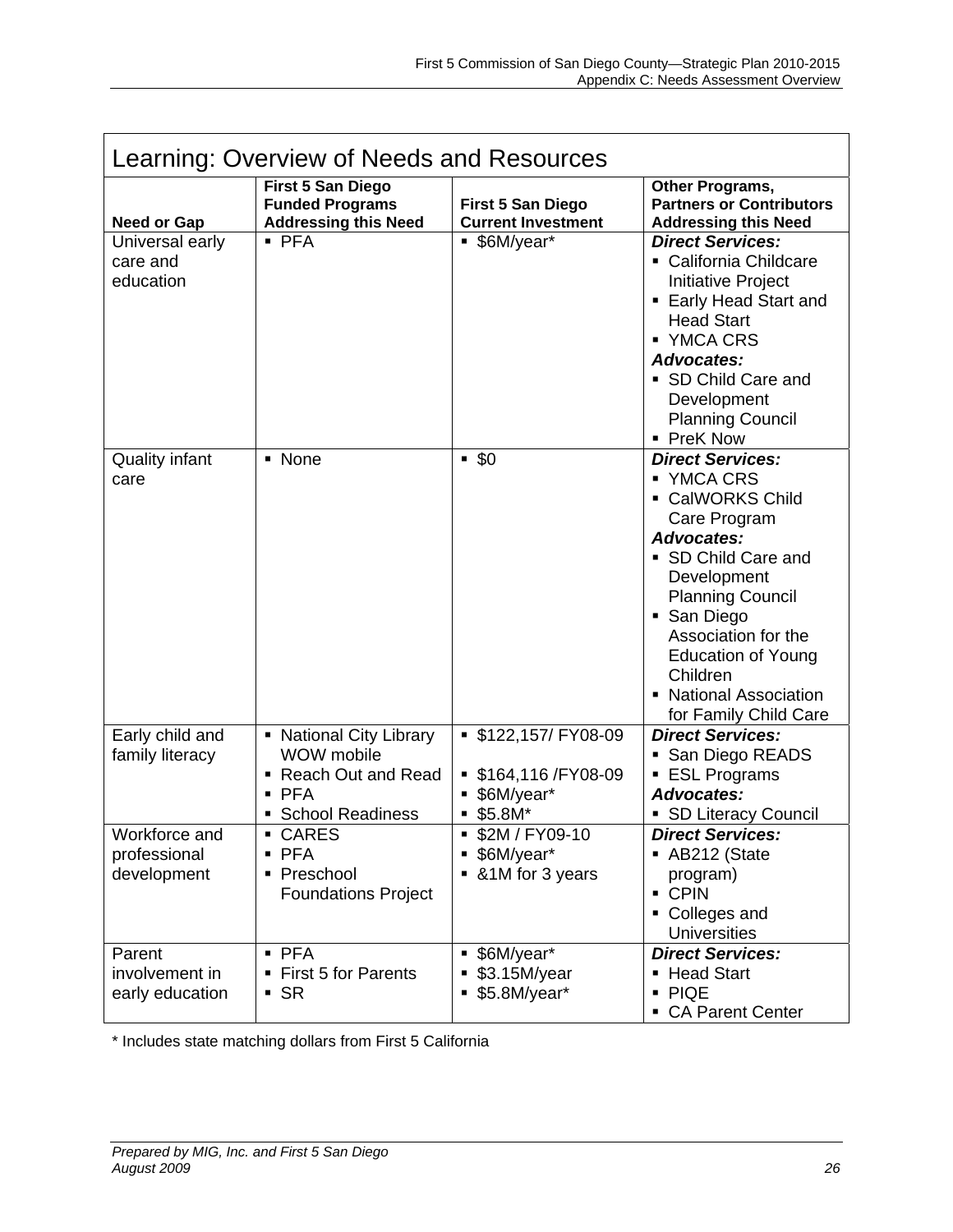# IV. Parent and Family Development and Resources

This chapter provides an overview of community needs related to parent and family development and resources in San Diego County.

# **A. Family: Outreach Findings**

The Outreach Findings section includes summary discussions of the following topics, frequently identified among families, service providers, and policy experts throughout the county as critical areas of need:

- **Prioritizing Support for Parents**
- **Parent Support: Modes and Venues**
- **EXECOMMUNITY AND EMPLOYER Support**

### *Prioritizing Support for Parents*

Parents and providers who participated in focus groups, interviews, and the online community needs survey believe that health and learning starts with the parent; progress in other areas will follow if parents receive the information and support they need. Parents and providers engaged in the strategic planning process believe that continued funding for parent development and resources is essential and should be considered a priority goal area. Specifically, they note the need for more culturally competent parent education and skill development for mothers and fathers in a range of areas, including nutrition, discipline, stress management, and an improved understanding of what to expect from their young child during different developmental stages.

#### *Parent Support: Modes and Venues*

Parents would like to improve their parenting skills and learn more about the areas identified above through a range of modes such as interactive sessions, parent forums, informal social support networks, online media, and other methods. Additionally, some parents suggest the need for advocacy and assistance in navigating the existing systems to find information about quality dental care, preschool enrollment, and eligibility for other critical services.

Community-based places such as community centers or libraries were identified as some of the best locations for parents to access or receive the services or information they need to support the healthy development of their young children. Both parents and providers ranked children's schools the highest in terms of access to services and information, and some noted the particular role schools can play in reaching parents who experience social isolation or other notable barriers. Having one website to visit or one phone number to call were also noted as important to improving parents' access to services and support.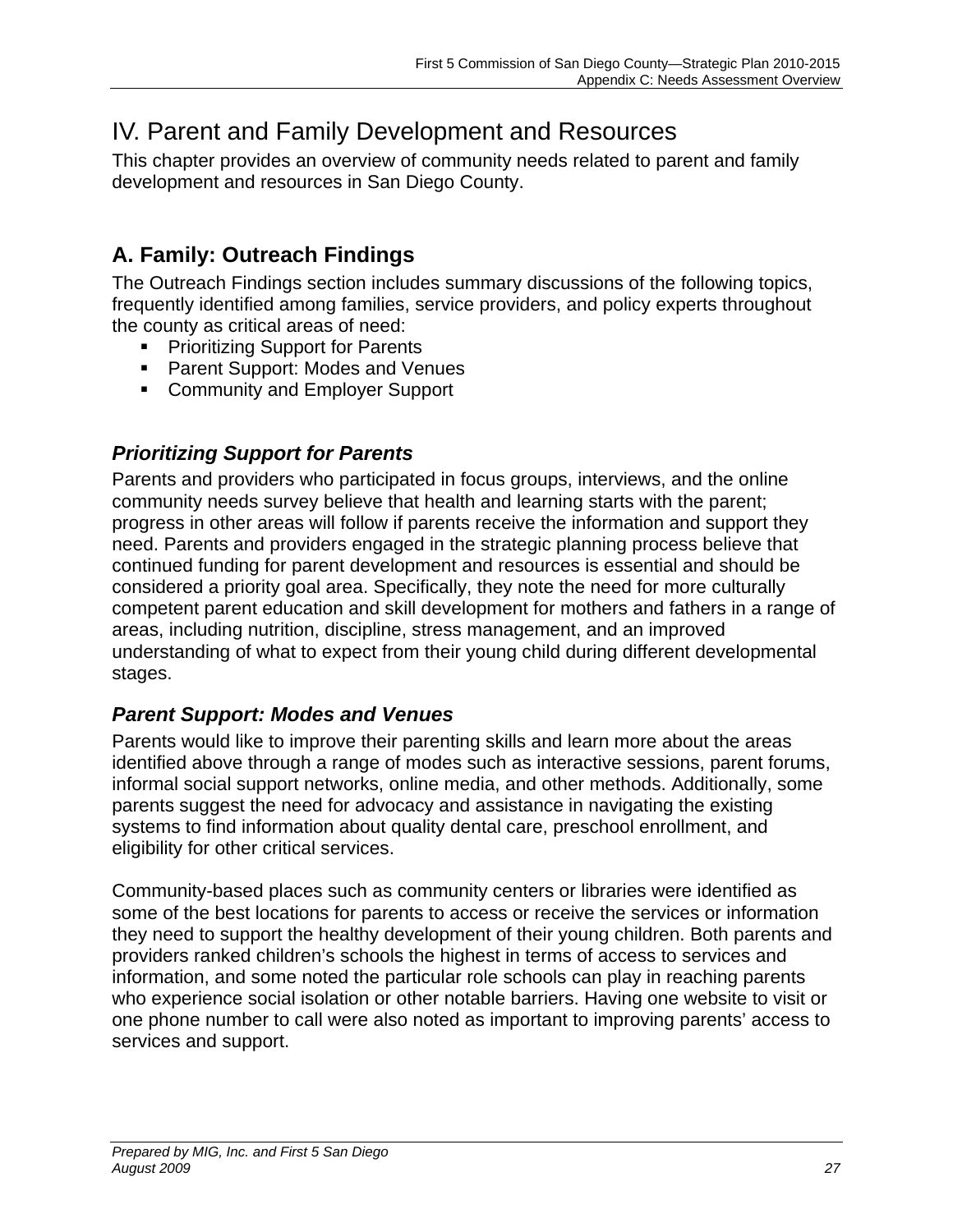## *Community and Employer Support*

Employers and communities in general could be more supportive of parents and families by promoting better use of the Family and Medical Leave Act, which allows up to 12 weeks of unpaid leave for the birth and care of newborns of employees, and the Family-School Partnership Act, which allows parents to take time off work to participate in their children's school or child care activities. Creating more flexible workplace environments to promote such activities as breastfeeding and parent involvement in education are needed especially for workers from low income, immigrant, and refugee communities. As parents and families face challenging economic times in the coming months and years, their focus will be on meeting the basic needs for their children such as food and shelter. In this context, some providers acknowledged that they will need to be more creative in how they reach these families with child development and wellnessfocused support.

# **B. Family: Selected Research Findings**

Learning-related strengths, assets and gaps have been identified in the following areas:

- **Promoting Positive Family Practices**
- **Parent Self-Advocacy and Leadership**
- **Access to Social Support and Services**
- Supportive Workplaces for Parents
- **Provider Training and Capacity Building**

## **Promoting Positive Family Practices**

Predictors of a student's achievement in school include the extent to which families:

- support learning by creating a home environment in which learning is valued
- communicate high and reasonable expectations for their children's achievement; and
- **•** become involved in their children's schools.

## *Strengths and Assets*

The First 5 for Parents Initiative in the San Diego region seeks to strengthen parents' knowledge and encourage positive behavioral change. Recent findings suggest positive behavioral changes among program participants and an improvement in the learning environment in many homes, including:

- **EXTERGHED in the number of days parents read to their children;**
- increases in the number of days that children engage in physical activity; and
- a decrease in the number of hours that children spend on the computer, watching television, and playing video games.

The Kit for New Parents, HDS Baby Basics classes, and newborn and at-risk home visiting programs promote positive family practices. Public health nurses also serve as educators for the high risk families they visit.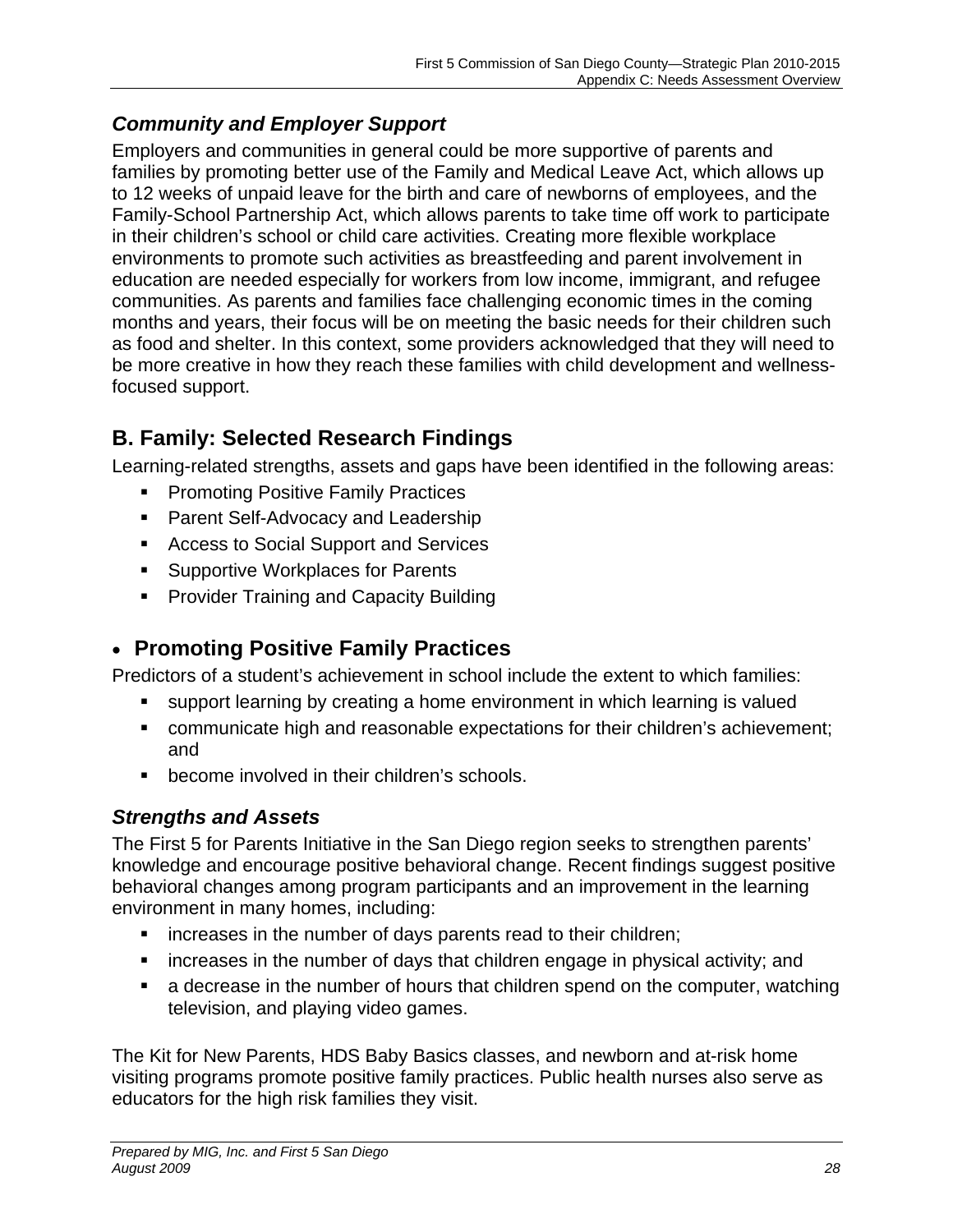## *Gaps*

According to the 2005 Family Survey, parents and caregivers in the Central Region and in lower-income households were less likely to participate in daily activities with their children and less likely to impose bedtime routines. Approximately 51.7 percent of parents/caregivers in the Central Region read or showed books to their children daily, versus over 65 percent county-wide.

## **Parent Self-Advocacy and Leadership**

Supporting parent self-advocacy and involving parents in planning and program development efforts in a meaningful way are promising strategies for improving systems that serve young children. Past studies have identified many barriers to parent selfadvocacy. The lack of a lead agency or organization to facilitate greater collaboration between parents and providers is one institutional barrier that exists in San Diego County (Sinay and Nash, 2008).

#### *Strengths and Assets*

First 5 San Diego funds and supports programs and services that directly address barriers to parent self-advocacy. Parents who have participated in First 5 for Parents have shown improvement in their confidence and ability to meet the needs of their young children and families. In addition, First 5 San Diego has commissioned studies, including the current Strategic Plan process, designed to engage parents and families in discussions of how to improve the existing system of care. HDS Parent Support and Empowerment also promotes the empowerment of parents to advocate for their families.

Community organizing groups in the county, such as the San Diego Organizing Project (a PICO Network affiliate), also support parent self-advocacy and empowerment. The Exceptional Family Resource Center, the COMPASS Family Center, and the Family and Youth Roundtable also address this need. Some early care and education providers and faith-based centers host parent education and support groups that build social networks and support systems for parents.

## *Gaps*

Many San Diego parents have identified significant obstacles in trying to meet their families' needs. Parents indicate that more is needed in the way of:

- **i** information and support to help parents achieve equal access to resources and services for themselves and their families;
- assistance in identifying and overcoming discrimination; and
- support for parent involvement in improving local communities and engaging parents in improving the systems that serve them.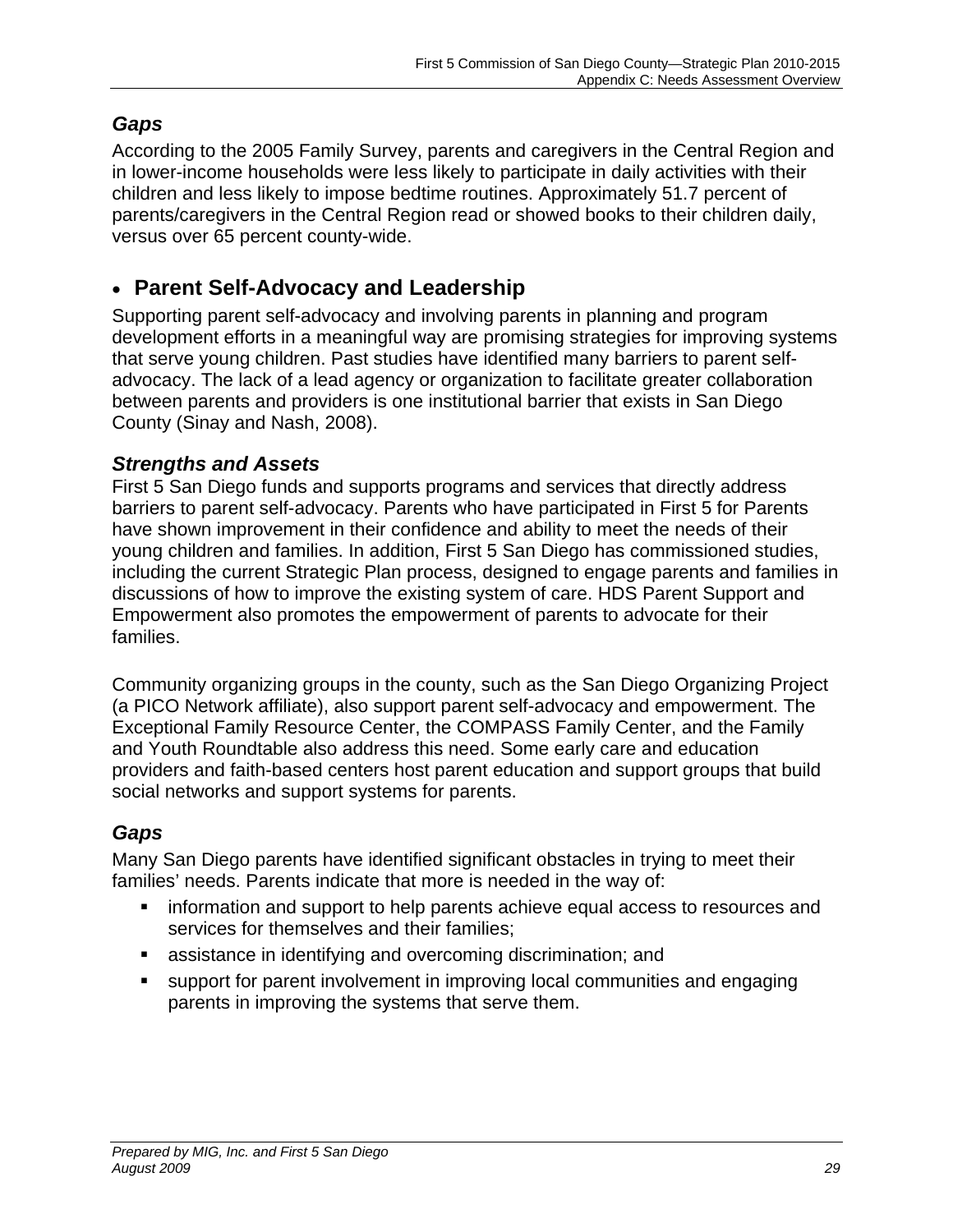### **Access to Social Support and Services**

Connecting parents to the resources they need and ensuring that they know how to access needed support are critically important to strengthening families as they raise their children. Self-advocacy is only part of the solution: parents need to know where to turn and what specific resources are available when they need them.

#### *Strengths and Assets*

In order to provide support to as many parents as possible, First 5 for Parents offers classes that employ different curricula, strive to reach various audiences, and are offered in a number of forms. During FY 2007-08, First 5 San Diego witnessed an increase in the number of home visits, classes, and workshops held as part of this program.

Barriers to access, including childcare, transportation, and timing of classes, were recognized and addressed through an additional \$10,000 of funding for First 5 for Parents contractors that chose to implement strategies to improve access. Results of activities funded by this investment are not yet available.

Other important First 5 San Diego-funded resources that provide access to information and support to thousands of San Diego parents and families include 211 San Diego, Preschool for All and School Readiness initiatives, HDS Parent Support and Empowerment, and the KIT for New Parents. Many community based organizations and family resource centers also fill this need, as well as Head Start and some state preschools. With additional support from First 5 San Diego, 211 has implemented a "warm line" that answered by operators specifically trained in helping families of children 0 – 5 access appropriate services.

#### *Gaps*

San Diego parents have specifically noted a gap in services provided at venues or locations that families frequent and already feel comfortable with. Constituencies that experience service gaps, perceive that service gaps exist, or have expressed feelings of geographic and social isolation include, but are not limited to:

- **fathers:**
- **Parents whose primary language is neither English or Spanish;**
- **parents who are incarcerated;**
- parents who are in drug and alcohol recovery;
- **parents with more than one child;**
- **numilitary parents; and**
- refugee and immigrant parents.

## **Supportive Workplaces for Parents**

The ability of parents to provide the support they need to their children is directly affected by workplace culture and policies. Employers can support positive parenting in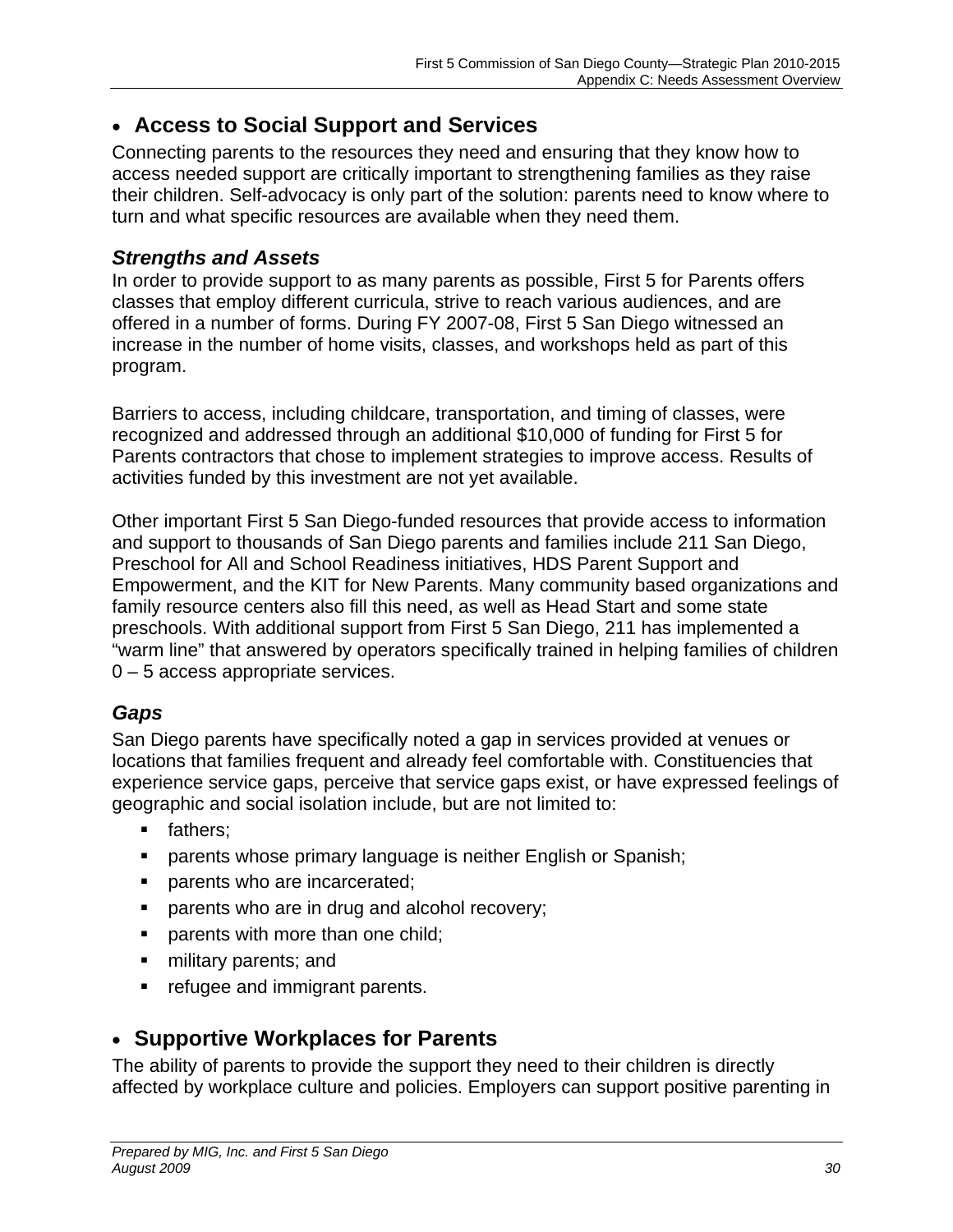many important ways, ranging from providing adequate health benefits to creating workplace cultures that nurture and value family.

#### *Strengths and Assets*

The Child Care Planning and Development Council is preparing to launch a speakers' bureau program to educate employers about they can support employees with young children through family-friendly workplace practices and policies.

### *Gaps*

Key informants involved in the PDI Study identified the need to better engage San Diego's business community in supporting families, particularly employers in industries that employ unskilled, low wage workers. Parent participants in a military family focus group and a focus group held in Logan Heights noted the inconsistent level of support received from their commanders and employers with respect to family life.

## **Provider Training and Capacity Building**

Enhancing parent education provider training and capacity was one of the strategies identified in the 2008 PDI Study. Parent educators and key informants spoke to the need for ongoing professional development opportunities, particularly in light of the lack of formal standards or certification for parent educators in California.

### *Strengths and Assets*

In the Parent Educator Survey conducted by the San Diego Commission on Children, Youth, and Families, 78.6 percent of parent educators reported having a bachelor's degree or higher. In FY 2006-07, First 5 San Diego dedicated \$2 million of additional funds over three years to parent development services outside of the First 5 for Parents Initiative, a portion of which has been applied to enhance provider training and capacity building. Specifically, these funds provide scholarships covering registration costs for provider training opportunities such as the Zero to Three and the First 5 California Statewide conferences. Professional development funding is also included in many First 5 contracts, and contractors are encouraged to seek professional development opportunities for their staff.

## *Gaps*

A clear need identified for parent educators is access to training and networking opportunities. Many parent educators lack professional training and do not have the background in teaching and training required provide effective adult education programs. The need for training exists in the following areas:

- how to best serve various sub-populations, including fathers, parents of children with special needs, and parents battling substance abuse;
- **Perogram evaluation, marketing, and family and community engagement;**
- parent development topics including nutrition, communication, and children's mental health; and
- **how to deal with vicarious trauma or work-related stress.**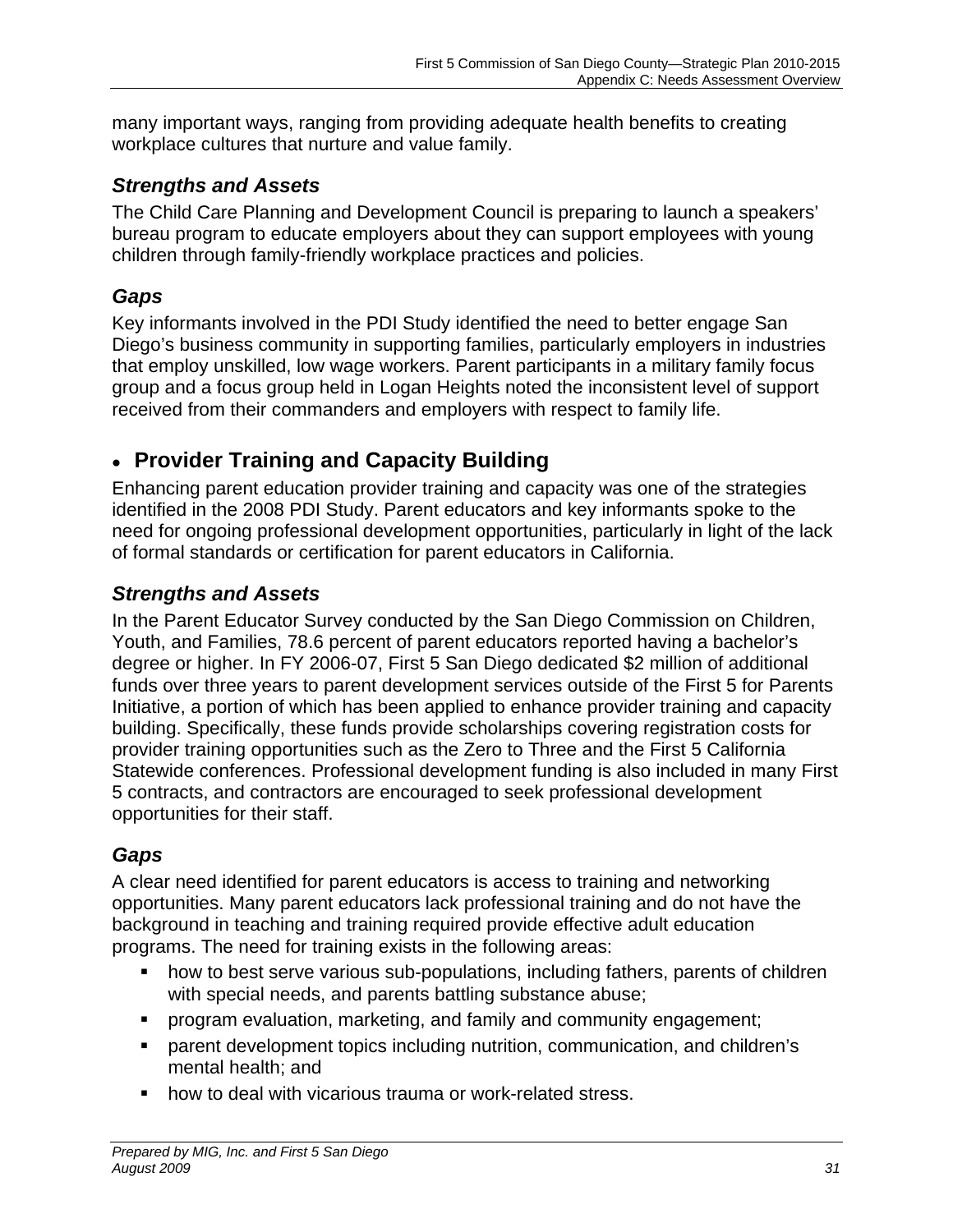| <b>Family: Overview of Needs and Resources</b> |                                                                                                                    |                                                                                                                       |                                                                                                                                           |
|------------------------------------------------|--------------------------------------------------------------------------------------------------------------------|-----------------------------------------------------------------------------------------------------------------------|-------------------------------------------------------------------------------------------------------------------------------------------|
| <b>Need or Gap</b>                             | <b>First 5 San Diego</b><br><b>Funded Programs</b><br><b>Addressing this Need</b>                                  | <b>First 5 San Diego</b><br><b>Current Investment</b>                                                                 | Other Programs,<br><b>Partners or Contributors</b><br><b>Addressing this Need</b>                                                         |
| Promoting<br>positive family<br>practices      | ■ First 5 for Parents<br>• HDS Baby Basics<br>• Newborn and At-risk<br><b>Home Visiting</b><br>KIT for New Parents | \$3.15M/year<br>· Data unavailable<br>(funds are a portion<br>of larger contracts)<br>■ \$2,857,988/year<br>\$647,000 | <b>Direct Services:</b><br>• Public Health Nursing<br>Many organizations<br>across the county                                             |
| Parent self-<br>advocacy <sup>19</sup>         | ■ HDS Parent Support<br>and Empowerment                                                                            | • \$442,075/year                                                                                                      | <b>Direct Services:</b><br>EFC<br>• PICO (San Diego<br><b>Organizing Project)</b><br>• Family and Youth<br>Roundtable                     |
| Access to social<br>support and<br>services    | ■ First 5 for Parents<br>$-211$<br>• HDS Parent Support<br>and Empowerment<br>• PFA and SR                         | \$3.15M/year<br>\$815,000/FY09-10<br>\$442,075/year<br>• \$6M and \$5.8M/year                                         | <b>Direct Services:</b><br>■ FRC's and CBO's<br><b>Head Start and some</b><br>state preschools<br>Many organizations<br>across the county |
| Supportive<br>workplaces for<br>parents        | • None                                                                                                             | $-50$                                                                                                                 | <b>Advocates:</b><br>• SD Child Care and<br>Development<br><b>Planning Council</b>                                                        |
| Provider training<br>and capacity              | • Scholarships for<br>training opportunities<br>• Professional<br>Development funding<br>in many F5 contracts      | $$6000(0-3)$<br>Conference), \$1895<br>(First 5 State Conf)<br>• Data unavailable at<br>this time                     | <b>Direct Services:</b><br>• Various entities<br>including higher<br>learning institutions<br>and curricula<br>developers                 |

 $\overline{a}$ <sup>19</sup> Parent self-advocacy, access to social support and services, supportive workplaces for parents, and provider training and capacity are all needs that will be addressed by the First 5 Parent Development Specialist once hired.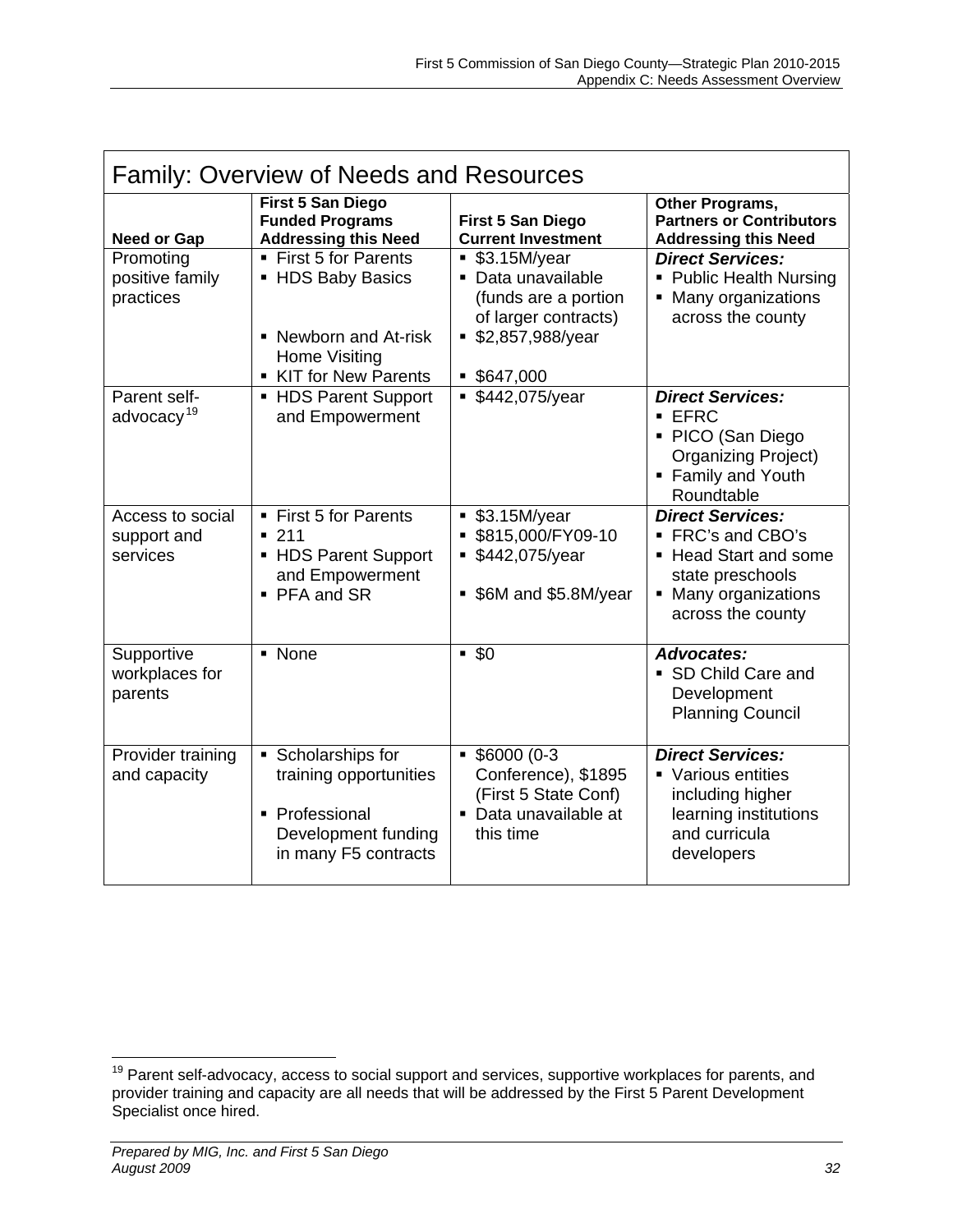# V. Community Capacity Building

This chapter provides an overview of needs related to the community's capacity to provide information and services in support of early childhood health and development.

# **A. Community: Outreach Findings**

The Outreach Findings section includes summary discussions of the following topics, frequently identified among families, service providers, and policy experts as critical areas of need in San Diego County:

- 1. Strengthening the Existing System
- 2. Marketing Resources and Sharing Information
- 3. Targeted Community Outreach

### *1. Strengthening the Existing System*

According to parents and providers, the need for an ongoing financial commitment to early childhood health and development in San Diego County is essential to the future of the region and the health and prosperity of future generations. Improving the capacity of the existing system of care and support will be challenging in the near term due to the economic downturn and the need to preserve the current network of services. Nevertheless, parents and providers believe there are many avenues to improving the system. Providers assert that more needs to be done to connect parents with the community resources they need. Many rural areas have access to services that, according to one informant, are "bare minimum at best."

#### *2. Marketing Resources and Sharing Information*

Providers and families do not have a clear understanding of resources available to children and families in the region. Targeted outreach to raise awareness about the services that exist is critical, especially as demand for these services grows. Parents suggest that they can best learn about resources through their own communities, including existing social networks, schools, community clinics and organizations, and faith communities. Sharing knowledge through sources and venues that families trust, frequent, and feel comfortable with is critical.

#### *3. Targeted Community Outreach*

Parents and providers recommend that service delivery be enhanced differently in each community, social or geographic, depending upon the individual needs. Some parents in rural communities and in some urban areas suggest that mobile services targeting rural communities and isolated social groups in urban areas may be most effective. Some urban areas may benefit from comprehensive and accessible community centers that provide health, learning, and family resources.

Overall, providers and families assert that they will benefit from continued expansion and integration of resources and services that break the traditional silos, as well as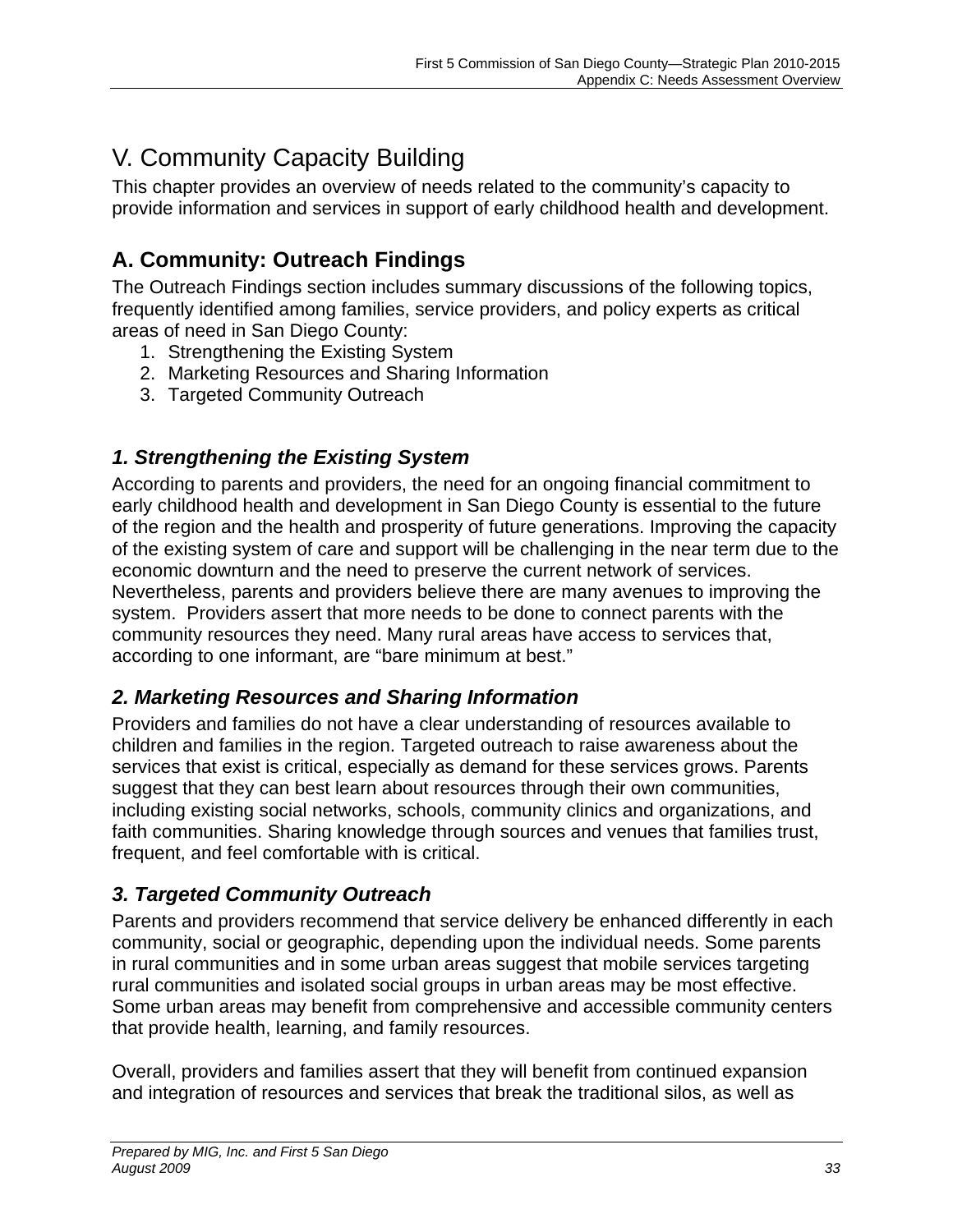continued workforce development that promotes an ethic of ongoing learning and supports retaining workers. Constant employee turnover in the childcare, education, social service, and justice systems that serve young children was identified as a problem.

Many parents, community leaders, and even providers suggest that they lack a clear understanding of the importance of the first five years of life with respect to many facets of physical and social emotional health and cognitive development. Some providers believe that First 5 San Diego can play a greater role in supporting ongoing efforts to educate the broader community, including policy makers, about the importance of these years. This is critical not just for the well-being of children, but for the overall benefit to society in fostering healthy, safe and prosperous communities.

## **B. Community: Selected Research Findings**

Community-related strengths, assets and gaps have been identified in the following areas:

- Poverty
- At-risk Target Populations
- Culturally Competent Services
- Systems Alignment and Integration

# **Poverty**

Poverty has a significant, direct impact on the ability of parents and families to support the health, development and learning of their young children. The generally high cost of living influences the ability of San Diego's families to afford food, shelter, and needed services, including quality medical care and childcare and early education.

## *Strengths and Assets*

211 San Diego is an important community resource that helps families access support and services to meet their basic needs. The Commission's HCA Initiative also contributes to reducing and preventing poverty, as access to health care and having sufficient health insurance plays an essential role in decreasing the high costs of medical bills and avoiding future, potentially expensive health problems that do not receive early attention due to the lack of insurance.

Other important programs include CalWORKS, San Diego Workforce Partnership, the WIC Program, and the Nurse Family Partnership in the East and South Regions.

## *Gaps*

In 2005, approximately 15.3 percent of children ages 0 to 5 were living in poverty in San Diego (U.S. Census American Community Survey). This percentage is lower than both the state and national averages for the percent of children living at or below 100 percent of the federal poverty level (FPL). At the same time, it is important to note that the level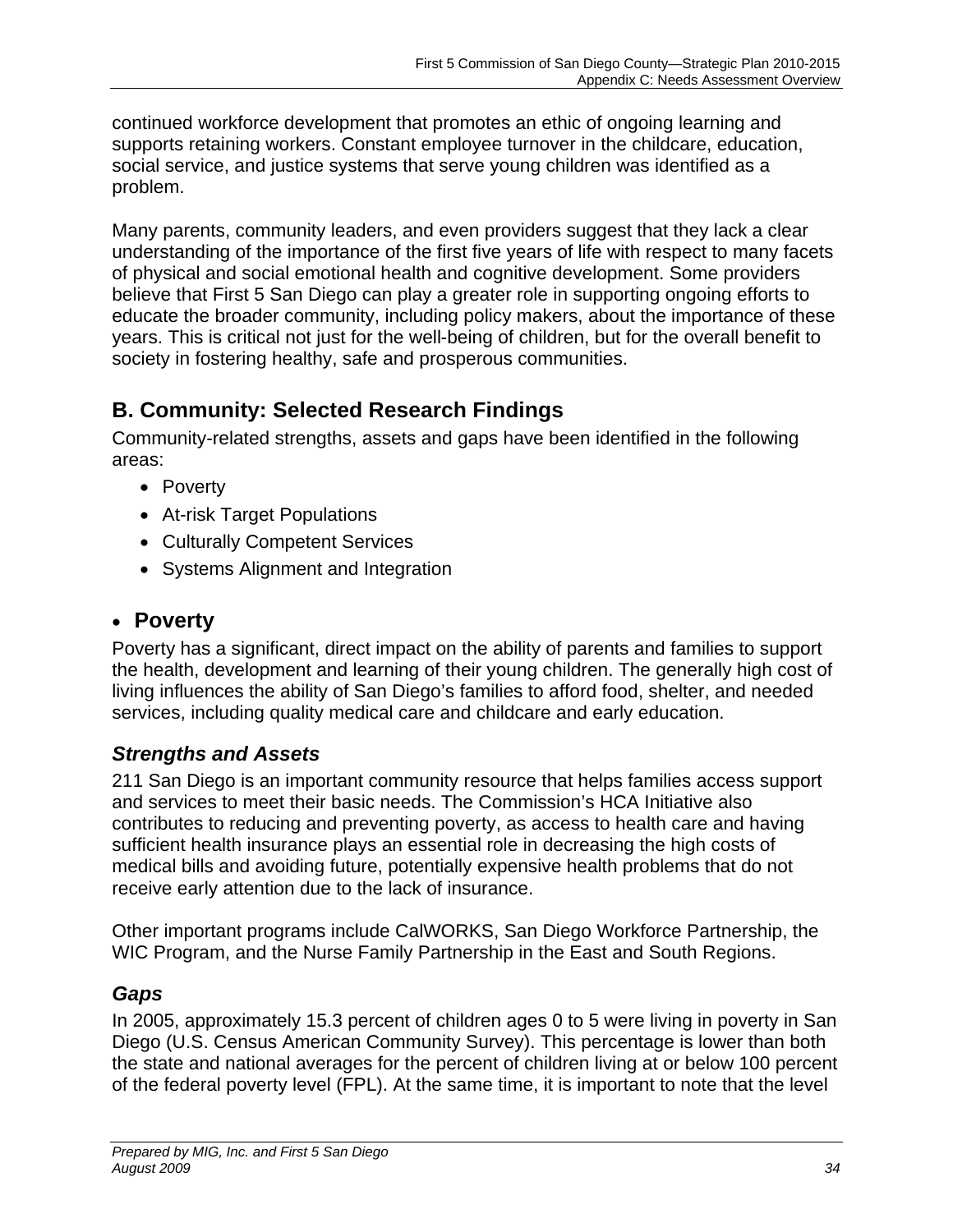of income sufficient to meet basic needs in California is closer to 200 percent of the FPL (Harbage et[.](#page-34-0) al. 2007)<sup>20</sup>.

## **At-Risk Target Populations**

Identifying and reaching populations most at risk of entering kindergarten unprepared to succeed in school is critical to reducing future public spending. According to the 2004 Pre-Literacy Planning Collaborative Report, "More advantaged populations also will thrive with good early literacy programs; however, in a results-based accountability system of funding, improvements among the most at-risk groups are likely to realize the greatest measurable cost savings." The need to identify and reach the most at-risk populations extends beyond literacy and into the realms of physical and social emotional health as well.

### *Strengths and Assets*

First 5 has much of the information it needs to identify the factors that put children ages 0 to 5 at risk with respect to physical and social emotional health, cognitive development and overall school readiness. Examples of successful First 5 San Diego outreach and service provision to at-risk communities occurs under the following programs and initiatives:

- $\blacksquare$  the Healthcare Access Initiative (HCA);
- 211 San Diego;
- the School Readiness Initiative (SRI), which contracts with low API schools;
- **the Special Needs Demonstration Project;**
- at-risk home visiting provided through the Healthy Development Services Initiative (HDS);
- **EXECONTRECTS With Child Welfare Services; and**
- **Filluoridation.**

Since many existing services in the county (such as those administered by HHSA and programs receiving federal funding) target "high-risk" populations, several of First 5 funded programs target populations experiencing mild to moderate problems. This focus is important to ensuring that children and families who do not often qualify for other services still receive the support they need.

## *Gaps*

The Pre-Literacy Planning Collaborative Study identifies indicators of at-risk populations with regard to early literacy and education. These include diversity, children and youth living in poverty, juvenile delinquency, domestic violence, child abuse and neglect, and educational achievement in later grades.

<span id="page-34-0"></span> $\overline{a}$  $^{20}$  The Federal Poverty guidelines are the same for all mainland states, regardless of regional differences in the cost of living. Programs such as the federal State Children's Health Insurance Program (SCHIP) target families with incomes up to 200 percent of the FPL. Eighteen states, including California, currently have SCHIP income eligibility thresholds set at 200 percent of the FPL.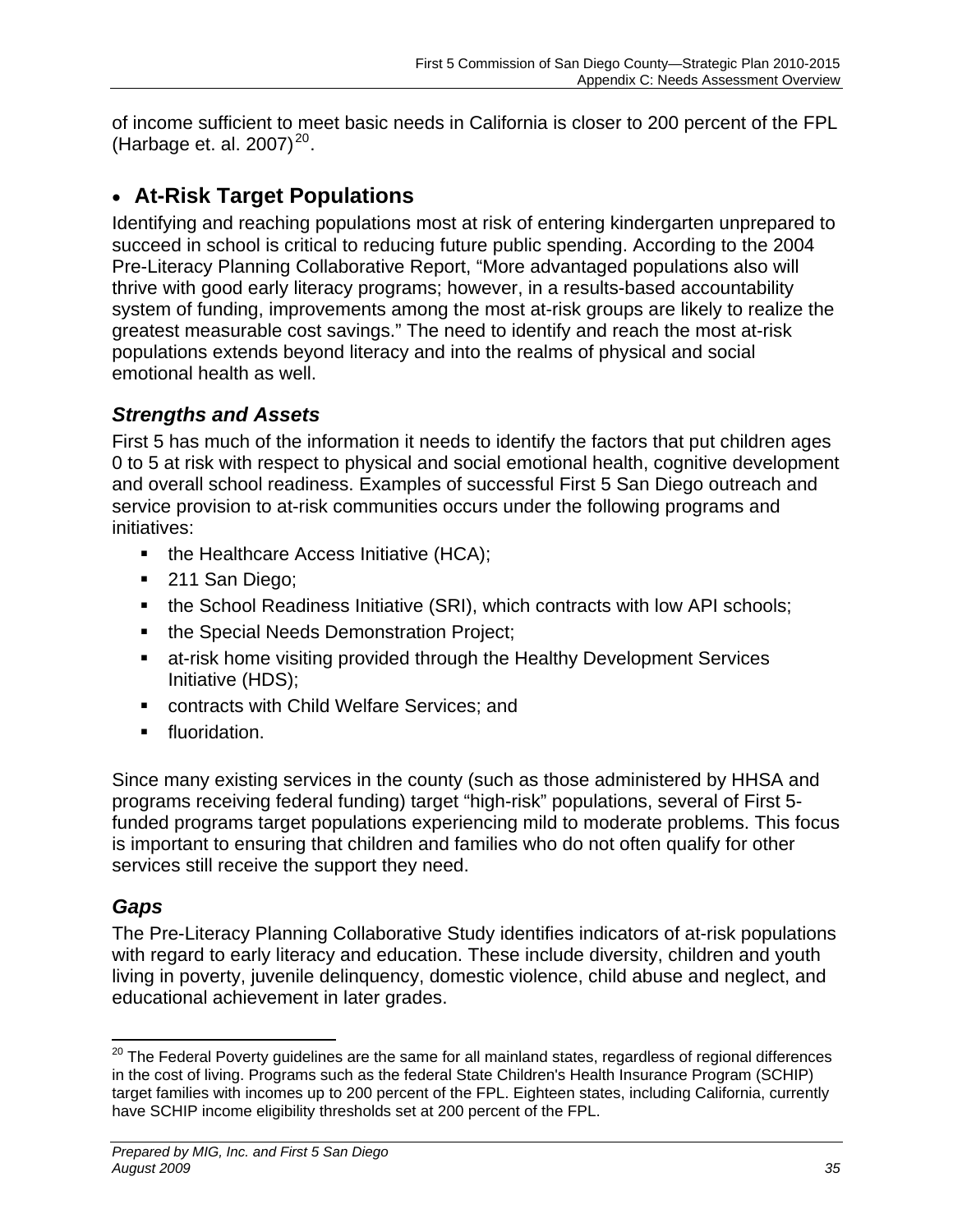## **Culturally Competent Services**

California has the highest percentage of foreign-born children in the U.S. and the largest Hispanic population of any state in the country. In 2007, 11 percent of children ages 5 to 17 in California were not fluent in English (National KIDS COUNT Program). The lack of culturally and linguistically competent services available to young children and families often serves as both a barrier to accessing care and as a barrier to families' active participation in the health treatment and formal education of their young children.

### *Strengths and Assets*

Recent evidence suggests that First 5 San Diego is reaching a culturally and linguistically diverse audience. Approximately 67 percent of parents who participated in First 5 for Parents programs speak a language other than English at home, including Spanish, Arabic, Chinese, Japanese, Kirundi, Somali, Swahili, and Vietnamese (Harder + Company, 2008).

Other key First 5 programs and contractors that serve the County's non-Hispanic culturally and linguistically diverse population include:

- the Kit for New Parents, available in four Asian languages
- **Horn of Africa (serves East African families); and**
- the Alliance for African Assistance.

In addition, most First 5 San Diego services are offered in English and Spanish. The majority of families served by First 5 programs in FY 2007-08 were identified as Latino/Hispanic (Harder + Company, 2008).

#### *Gaps*

Studies that illustrate the need for culturally and linguistically appropriate services in San Diego County include the Parent Development Initiative Study, the Behavioral Health Planning and Coordination Study (2004), the Needs and Assets Assessment of Children's Health (2004), and the Preschool For All Master Plan (2005). The following key gaps are highlighted in these reports:

- bilingual and bicultural service providers and access to professional bilingual staff or interpretation services for all families with limited English proficiency;
- resource and promotional materials in the family's language; and
- consistent recording of a client's primary spoken language and self-identified race/ethnicity in organizations' management information systems and all client/ patient records used by provider staff.

While First 5 for Parents contractors have successfully engaged parents from Latino populations, they are serving other immigrant populations to a much lesser extent (Harder + Company, 2008).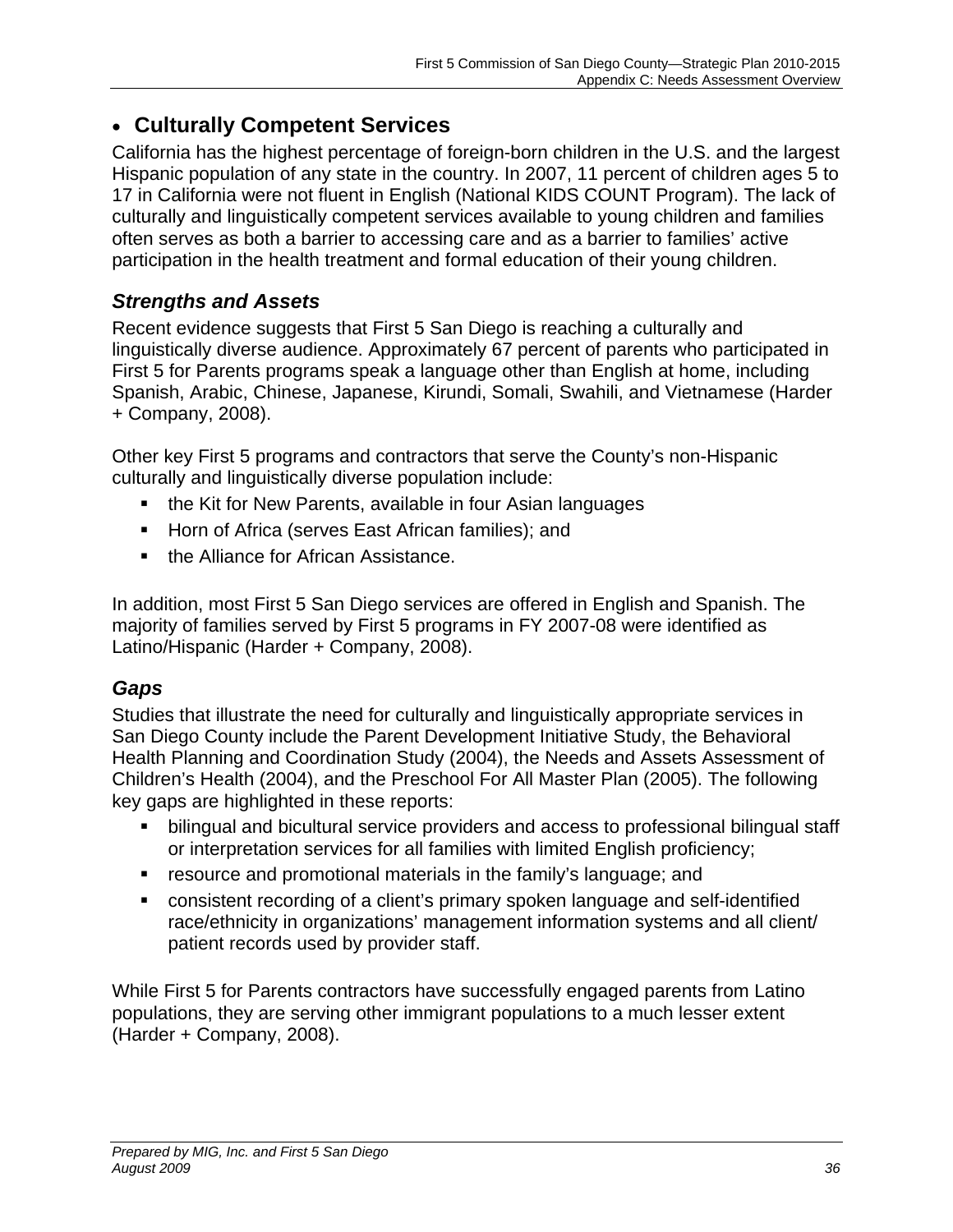## **Systems Alignment and Integration**

Alignment and integration of systems and services is critical to improving the continuity of care available to and received by San Diego's young children and their families. One strategy identified to better align existing systems is to promote partnerships between human service agencies, mental health, early care and education, and school readiness sites.

#### *Strengths and Assets*

A number of First 5 initiatives seek to address the care continuum from promotion to screening to treatment, including the OHI and HDS (Harder + Company, 2008). KidsSTART, another First 5-funded effort currently in the planning phase, is being shaped to connect and integrate the existing developmental systems in San Diego into a single coherent system, in order to create a comprehensive system of support.

First 5 San Diego has also incorporated new strategies into the design of their initiatives in order to better align systems and engender a more regional approach to establishing service networks. One example is restructuring its request for proposals (RFPs) to require lead-subcontractor services. This has helped strengthen existing relationships and create new relationships among regional service providers, with the goal of improving the continuity of care available to families and young children.

#### *Gaps*

Stakeholders in San Diego have noted the need to design tools to facilitate an improved understanding among educators and providers of different elements of service, including baseline competencies for social and emotional development for use across sectors.

Other needs identified at the systems or policy level include:

- greater opportunities for collaboration and more systematic sharing of information related to best practices and local resources;
- **EXT** identification of policy and process changes to improve coordination, linkage, and accessibility of services for children 0 to 5;
- development of a plan to coordinate potential funding opportunities that links with existing collaborations; and
- review and analysis of the existing initiatives that are moving towards building comprehensive, integrated systems of care.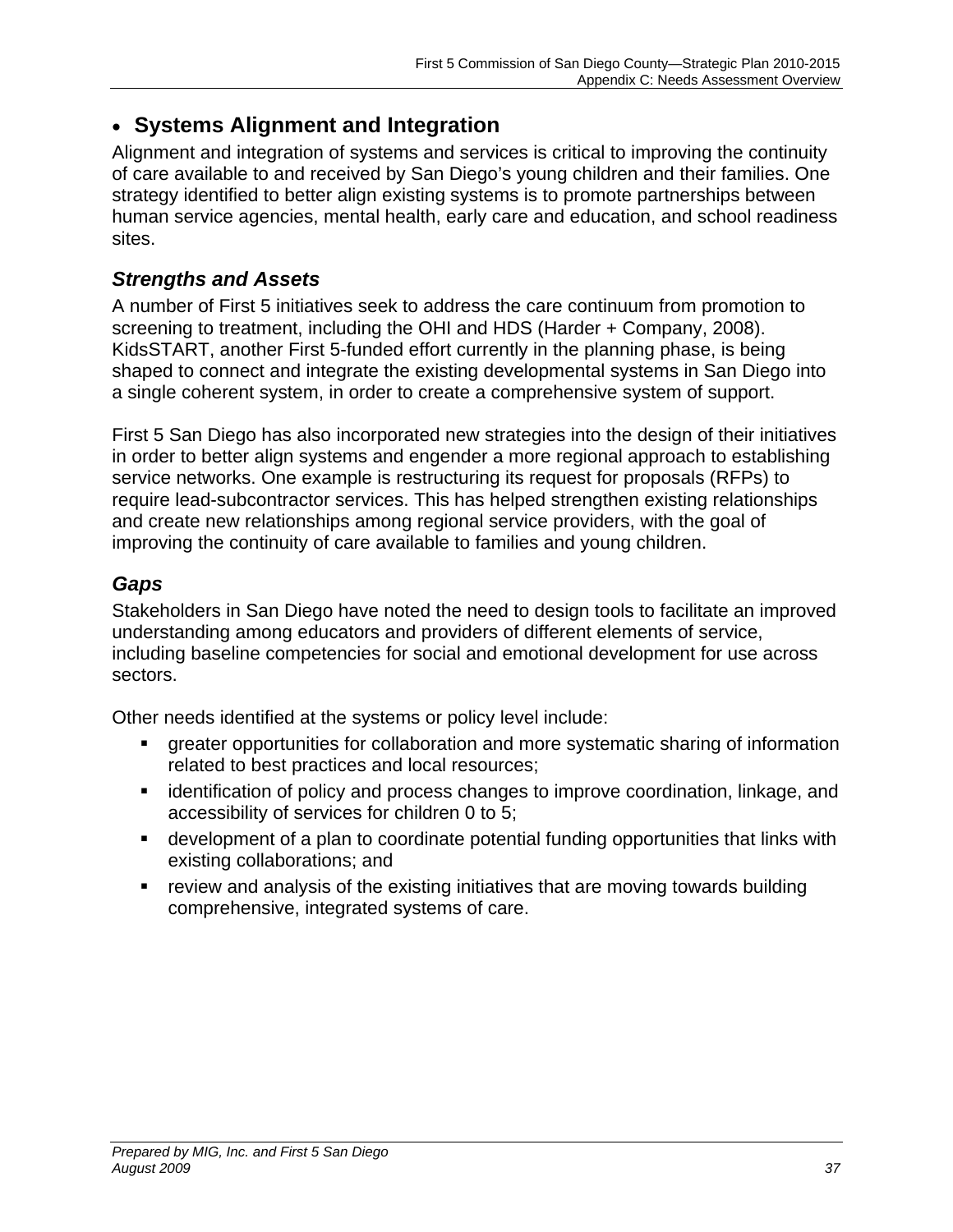| Community: Overview of Needs and Resources     |                                                                                                                                                                                                       |                                                                                                                                                                              |                                                                                                                                                                                                                                                |
|------------------------------------------------|-------------------------------------------------------------------------------------------------------------------------------------------------------------------------------------------------------|------------------------------------------------------------------------------------------------------------------------------------------------------------------------------|------------------------------------------------------------------------------------------------------------------------------------------------------------------------------------------------------------------------------------------------|
| <b>Need or Gap</b>                             | First 5 San Diego<br><b>Funded Programs</b><br><b>Addressing this Need</b>                                                                                                                            | <b>First 5 San Diego</b><br><b>Current Investment</b>                                                                                                                        | Other Programs,<br><b>Partners or Contributors</b><br><b>Addressing this Need</b>                                                                                                                                                              |
| Poverty                                        | $-211$<br>- HCA                                                                                                                                                                                       | \$815,000/FY09/10<br>\$3.1M/year<br>٠                                                                                                                                        | <b>Direct Services:</b><br>CalWORKs<br><b>SD Workforce</b><br>Partnership<br>$\blacksquare$ WIC<br>■ Food Stamps<br>• Nurse Family<br>Partnership                                                                                              |
| At-risk target<br>populations                  | $-HCA$<br>$-211$<br>■ At-risk home visiting<br>$\overline{\phantom{a}}$ SR<br>$-$ PFA<br>• Special Needs<br>Demonstration<br>Project<br>• OHI<br>• CWS Development<br><b>Services</b><br>Fluoridation | \$3.1M/year<br>٠<br>\$815,000/FY09/10<br>٠<br>\$1,183,295/year<br>\$5.8M/year<br>٠<br>\$6M/year<br>п<br>\$500,000/year<br>\$1.3M/year<br>٠<br>\$3M/year<br>\$5.7M total<br>٠ | <b>Direct Services:</b><br><b>Head Start</b><br><b>Chadwick Center</b><br>CalWorks<br>٠<br><b>SD Workforce</b><br>٠<br>Partnership<br>$\blacksquare$ WIC<br><b>Food Stamps</b><br><b>Nurse Family</b><br>Partnership<br><b>- TANF</b>          |
| Culturally<br>competent<br>services            | • All programs offered<br>in both Spanish and<br>English, many in<br>other languages<br>KIT for New parents<br>• Horn of Africa<br>• Alliance for African<br>Assistance                               | Data unavailable<br>$\blacksquare$<br>\$647,000/Year<br>\$75,000/FY08-09-<br>Innovative Grant:<br>\$370,570/3 years -<br><b>Responsive Fund</b><br>\$75,000/FY08-09<br>٠     | <b>Direct Services:</b><br><b>Community Clinics</b><br>• Horn of Africa<br>• Alliance for African<br>Assistance<br>- UPAC<br><b>Operation Samahan</b><br><b>Survivors of Torture</b><br>International<br>Other culturally<br>specific agencies |
| <b>Systems</b><br>alignment and<br>integration | KidsSTART<br>Integrated services<br>٠<br>and referrals across<br>all First 5 initiatives                                                                                                              | \$2.5M/year<br>٠                                                                                                                                                             | <b>Direct Services:</b><br>• Mental Health<br>Services Systems of<br>Care                                                                                                                                                                      |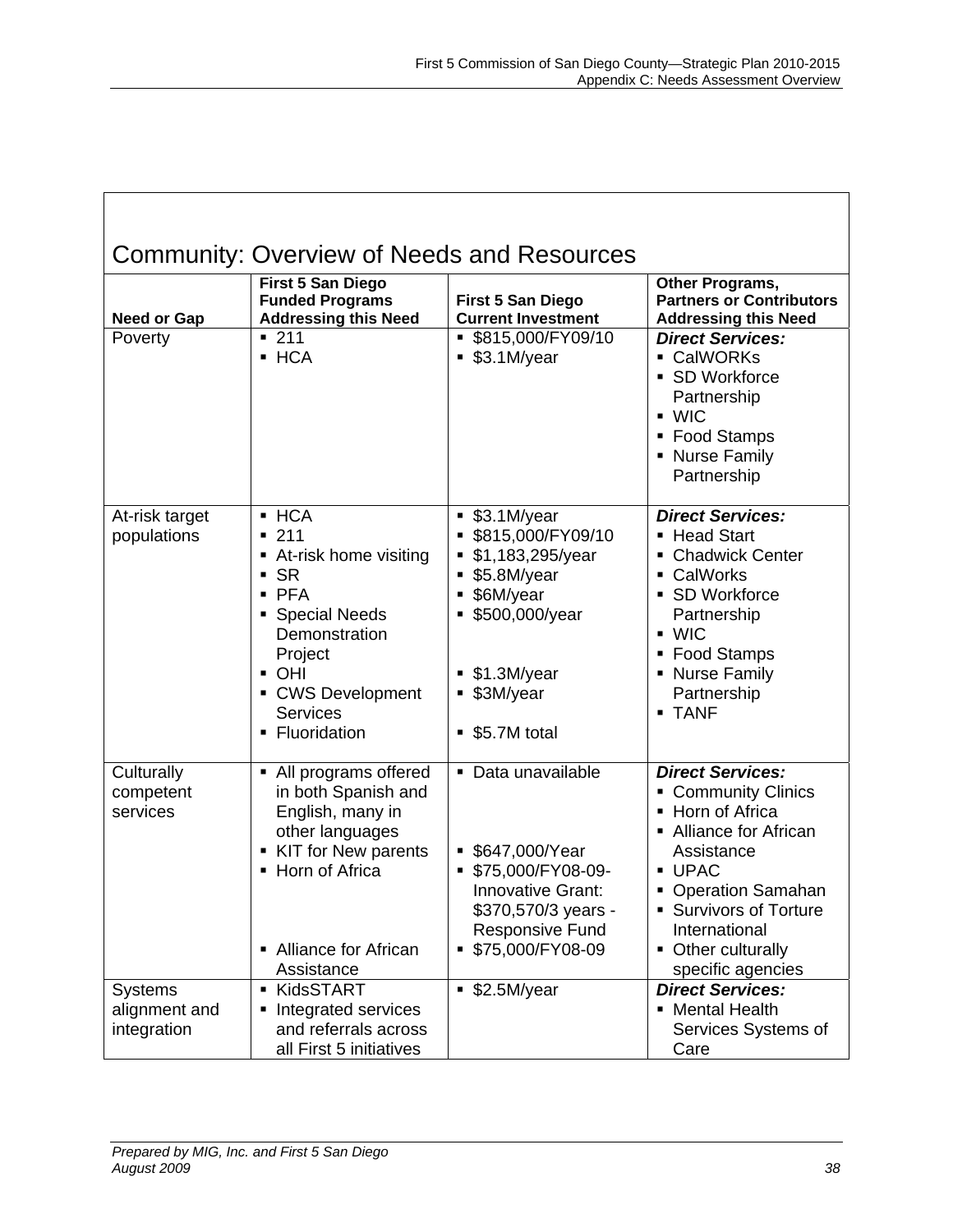# SOURCES

Baby-Friendly Hospital Initiative (BFHI) USA. "Baby-Friendly Hospitals and Birth Centers." July 2009. http://www.babyfriendlyusa.org.

Baker-Ericzen, Mary, Mary Mueggenborg, Phyllis Hartigan, Nicole Howard and Terry Wilke. "2008 Partnership for women's health: a new-age collaborative program for addressing maternal depression in the postpartum period." Family, Systems & Health, March 2008.

California Access for Infants and Mothers (AIM). http://www.aim.ca.gov.

California Department of Health Services Office of Women's Health (California Department of Health Services). Women's Health 2007. April 2007.

California Department of Public Health Maternal and Infant Health Assessment Survey, 2006.

The California Endowment. "Healthy Eating, Active Communities: Grantee Profiles." http://www.healthyeatingactivecommunities.org/.

California Women Infants and Children (WIC). http://wicsandiego.org/.

Center for the Study of Child Care Employment, Institute of Industrial Relations, University of California at Berkeley; California Child Care Resource and Referral Network. "California Early Care and Education Workforce Study: Licensed Child Care Centers and Family Child Care Providers – Statewide Highlights." July 2006.

Centers for Disease Control and Prevention. Tobacco Use and Pregnancy. http://www.cdc.gov/reproductivehealth/tobaccousepregnancy.

The Children's Initiative.. "San Diego County Report Card on Children and Families 2007." www.sdcountyreportcard.org/.

Cheverton & Associates. "Pre-Literacy Planning Collaborative Study." First 5 Commission of San Diego County, June 2004.

Children NOW. "California County Data Book: San Diego County." 2007. http://www.childrennow.org/publications/county\_data\_book.html.

Coalition on Children and Weight San Diego. San Diego County Childhood Obesity Action Plan. September 2007. http://www.ccwsd.org/.

Community Health Improvement Partners (CHIP). "Charting the Course V: San Diego County Health Needs Assessment." 2007. http://www.sdchip.org/.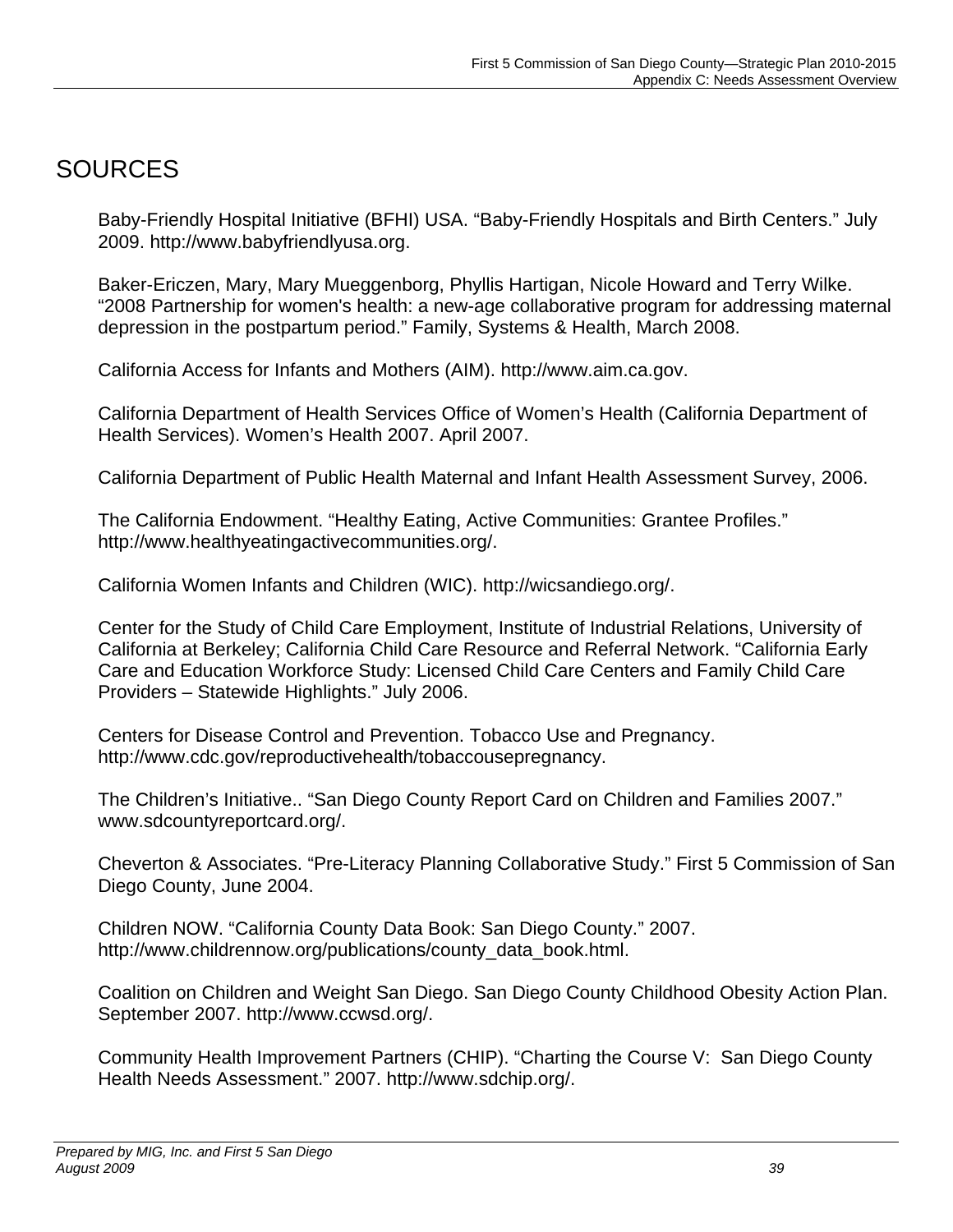CHIP. Charting the Course V: San Diego County Health Needs Assessment. "Health Issue Profile: Family Planning, Maternal and Child Health Report." 2007. http://www.sdchip.org.

County of San Diego Health and Human Services Agency (HHSA) Behavioral Health Division. Mental Health Services Act (MHSA) FY2009/10 Annual Plan Update. February 2009.

County of San Diego Health and Human Services Agency (HHSA) Public Health Services http://www.sdcounty.ca.gov/hhsa/programs/phs/documents/LowBirthWt.pdf

Federal Interagency Forum on Child and Family Statistics. "America's Children in Brief: Key National Indicators of Well-Being." 2008. http://www.childstats.gov/americaschildren/.

First 5 Association of California. "Reaching Every Child: First 5 Early Childhood Mental Health Project." May 2009.

Harbage, Peter, Jen Ryan, and Lisa Chen. "The Future of California's SCHIP Program: Analyzing the Proposed Federal Legislation." California HealthCare Foundation, July 2007. http://www.mrmib.ca.gov/mrmib/HFP/.

Harder + Company Community Research (Harder + Company). Annual Evaluation Report FY 2007-08. First 5 Commission of San Diego County, October 2008.

Harder + Company. "First 5 of San Diego County 2005 Family Survey Report." First 5 Commission of San Diego County, December 2005.

Harder + Company. "Status of San Diego County's Children 0-5 2008." First 5 Commission of San Diego County, April 2009.

Hastert, Theresa, Susan H. Babey, Allison L. Diamant, and E. Richard Brown. "Low Income Adolescents Face More Barriers to Healthy Weight." UCLA Center for Health Policy Research, December 2008. http://www.healthpolicy.ucla.edu/.

Healthy People 2010. "What is Healthy People 2010?" http://www.healthypeople.gov/.

National KIDS COUNT Program. "Data Across States: Children that have difficulty speaking English (Percent) – 2007." The Annie E. Casey Foundation, September 2008. http://datacenter.kidscount.org/data/.

Rady Children's Hospital San Diego. "Tips for Smoke-Free Families." http://www.chsd.org[/.](http://www.chsd.org/) 

San Diego Child Care and Development Planning Council. "Behavioral Health Consultation to Early Care and Education Providers: A Service Access Deficit." June 2007.

San Diego Child Care and Development Planning Council. "The State of Infant/Toddler Child Care Programs in San Diego County: A Policy Paper." http://www.sdcoe.net/student/eeps/pc/pubs/TheStateofInfantToddler08.pdf.